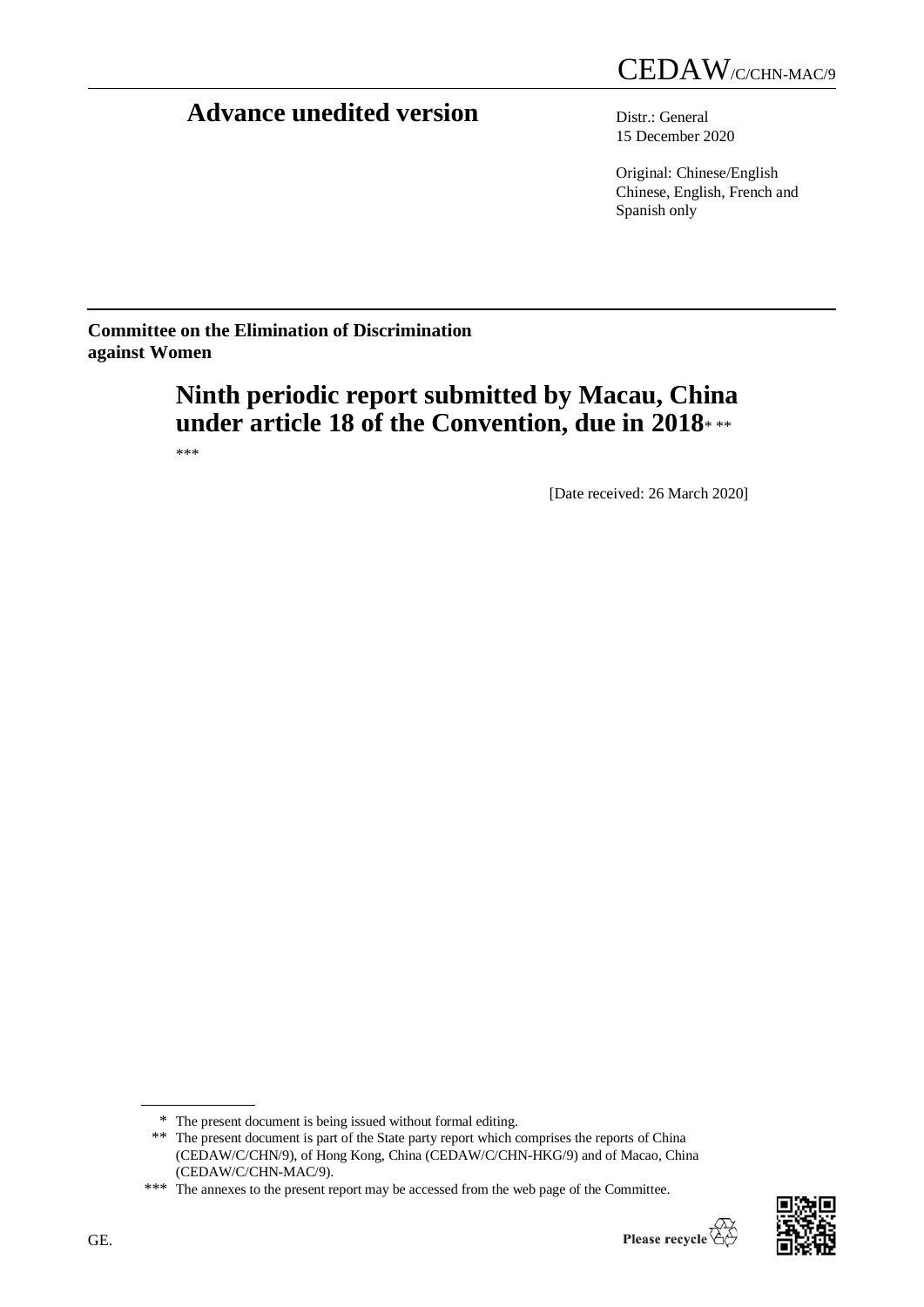#### **Introduction**

1. The third report prepared by the Macao Special Administrative Region (MSAR) will form part of the ninth periodic report of the People's Republic of China under Article 18 (1) of the Convention on the Elimination of All Forms of Discrimination against Women (Convention). This part of the report pertains to the implementation of the Convention in the MSAR covering the period from January 2010 to December 2017.

2. The present report was drafted by the MSAR Government based on the contributions from its relevant departments and entities, as well as local non-governmental organisations (NGOs) working in the field of human rights (HR) and protection of women, and on the views/comments collected from the online public consultation, and in accordance with the guidelines adopted by the Human Rights Committee (HRC) regarding the form and content of reports to be submitted by States parties to the international HR treaty bodies (HRI/GEN/2/Rev.6). During the public consultation, one of the oldest and most representative women's associations - the Women's General Association of Macau (WGAM) - participated actively in the process, highlighting the efforts undertaken by the MSAR Government and local associations that protect women's and children's rights, in particular, in the respect of the elimination of discrimination against women during the covered period.

3. The information and data contained in the report is focused mainly on changes in legislation and on the adoption of measures relating to significant developments that occurred in the MSAR. The concerns and recommendations raised by the Committee on the Elimination of Discrimination against Women (Committee) (CEDAW/C/CHN/CO/7-8) will be addressed in the respective provisions of the Convention.

4. Furthermore, information provided in this report should be considered together with Part III of China's Core Document (HRI/CORE/1/Add.21/Rev.2 and HRI/CORE/CHN-MAC/2010), as well as with the parts concerning the MSAR in China's latest reports on HR treaties, namely the International Convention on the Elimination of All Forms of Racial Discrimination (ICERD), the Convention on the Rights of the Child (CRC), the Convention against Torture and Other Cruel, Inhuman or Degrading Treatment or Punishment (CAT), the International Covenant on Economic, Social and Cultural Rights (ICESCR), the International Covenant on Civil and Political Rights (ICCPR) and the Convention on the Rights of Persons with Disabilities (CRPD).

5. Important developments were attained, in particular new legislation to counter domestic violence, sexual harassment and other crimes against sexual freedom and sexual self-determination. Measures have been adopted to strengthen gender equality and to provide adequate assistance to vulnerable persons (disabled, children, women and the elderly), in particular women victims of domestic violence or abuse.

6. Campaigns and specialised training courses designed for officials and different community sectors focused on HR have been undertaken. The role of the civil society as a partner of the Government and the Government's proactive nature on HR dissemination should be underscored, including the process of public consultation for major policies and draft legislation.

7. This mechanism was introduced in 2011 (Order of the Chief Executive 224/2011) and among the consultations, it should be highlighted the: Law on Preventing and Combating Domestic Violence (2011), Framework Law of the Elderly Rights and Guarantees, Framework Demographic Policy, Youth Policy (2012), revision of the Macao Criminal Code (MCC) – Sexual Freedom and Sexual Self-determination, Protection Mechanism for the Elderly, revision of the Special Education Regime, Planning of Rehabilitation Services (2016), Minimum Wage, the revision of Law 7/2008 (regarding maternity and paternity leaves) and Part-time Work (2017).

8. Notwithstanding the above, the MSAR Government acknowledges that there is still room for improvement and will endeavour its best efforts to overcome difficulties that hamper the full implementation of the Convention in the Region.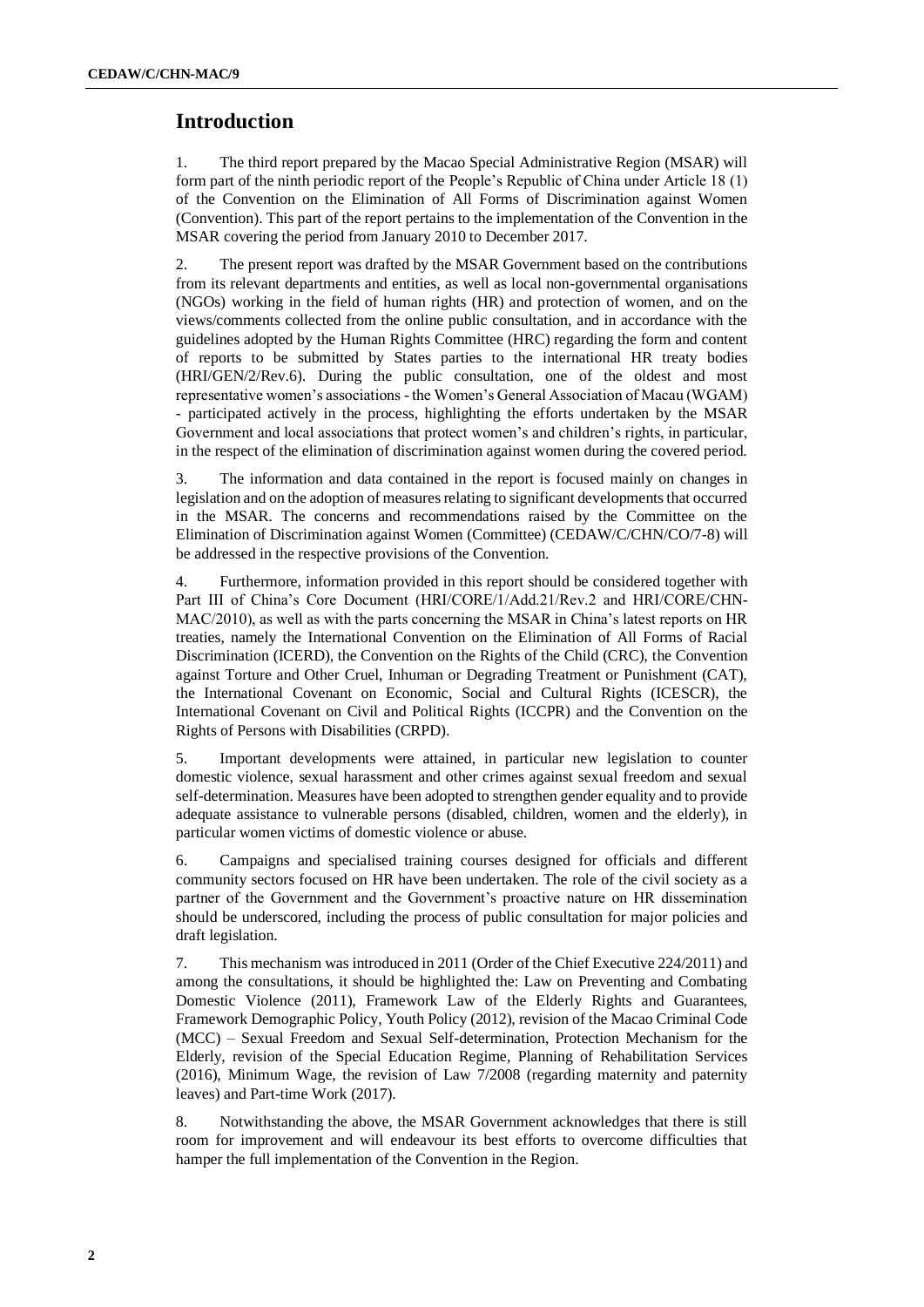# **Articles 1, 2 and 5 (Definition of discrimination against women, duty to eliminate discrimination and elimination of stereotyped roles)**

9. In respect of Articles 1, 2 and 5 of the Convention, the information contained in the previous report remains valid.

10. In respect of paragraph 70 of the concluding observations, it should be mentioned that the Ombudsman's mandate of the Commission against Corruption (CCAC) is focused on the promotion and protection of rights and freedoms, the safeguarding of interests of the individuals and the guarantee that the exercise of public powers abides by the criteria of justice, legality and efficiency. Law 4/2012 amended Law 10/2000, on the Legal Framework of the CCAC, increasing the responsiveness of the CCAC and reinforcing the Ombudsman's supervision powers of public acts.

11. The head of the CCAC, the Commissioner, is appointed by the Chief Executive (CE) and is bound by the law to exercise his Ombudsman's functions with full independence. It should be stressed that the CE acts in his capacity as Head of the Region (Articles 45 and 59 of the Basic Law of the MSAR (BL), which is the fundamental law) with no association to his executive powers established in Articles 61 to 66 of the BL.

12. The CCAC's own financial and human resources guarantee the exercise of an independent and autonomous mandate (Article 59 of the BL and Article 37(2) of Law 10/2000).

13. Yet, within its Ombudsman's mandate, the CCAC can initiate enquiries that may result in recommendations aiming at correcting illegal or unfair administrative acts or misconducts that challenge the exercise of human rights. The CCAC is also a member of the International Ombudsman Institute and the Asian Ombudsman Association, maintaining an active communication and cooperation with the Ombudsman of other countries and regions.

14. Raising awareness among the public of the Ombudsman's mandate, by proactively carrying out every year integrity education at different levels, is also a valuable CCAC's function.

15. Between 2010 and 2017, several seminars and symposia were organised with the purpose of enhancing awareness and encouraging the public to report any case under the Ombudsman's scope. Accordingly, an average of over 24,000 persons (per year), including public servants, association members, employers and employees, as well as primary and secondary students, participated in the activities. Additionally, social media and networks, such as TV, radio, outdoor billboard PSA, *We-Chat, YouTube*, etc., have been used to directly disseminate information to the public in respect to the Ombudsman's mandate.

16. As regards channels to facilitate the public to lodge complaints, an online complaint platform was launched by the CCAC in 2015. In 2017, it became the major channel for the public to lodge complaints, with 24.2% of the total complaints made through this platform.

17. In respect of women's rights violations, between 2010 and 2017, the CCAC received a total of 34 complaints: 4, 10, 8, 2, 2, 3, 2 and 3 respectively. As regards the violations that originated the complaints: homicide (2), assault against physical integrity (4), threat (10), torture (5), unlawful opening of correspondence or breach of telecommunications privacy (2), unlawful detention (9), discrimination against women (2).

18. Of the 4, 10, 8, 2, 2, 3, 2 and 3 complaints on women's rights violations from 2010 to 2017, 3, 9, 8, 1, 2, 3, 1 and 1 cases were dismissed respectively due to lack of evidence, while 1 case of 2016 and 2 cases of 2017 are pending. The other 3 cases, of 2010, 2011 and 2013, were referred to other entities. No cases were referred to the Procuratorate as criminal cases.

19. Recognising the need of adjusting the institutional and legal framework to better address specific problems of women and children, in 2016, the *Consultative Commission for Women's Affairs* (CCWA) has given way to the *Commission for Women and Child Affairs* (CWCA) (Administrative Regulation (AR) 27/2016). The newly-established CWCA is a high-level advisory body aimed mainly at defending women's and children's opportunities,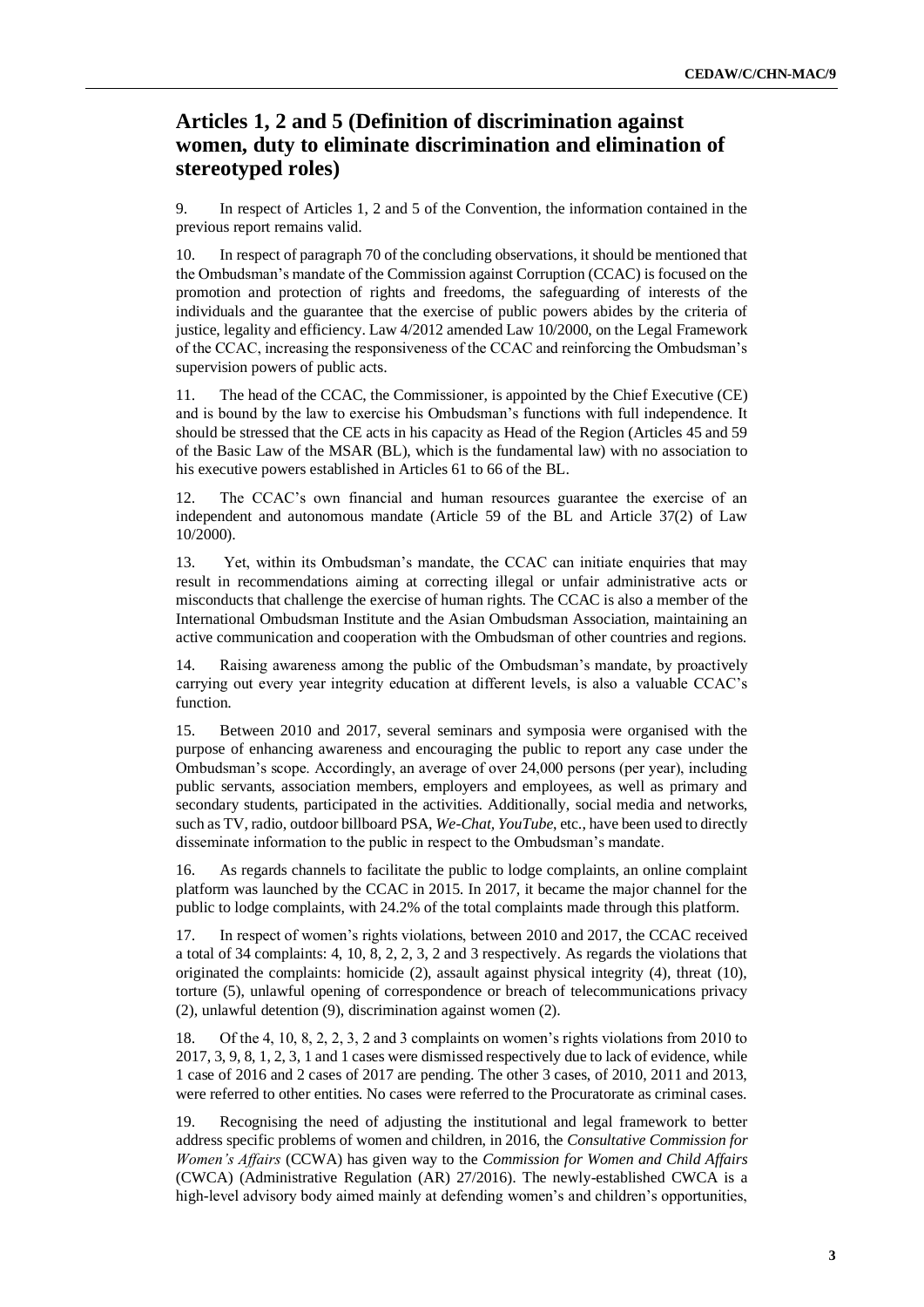rights and dignity, as well as at supporting policy-decision making and measures related to women and children in different areas of governance.

20. The CWCA is headed by the Secretary for Social Affairs and Culture (SSAC) and the Director of the Social Welfare Bureau (SWB) and comprises representatives of relevant public services in the areas of social affairs, justice, labour, public security, health, culture and education, as well as 15 representatives from NGOs and 5 individuals with recognised social merit (Article 4 of AR 27/2016). NGO participation in the CWCA enhances the policy process on the promotion and protection of gender equality and ensures transparency on allocation of resources and quality of services.

21. The CWCA may create internal specialised working groups (Article 11 of AR 27/2016). Two working groups on women's and children's issues are currently under the CWCA: i) "Follow-Up of Macao Women's Developmental Objectives"; ii) "Monitoring of Children's Rights and Interests". With the MSAR's actual situation as the basis, the former working group has "gender equality, comprehensive development" as its general objective and has set goals for the development of women in 8 areas including: i) gender mainstreaming; ii) the participation of women in decision-making; iii) women and training in education; iv) women and health care; v) the safety of women and law; vi) women and social welfare; vii) women and the economy; viii) women, the media and culture. Twentyone policy objectives are included in the stated objectives, with a total of 79 short-term, midterm and long-term measures.

22. Further, the CWCA has been raising public awareness on gender equality, women's empowerment, women's legal rights and domestic violence through different channels, including publications and other media. In 2014, it published the "Status of Women in Macao 2012" after assessing the MSAR's ranking relating to gender inequality, with the Gender Gap Index as a tool. With an average of 0.7003 in 2011, the MSAR was at the highest level among 135 countries/regions. Sub-indicators "economic participation and opportunities", "educational opportunities" and "health and survival rate" were those with higher scores. Between July and December 2017, the CWCA conducted its latest survey, with 1,001 women interviewees, which will be taken into account in the upcoming research report "Status of Women in Macao" to be published shortly.

23. The CWCA has also been involved in the promotion of a series of seminars on domestic violence under the name "Zero Domestic Violence" (between 2015 and 2017) and in other related community-based activities conducted by the SWB, such as the event "Women's Carnival" during the International Women's Day, community activities on the promotion of family harmony and prevention of family violence on "International Day for the Elimination of Violence against Women".

24. In July 2015, the CWCA launched the "Macao Women Database" (*http://database.camc.gov.mo/#/category/1*), aiming at collecting data, through various departments of the MSAR Government, on violence against women, including on domestic violence, rape and trafficking.

25. In line with paragraph 73 (a) of the Committee's concluding observations, Law 2/2016 on preventing and combating domestic violence was adopted.

26. The Law establishes a new legal and institutional framework to criminalise domestic violence as an autonomous crime. It also adopted specific procedural criminal norms and law enforcement measures, as well as preventive and victim protective measures, comprising all the relevant departments and the civil society.

27. Article 18 (1) of Law 2/2016 provides for the crime of domestic violence. Whoever, in a family relationship or in an equivalent relationship, inflicts on another person any kind of physical, mental or sexual ill-treatment shall be punished with imprisonment from 1 to 5 years.

28. Paragraph 2 of the same Article states that if the ill-treatment was committed in circumstances which reveal the special censurability or perversity of the perpetrator, he/she shall be punished with imprisonment from 2 to 8 years. The circumstances deemed to reveal the special censurability or perversity of the perpetrator shall include, *inter alia*: i) the victim being a minor under the age of 14, an incapacitated or a particularly vulnerable person due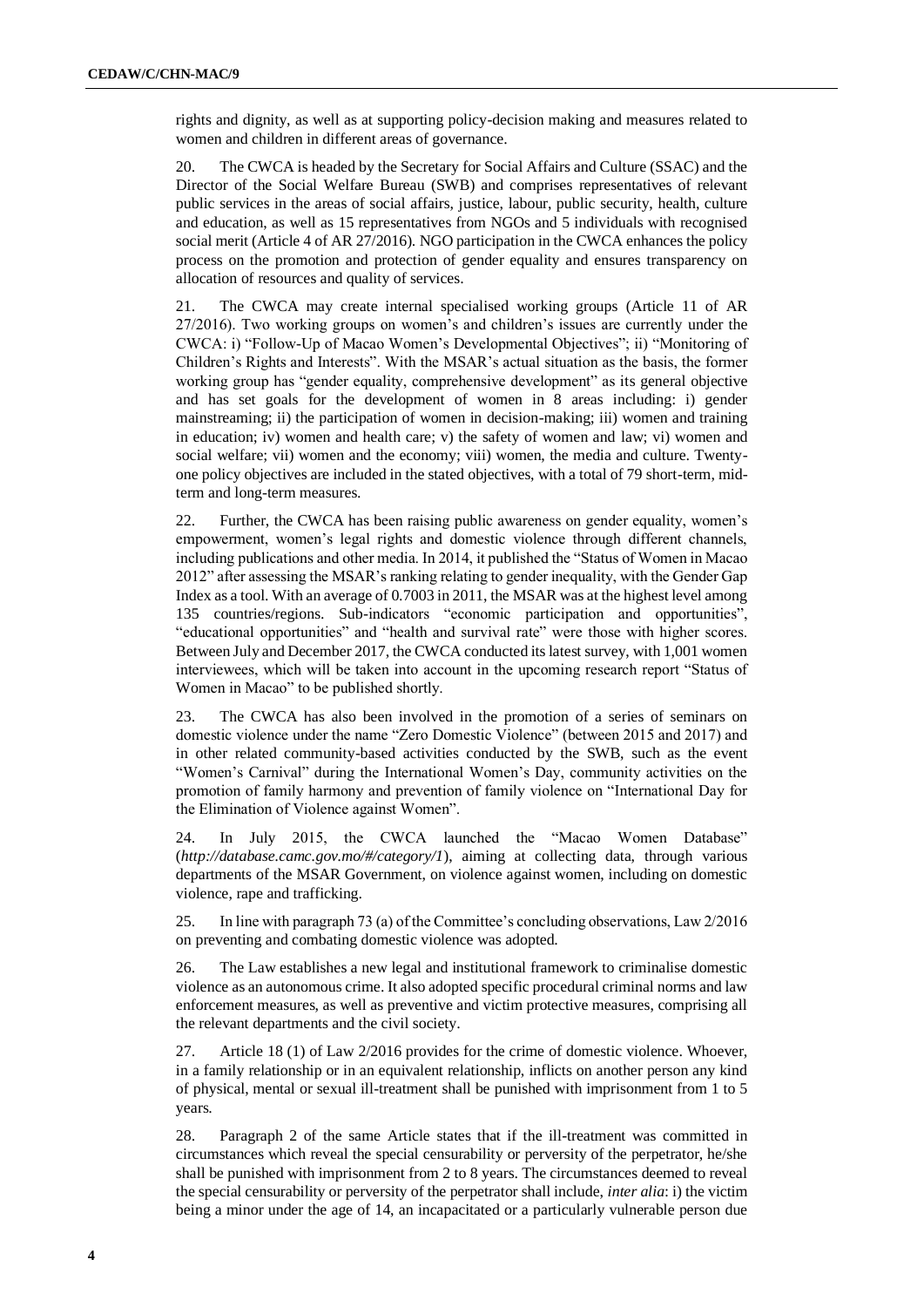to age, pregnancy, illness or physical or mental disability; ii) the act having occurred in the presence of a minor under the age of 14; or iii) the circumstances provided for in subparagraphs b), c), f) and g) of paragraph 2 of Article 129 of the MCC in relation to qualified homicide.

29. If the facts provided for in Article 18 (1) result in a serious offence to physical integrity, the perpetrator shall be punished with imprisonment from 2 to 8 years; in the case of the facts provided for in Article 18 (2), the perpetrator shall be punished with imprisonment from 3 to 12 years. In case of death of the victim, the perpetrator shall be punished with imprisonment from 5 to 15 years.

30. According to Article 19 of the Law, accessory penalties may also be imposed to prevent the re-occurrence of domestic violence. Thus, whoever is sentenced for the commission of the crime of domestic violence may be subject, individually or cumulatively, for a period of 6 months to 5 years, to accessory penalties, including: i) prohibition of contacting, harassing or following the victim; ii) prohibition of staying in specified areas, particularly those near the domicile of the victim or of his/her cohabiting family members, their workplace or the educational establishment they attend; iii) prohibition of possessing arms, objects or tools capable of being used to facilitate the commission of further crimes of domestic violence; iv) prohibition of exercising certain professions; and v) injunction for participation in a special programme for the prevention of domestic violence or psychological counselling.

31. One of the major achievements as regards this Law is the public nature of the crime of domestic violence*, i.e.* a complaint from the victim is no longer required to initiate criminal proceedings.

32. In respect of paragraph 73 (e) of the Committee's concluding observations, it should be mentioned that pursuant to the Law, besides the coercive measures provided for in the Macao Criminal Procedure Code, urgent coercive measures may be imposed on the defendant, cumulatively or separately, if there are strong *indicia* of the commission of the crime of domestic violence, namely, the removal from his/her domicile, when the defendant cohabits with the victim; the prohibition of staying in specified areas, particularly those near the domicile of the victim or of his/her cohabiting family members, their workplace or the educational establishment they attend; the prohibition of accompanying, lodging or receiving certain persons; the prohibition of possessing arms, objects or tools capable of being used to facilitate the commission of further crimes of domestic violence (Article 25 (1)).

33. The following tables show data on domestic violence cases handled by the police, including the number of perpetrators detained.

| Domestic violence cases handled by the police          |      |      |      |      |      |      |      |                  |          |  |
|--------------------------------------------------------|------|------|------|------|------|------|------|------------------|----------|--|
| Type/Year                                              | 2010 | 2011 | 2012 | 2013 | 2014 | 2015 | 2016 |                  | $2017*$  |  |
|                                                        |      |      |      |      |      |      |      | Jan-Sep Oct-Dec* |          |  |
| Domestic violence cases (No.<br>of cases)              | 424  | 352  | 341  | 296  | 353  | 273  | 383  | 9                | 10       |  |
| Spousal abuse (No. of cases)                           | 296  | 260  | 258  | 203  | 241  | 207  | 275  | 8                | 8        |  |
| - Female victims                                       | 269  | 243  | 231  | 186  | 229  | 194  | 239  | 8                | 8        |  |
| - Male victims                                         | 27   | 17   | 27   | 17   | 12   | 13   | 36   | $\theta$         | $\theta$ |  |
| Abuse involving other family<br>members (No. of cases) | 128  | 92   | 83   | 93   | 112  | 66   | 108  | 1                | 2        |  |
| Victims                                                | 89   | 68   | 65   | 73   | 90   | 50   | 74   | $\Omega$         | 1        |  |
| Victims under the age of 18                            | 30   | 16   | 11   | 8    | 15   | 8    | 28   | 1                |          |  |

*Source:* Office of the Secretary for Security (OSS).

*\** Since the adoption of the Law on preventing and combating domestic violence.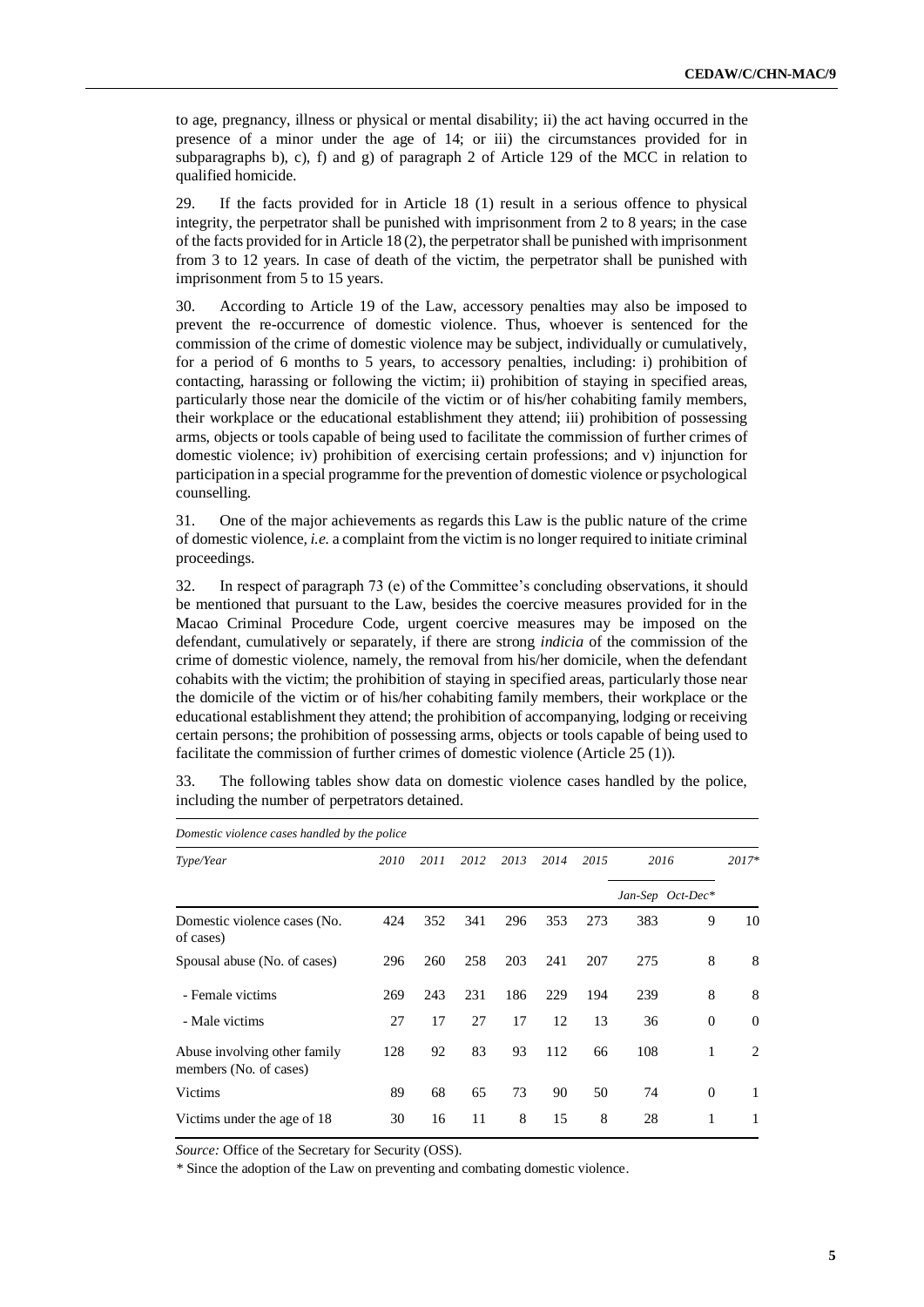| Cases investigated by the police |                                      |                     |          |                              |          |  |  |  |  |
|----------------------------------|--------------------------------------|---------------------|----------|------------------------------|----------|--|--|--|--|
| Year                             | No. of cases                         | No. of perpetrators |          | No. of perpetrators detained |          |  |  |  |  |
|                                  | <i>investigated by</i><br>the police | $\boldsymbol{M}$    | F        | M                            | F        |  |  |  |  |
| 2010                             | 424                                  | 392                 | 58       | 5                            | $\Omega$ |  |  |  |  |
| 2011                             | 352                                  | 330                 | 60       | 1                            | 1        |  |  |  |  |
| 2012                             | 341                                  | 312                 | 81       | $\overline{c}$               | 1        |  |  |  |  |
| 2013                             | 296                                  | 276                 | 58       | 4                            | 2        |  |  |  |  |
| 2014                             | 353                                  | 328                 | 58       |                              | $\Omega$ |  |  |  |  |
| 2015                             | 273                                  | 254                 | 39       | $\Omega$                     | $\Omega$ |  |  |  |  |
| $2016$ (Jan-Sep)                 | 383                                  | 334                 | 77       | 14                           | 2        |  |  |  |  |
| $2016*(Oct-Dec)$                 | 9                                    | 8                   | 1        | 8                            | 1        |  |  |  |  |
| $2017*$                          | 10                                   | 10                  | $\Omega$ | 10                           | $\Omega$ |  |  |  |  |

*Source:* OSS.

\* Law on preventing and combating domestic violence*.*

34. According to the data provided by the Procuratorate, in 2016, 15 cases were qualified as domestic violence and 1 case was filed. In 2017, there were 65 cases qualified as domestic violence: 35 cases filed, 14 cases pending and 6 prosecuted; 6 persons were prosecuted in 2017.

35. According to the Office of the President of the Court of Final Appeal (OPCFA), following the adoption of Law 2/2016, 5 cases related to domestic violence reached the courts in 2017. All cases are still waiting for trial, involving 5 female victims (1 victim is under 16).

36. The SWB is the public entity responsible for coordinating preventive actions against domestic violence, for signalling risk situations and for executing the general protection measures provided for in Law 2/2016 (Article 5). Thus, it has set up multi-disciplinary and cross-sectoral cooperation mechanisms with the Public Police Security Forces (PSPF), Judiciary Police (JP), Health Bureau (HB), Education and Youth Affairs Bureau (EYAB), Labour Affairs Bureau (LAB) and the Housing Bureau (HB), as well as NGOs.

37. Article 16 of Law 2/2016 provides for protection and assistance measures to victims of domestic violence, such as temporary shelter in social services facilities, emergency economic assistance, emergency legal aid, free access to healthcare, assistance in access to education or employment, individual and family counselling, provision of legal information and counselling services and other measures necessary for safeguarding their safety and wellbeing.

38. New tools for assessing/identifying domestic violence and other family crises were introduced. A Family Crisis Support Service Network was established to assess the crisis risk, physical and mental condition of victims, repeated violence risk, extent and history of abuse and other potential victims and to adopt appropriate interventions (follow up, crisis management and counselling measures).

39. In response to paragraph 73 (c) of the Committee's concluding observations, it should be pointed out that Article 6 of Law 2/2016 enshrines the duty to report for public entities, as well as private entities which provide medical and nursing services, care services for children, elderly and persons with disabilities, or which are engaged in teaching, social service or counselling activities. Situations of domestic violence of which they suspect or which come to their knowledge must be reported to the SWB.

40. With the adoption of Law 2/2016, the MSAR Government has taken some significant steps in understanding the magnitude and root causes of domestic violence.

41. Taking into consideration the recommendation contained in paragraph 73 (b) of the concluding observations, Article 7 of Law 2/2016 provides that the SWB sets up a centralised registry system to keep an updated record of domestic violence cases or risk situations that come to its knowledge. This centralised registry has the following purposes: i) to collect data to study the phenomenon of domestic violence, including its characteristics and trends; ii) to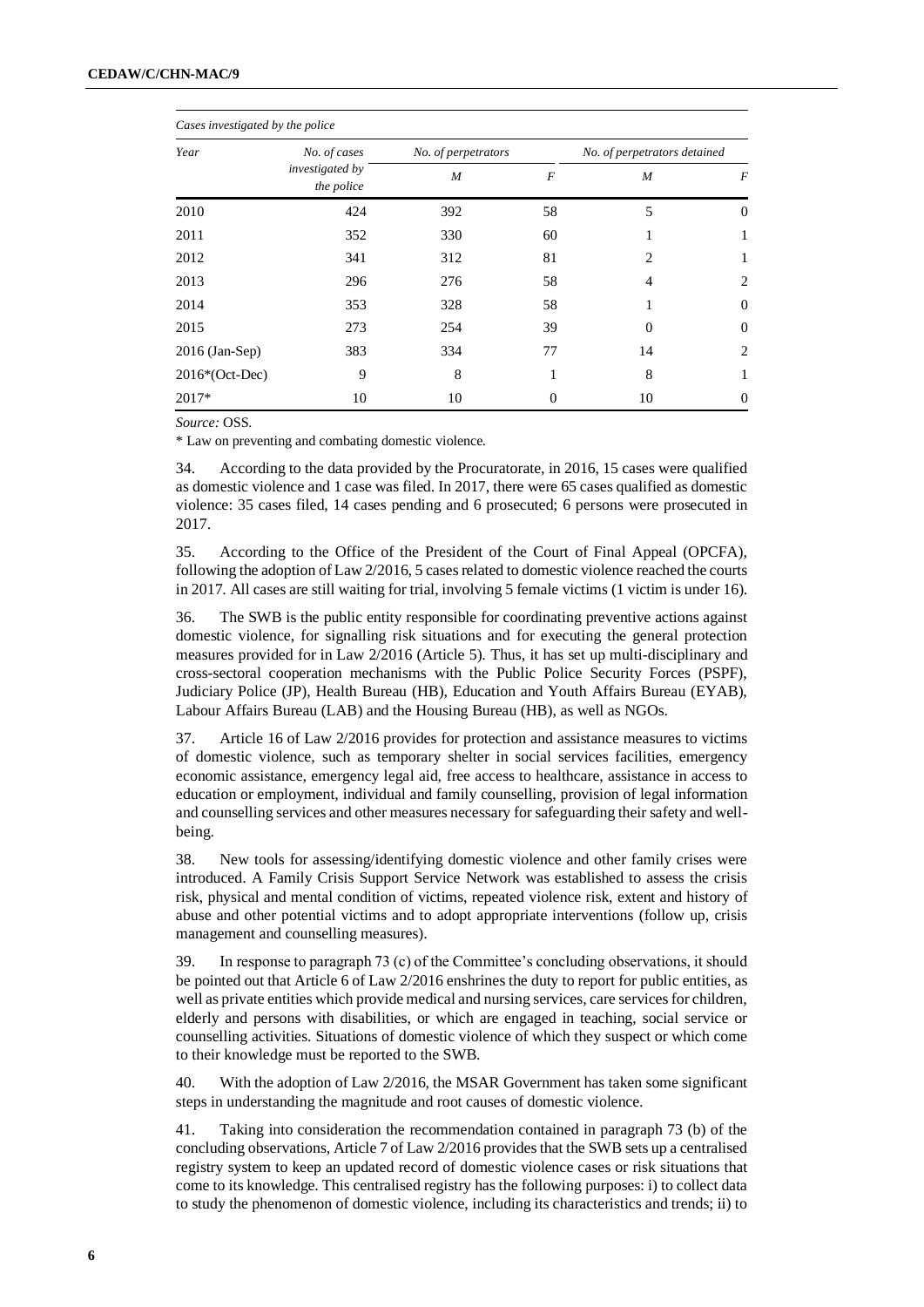identify the causes of domestic violence, behaviour patterns and typical social and judicial response and; iii) to develop adequate activities to prevent and combat domestic violence. Relevant data will be collected and analysed to serve as reference to define policies to prevent and combat domestic violence and to adjust resources and plans. Equally, relevant updated information/data, such as the financial situation of families affected by domestic violence and causes of the cases, is released to the public every six months through the Bureau's website and an annual report.

42. The SWB invited experts to address domestic violence, *inter alia* to study the actual situation in the MSAR, envisage measures, improve the functional cooperation mechanisms of different departments, formulate guidelines on procedures and reporting of suspicious cases; and a *Macao Domestic Violence Indicators Study* was commissioned in 2012, to support frontline staff in assessing and identifying domestic violence.

43. Data shows that the average number of domestic violence cases handled by the SWB between 2010 and 2015 was about 71.8 per year without major variations.

44. Between January and September 2016, the SWB handled 109 cases of domestic violence, however, following the adoption of Law 2/2016, there was a significant increase in the number of cases handled. Indeed, between October and December 2016, there were 31 cases of domestic violence handled by the SWB. According to the SWB, the duty to report for public and private entities (Article 6) is likely to have contributed to the increase of cases in 2016 and 2017.

45. According to the SWB in 2017, from the 1,397 cases regarding family dispute/conflict and domestic violence handled in 2017, 96 cases were of domestic violence, involving 71 women, 13 girls and 9 boys. Details are displayed as follows.

| Domestic violence cases handled by the SWB* |      |                                |      |                                |              |                                |                |                                |    |                                |                |                                |                |                                |                |                         |
|---------------------------------------------|------|--------------------------------|------|--------------------------------|--------------|--------------------------------|----------------|--------------------------------|----|--------------------------------|----------------|--------------------------------|----------------|--------------------------------|----------------|-------------------------|
| Type/                                       | 2010 |                                | 2011 |                                | 2012         |                                | 2013           |                                |    | 2014                           |                | 2015                           | 2016           |                                | 2017           |                         |
| Year                                        |      | No. of No. of<br>cases victims |      | No. of No. of<br>cases victims |              | No. of No. of<br>cases victims |                | No. of No. of<br>cases victims |    | No. of No. of<br>cases victims |                | No. of No. of<br>cases victims |                | No. of No. of<br>cases victims | No. of         | No. of<br>cases victims |
| Wife<br>abuse                               | 35   | 35                             | 33   | 33                             | 24           | 24                             | 34             | 34                             | 31 | 31                             | 46             | 46                             | 90             | 90                             | 68             | 68                      |
| Husband<br>abuse                            | 3    | 3                              | 1    | 1                              | $\mathbf{1}$ | 1                              | $\mathbf{1}$   | $\mathbf{1}$                   | 10 | 10                             | $\overline{4}$ | 4                              | 7              | 7                              | 5              | 5                       |
| Child<br>abuse                              | 22   | 231                            | 17   | 22                             | 14           | 17                             | 20             | 24                             | 8  | 10                             | 14             | 16                             | 31             | 32                             | 20             | 22                      |
| Elder<br>abuse                              |      | $\mathbf{1}$                   | 3    | 3                              | $\mathbf{1}$ | $\mathbf{1}$                   | $\overline{4}$ | 4                              | 2  | 2                              | 5              | 5                              | $\overline{c}$ | 2                              | 1              | 1                       |
| Violence<br>from<br>family<br>members       | 23   | 25                             | 27   | 32                             | 18           | 18                             | 14             | 14                             | 18 | 18                             | 11             | 11                             | 10             | 11                             | $\overline{c}$ | 3                       |
| Total*                                      | 81   | 84                             | 76   | 89                             | 58           | 61                             | 73             | 77                             | 69 | 71                             | 80             | 82                             | 140            | 142                            | 96             | 99                      |

*Source*: SWB.

\* Some cases involve more than one type of abuse, so the total number of cases and victims may be less than the sum of the categories of abuse.

> 46. In respect of paragraph 73 (f) of the concluding observations, currently there are 3 shelters for women victims of violence, including of domestic violence. Between 2011 and 2017, 72, 81, 71, 70, 139, 133 and 177 women benefited from temporary shelter respectively. The shelters and accommodation facilities take into account the needs of the occupants. The facilities are well ventilated, with sufficient sunlight and have enough space for bedrooms (private and shared rooms), bathrooms, kitchens, activity/recreation rooms, counselling rooms, study rooms, etc.

> 47. There are 9 shelters for minors. Between 2010 and 2017, 3, 1, 5, 4, 3, 3, 7 and 11 girls victims of violence, including of domestic violence, stayed in the shelters, respectively. The shelters accommodate minors according to their age, gender and specific needs. Experienced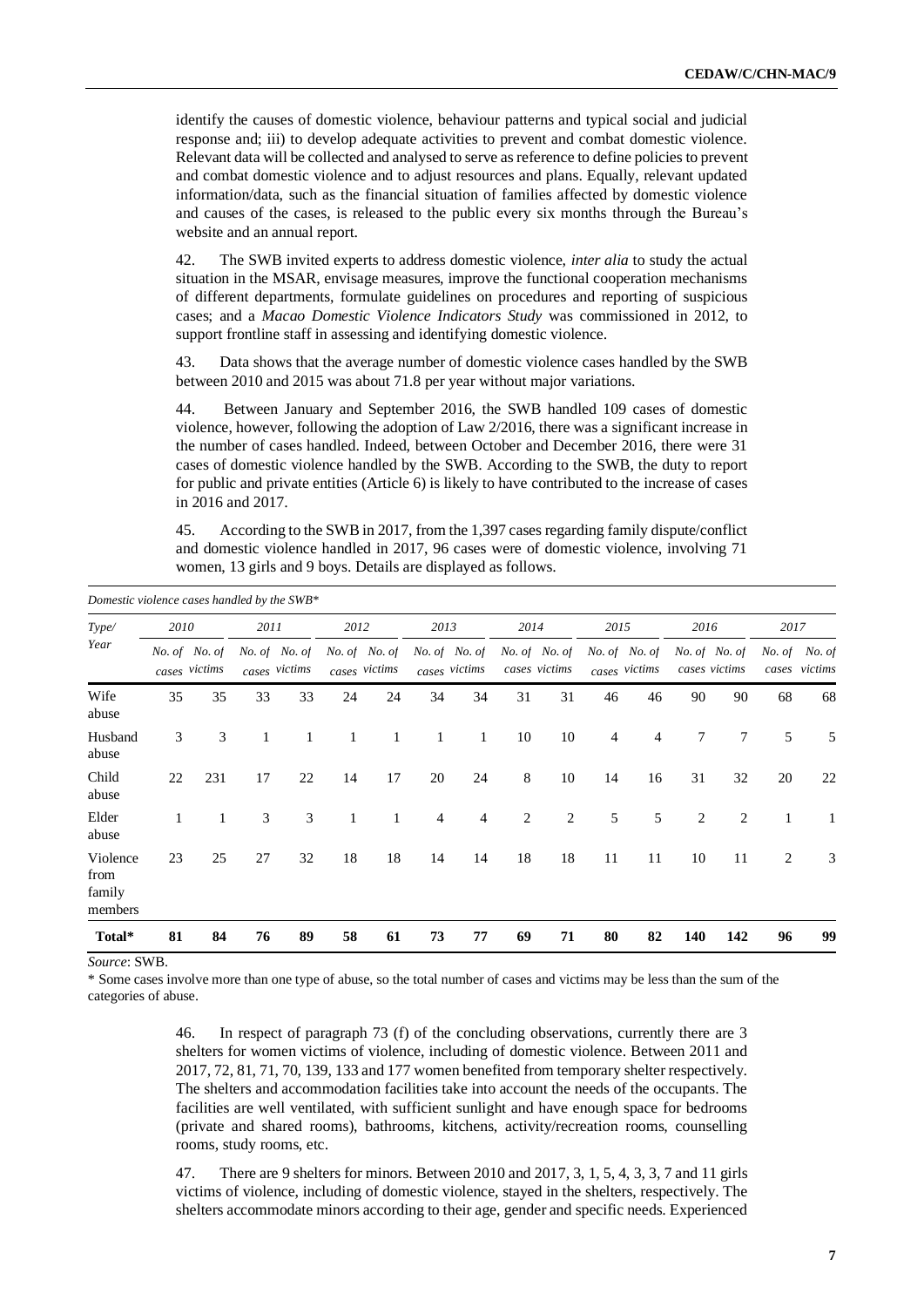and caring staff, including caregivers and professional counsellors, provide minors with appropriate services based on their different needs, such as psychological assistance, health care, family contact, education, recreational activities as well as follow-up after being discharged.

48. In November 2015, the SWB established a 24-hour Domestic Violence Hotline, in addition to the 3 existing support hotlines of the WGAM and Macao Caritas. The helplines offer 24-hour emergency assistance and continue to streamline different services, such as shelter, child protection and counselling for domestic violence perpetrators.

49. Targeted training courses on domestic violence, covering a wide range of fields, including law, social work and psychology, have been held by the SWB since 2011. The details are shown in the table below.

| Year | Training on Domestic Violence Prevention and Control                                                      | No. of<br>persons |
|------|-----------------------------------------------------------------------------------------------------------|-------------------|
| 2011 | Legal knowledge workshops 2011 - Domestic violence: sanctions<br>against victims and victims' protection  | 35                |
| 2012 | Family case and legal knowledge training series workshop                                                  | 30                |
| 2013 | Prevention and Treatment of Sexual Infringement in Children                                               | 34                |
| 2014 | How to make good use of the domestic crisis assessment list and crisis<br>management strategy             | 225               |
|      | Workshops and training courses for victims of sexual violence                                             |                   |
| 2015 | "Domestic violence (male abusers) treatment skills"                                                       | 134               |
|      | Zero Domestic Violence                                                                                    |                   |
| 2016 | Zero Domestic Violence/ Law on Preventing and Combating Domestic<br>Violence Explanation                  | 7,394             |
|      | Guidelines for Handling Domestic Violence Cases                                                           |                   |
|      | "Domestic violence (male abusers) treatment skills"                                                       |                   |
|      | How to handle cases of male abusers - workshop                                                            |                   |
|      | Abusers treatment – working group                                                                         |                   |
| 2017 | "Zero Domestic Violence" Seminar                                                                          | 954               |
|      | Training courses on dealing with cases involving children and mentally<br>disabled individuals as victims |                   |
|      | Exchanges at Hong Kong                                                                                    |                   |
|      | Training courses on dealing with cases involving children as victims of<br>sexual assault                 |                   |
|      | Training courses on criminal investigation tactics and procedures in<br>suspected child abuse             |                   |
|      | Total                                                                                                     | 8,806             |

*Source:* SWB.

*Note:* The courses were co-organized by the SWB and the PSPF*.*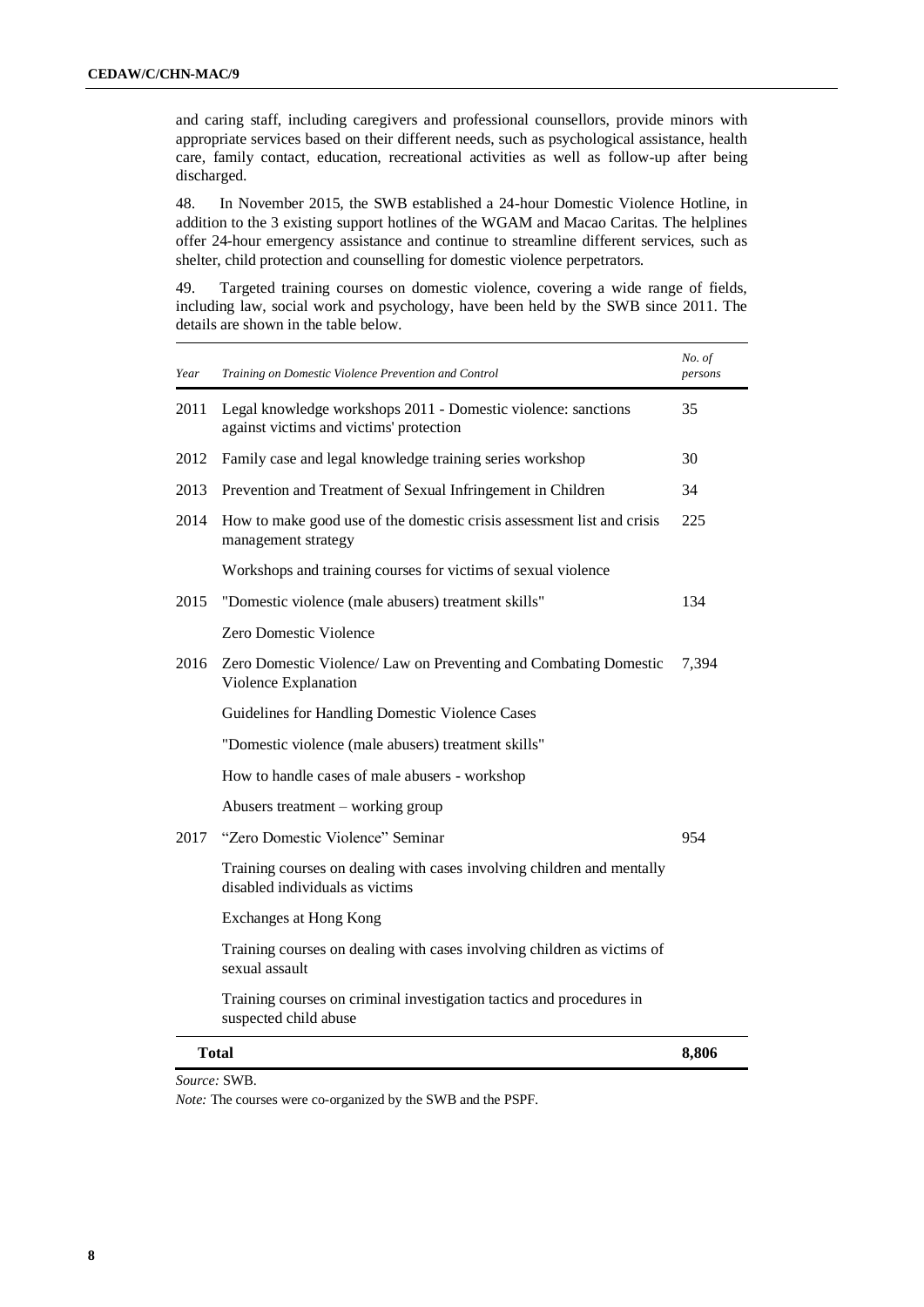|      | Training on domestic violence targeted for PSPF and JP                                                        |             |              |                 |
|------|---------------------------------------------------------------------------------------------------------------|-------------|--------------|-----------------|
| Year | Name/type                                                                                                     | Entity      |              | <b>Trainees</b> |
|      |                                                                                                               |             | M            | F               |
|      | 2010 Seminar: Assessment tools for risks of spousal abuse                                                     | <b>PSPF</b> | 5            | $\Omega$        |
|      | 2011 Seminar: Notification and coordination mechanism in response<br>to "Combat against Domestic Violence Act | JP          | 2            | $\Omega$        |
|      | 2012 Conference: Love your children, zero violence                                                            | <b>PSPF</b> | 0            | 4               |
|      | 2013 Meeting: Focus Group of Study on the Prevalence of Domestic<br>Violence in Macao                         | <b>PSPF</b> | 5            | 1               |
|      | Visit: Review Meeting on the Implementation of "Convention<br>on the Rights of the Child"                     | <b>PSPF</b> | $\mathbf{1}$ | $\Omega$        |
|      | 2014 Course: Domestic Violence                                                                                | <b>PSPF</b> | 20           | 12              |
|      | 2015 Visit to Hong Kong Family Conflict and Sexual Violence Policy<br>Unit                                    | <b>PSPF</b> | 9            | 1               |
|      | Course: Prevention of Domestic violence                                                                       | JP          | 5.           | 1               |
|      | Lecture: Family Policy Legal Framework                                                                        | JP.         | 1            | 1               |
|      | 2016 Lecture: Law on Preventing and Combating Domestic Violence                                               | JP          | 98           | 27              |
|      | Course: Procedural Guidelines for Handling Domestic Violence<br>Cases                                         | JP          | 96           | 31              |
|      | 2017 Course: Handling Cases of Child abuse and Mentally Disabled                                              | <b>PSPF</b> | 21           | 01              |
|      | Persons (Hong Kong)                                                                                           | JP          |              |                 |
|      | Visit: Handling Domestic Violence and Sexual Abuse of<br>Children (Hong Kong)                                 | <b>PSPF</b> | 3            | $\Omega$        |
|      | Course: Handling Children in Domestic Violence (Sexual<br>Assault)                                            | JP          | 8            | 6               |
|      | Seminar: Criminal Investigation Strategies and Procedures on<br>Handling Suspected Child Abuse Cases          | PSPF<br>JP  | 3            | 761 113<br>5    |
|      | Lecture: Domestic Violence Crimes Against Sexual Freedom                                                      | <b>PSPF</b> | 14           | 10              |
|      | and Sexual Self-determination                                                                                 | JP          |              |                 |
|      | Course: Criminal Investigation Strategies and Procedures on<br>Handling Suspected Child Abuse Cases           | JP          | 6            | 7               |

50. Different kinds of training on domestic violence were provided to the PSPF and JP personnel. The details are shown below.

*Source:* OSS (PSPF and JP).

51. To promote the value of the family and the importance to prevent and combat domestic violence and the protection of children, the *Happy Family Serial Activities and Campaign against Domestic Violence* were organised for 6 consecutive years, attracting more than 134,000 participants.

52. According to the data provided by the SWB, between 2010 and 2017, a total of 12,740 public awareness-raising activities, targeting the public, focused on the promotion of the rights of women and girls, were organised by the SWB. Of those, 12,102 activities specifically focused on their rights and interests, in which 3,722,902 persons participated,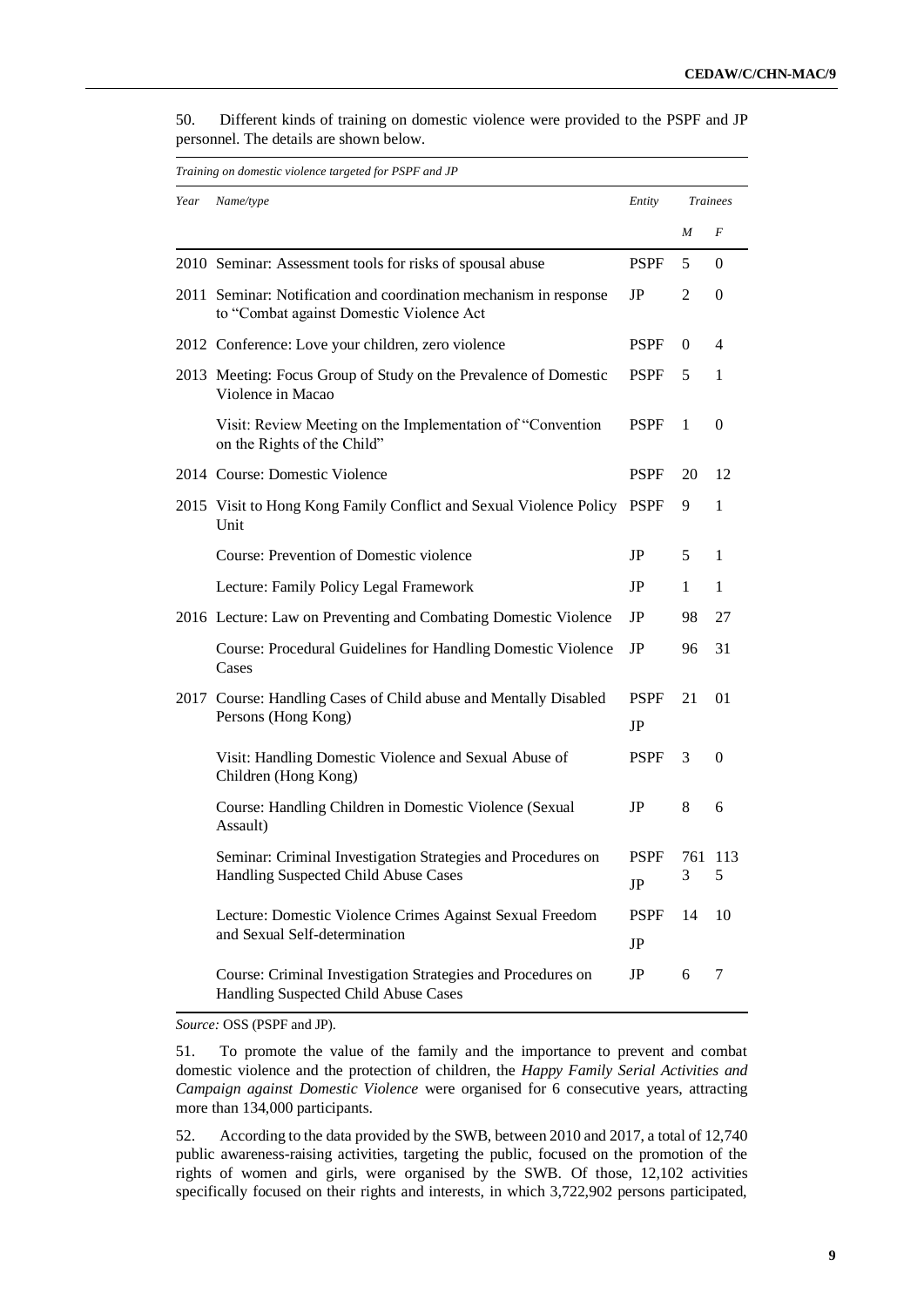while 638 activities centered on gender equality discrimination/anti-gender discrimination, with 101,639 participants.

53. As regards violence against women and girls in the form of sexual exploitation, related information/data is given in relation to Article 6 of the Convention.

54. As described in the last report, a special financial compensation may be applied by a victim of a violent crime or by his/her relatives in case of death even if the offender's identity is unknown or if, for any reason, the offender cannot be accused or convicted (Law 6/98/M).

55. According to the Commission for the Protection of Victims of Violent Crimes, in 2010, there were 3 applications, 2 were granted in the amount of MOP\$180,000 and MOP\$50,000, respectively, while 1 was not approved. In 2014, of 3 applications, 2 were granted in the amount of MOP\$80,000 and MOP\$370,000, respectively, while 1 was not approved. In 2016, 1 application was granted in the amount of MOP\$120,000.

56. In relation to HR bodies, it should be noted that, in 2016, a HR inter-departmental working group was created to follow up the implementation of HR treaties and their treaty bodies' recommendations.

57. It is worth mentioning that Law 13/2012 superseded Decree-law 41/94/M, on the legal aid system and partially revoked some provisions of Law 21/88/M, regulating the access to the law and to the courts. This new legal framework regulates the access to legal protection and legal aid. The protection of rights and interests is guaranteed and the right of access to the courts and to the respective judicial remedies may not be denied based on any discriminatory grounds or on the grounds of insufficient economic resources. Under this circumstance, MSAR residents (individuals and non-profit legal persons) as well as nonresident workers, holders of refugee status and holders of special permits, such as foreign students may apply for legal aid.

58. The Law created the Legal Aid Commission, which is the body that assesses and approves applications as well as appoints *pro bono* lawyers (AR 1/2013).

59. According to the data of the Legal Aid Commission, between 1 April 2013 (entry into force of Law 13/2012) and 31 December 2017, there was a total of 2,156 applications, of which 1,016 cases were submitted by female applicants (47.12%). Among the applications received, 259 cases were related to violations of women's rights (247 cases for petitioning for divorce and 12 civil actions court cases). In compliance with the duty to report provided for in Law 2/2016, 6 and 7 cases of domestic violence were reported by the Commission to the SWB, in 2016 and 2017, respectively. In addition, 1 case of domestic violence was granted emergency legal aid in 2017.

60. During the covered period, there were 13 complaints involving violence or other forms of unfair treatment lodged by female prisoners in the Coloane Prison against prison guards. In 2010, there were 2 complaints related to violence against female prisoners while in 2011, there was 1 complaint related to discrimination. There was 1 complaint related to violence in 2012 and of the 4 complaints in 2013, 1 was related to violence, 1 to discrimination, 1 to inappropriate use of the complainant's personal data and 1 to unfair treatment. Of the 3 complaints of 2014, 2 were related to violence and 1 to unfair treatment. There were 1 complaint in 2015 and 1 in 2017, both related to violence.

61. The investigation outcomes of the complaints were as follows: the cases of 2010 and 2011 were dismissed for lack of evidence; the case of 2012 was withdrawn; as regards the 4 cases of 2013, 2 were dismissed for lack of evidence and 2 were unsubstantiated; of the 3 cases of 2014, 2 were dismissed for lack of evidence and 1 was unsubstantiated; the cases of 2015 and 2017 were dismissed for lack of evidence.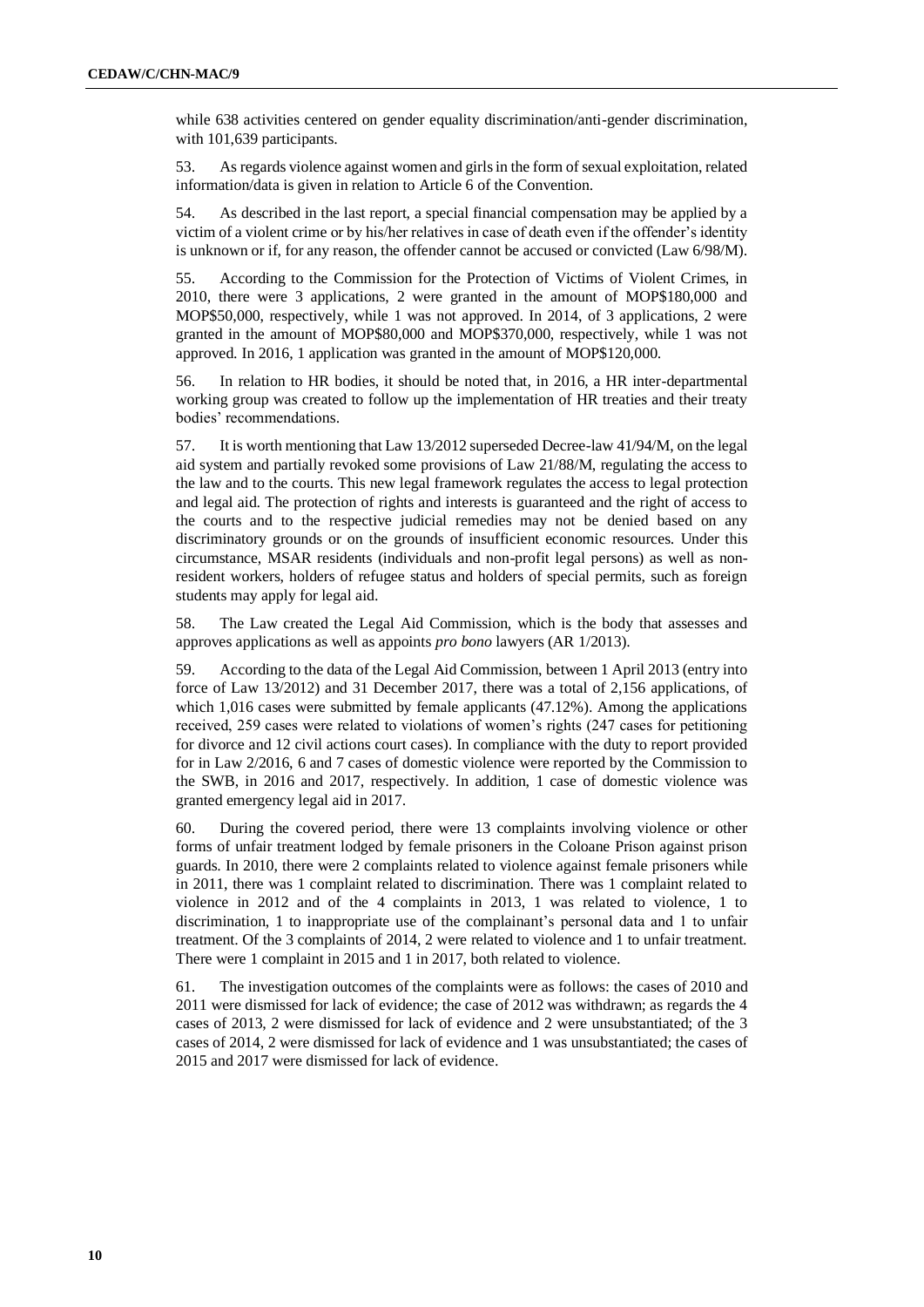| No. of prisoners         |     |      |       |      |                         |      |      |       |       |
|--------------------------|-----|------|-------|------|-------------------------|------|------|-------|-------|
| As at 31 December Gender |     | 2010 | 2011  | 2012 | 2013                    | 2014 | 2015 | 2016  | 2017  |
|                          | M/F | 929  | 1.030 |      | 1,112 1,154 1,205 1,280 |      |      | 1,271 | 1,284 |
|                          | М   | 788  | 872   | 933  | 959                     | 994  | 1068 | 1085  | 1,105 |
|                          | F   | 141  | 158   | 179  | 195                     | 211  | 212  | 186   | 179   |

62. The table below shows the number of prisoners, including persons on pretrial detention, in the Coloane Prison between 2010 and 2017.

*Source*: OSS.

63. As for the number of persons on pretrial detention in the Coloane Prison during the same period, was as follows: 227, 186, 238, 256, 223, 281, 248 and 262, respectively, of which 35, 32, 33, 45, 35, 38, 24 and 31 were women.

64. The Juvenile Offenders Institute (now the Youth Correctional Institution (YCI)) merged with the Prison Establishment on 1 January 2016. Currently, both constitute part of the Correctional Services Bureau (CSB) (AR 27/2015). Data on juvenile offenders is as follows.

| No. of juvenile offenders |    |      |      |               |      |      |               |      |          |
|---------------------------|----|------|------|---------------|------|------|---------------|------|----------|
| As at 31 December Gender  |    | 2010 | 2011 | 2012          | 2013 | 2014 | 2015          | 2016 | 2017     |
|                           | MF | 43   | 26   | 20            | 20   | 14   | 17            | 15   | 13       |
|                           | М  | 36   | 21   | 17            | 16   | 10   | 15            | 14   | 13       |
|                           | F  |      | 5.   | $\mathcal{E}$ | 4    | 4    | $\mathcal{L}$ |      | $\theta$ |

*Source*: OSS.

65. According to the information provided by the CSB, between 2010 and 2017, there were no complaints involving violence or other forms of discrimination lodged by female juveniles in the YCI against staffers providing education and supervision.

# **Article 3 (Measures to uphold women's equality and advancement)**

66. The MSAR Government, through its different entities and/or in partnership with NGOs, continues to carry out public awareness campaigns and educational training programmes on women's rights, in particular on gender equality and the prevention of violence against women, including domestic violence and sexual exploitation.

67. During the covered period, the Legal and Judicial Training Centre (LJTC) organised, often in cooperation with other local and foreign entities, courses, seminars and workshops on HR protection, including on women's rights, for legal professionals. Activities such as a seminar on "Sexual Violence against Children" (2012), lectures on "Human Trafficking" (2012 and 2014), seminars on "Crime of Domestic Violence", on "Revision of the Criminal Code – Crimes against Sexual Freedom and Self-determination" (2016) and on "Domestic Violence and Crimes against Sexual Freedom and Self-determination" (2017), were offered to 453 participants.

68. Special editions of the "Macau Law Journal", covering the implementation of the core HR treaties applicable to the MSAR, assembled in a systematic manner, in Chinese, Portuguese and English, with the aim of producing a user-friendly ground-breaking compilation for legal practitioners and the public were published, including one on the Convention. All are accessible on the Legal Affairs Bureau's website (*http://www.dsaj.gov.mo/ContentFrame\_en.aspx?ModuleName=Content/en/dadidir/hrrepo rt\_en.ascx*).

69. Information about the BL, HR conventions and legislation has been disseminated through TV and radio programmes, newspapers, seminars, leaflets, brochures, awareness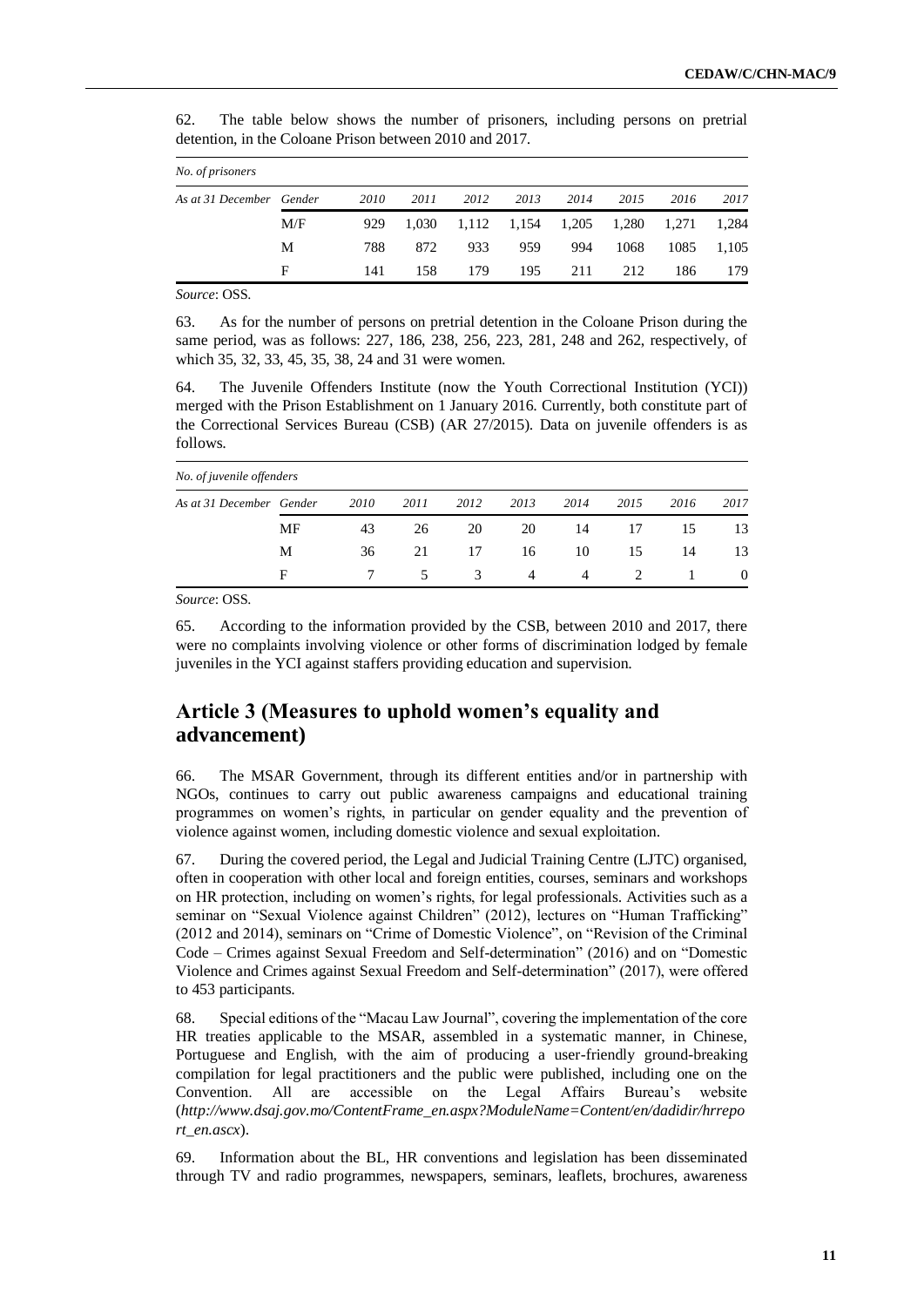campaigns, school activities, fairs and government websites (*www.gov.mo/en/* and *www.macaolaw.gov.mo/cn/index2.asp).* 

70. Relevant MSAR legislation such as the laws to counter human trafficking and domestic violence have been translated into English and made available online to reach a broader spectrum of the population

(*http://www.dsaj.gov.mo/ContentFrame\_en.aspx?ModuleName=Content/en/dadidir/keyLeg \_en.ascx*).

71. A Q&A TV programme and a radio programme, addressing legal issues, including discrimination and violence against women, domestic violence or trafficking in persons, were produced by the Legal Affairs Bureau, between 2011 and 2016. From 2014, the TV programmes were also uploaded on the YouTube channel "普法園地"for public perusal.

72. Brochures of the Convention were made freely available at around 30 locations, including government departments, community centres and libraries. Between 2010 and 2017, a total of 4,092 brochures were distributed. During the same period, the Legal Affairs Bureau organised 351 seminars in primary and secondary schools with 16,014 participants, reinforcing gender equality and anti-*bias.*

73. In cooperation with women's NGOs, the Legal Affairs Bureau organised several legal awareness activities for women, including legal training, local and overseas visits (average of 5 per year). Accordingly, during the covered period, 8 seminars, for 490 women, and 7 legal quiz competitions targeting around 460 women were organised together with the WGAM.

#### **Article 4 (temporary and special measures)**

74. As detailed previously, Law 2/2016 expressly provides for a wide range of protection and assistance measures to victims of domestic violence (Article 16).

75. To encourage workers to continue to breastfeed their babies after the maternity leave, the MSAR Government created breastfeeding rooms in public services in 2016. Presently, there are 138 breastfeeding rooms in public services, of which, 114 are in services under the SSAC and 24 are in other services, and 60 in the private sector.

76. Subsidies continue to be available to persons in need and vulnerable families. The annual old-age allowance for senior citizens aged 65 or above (established by AR 12/2005, as amended by AR 17/2006) was subject of an amount update, which set out an allowance of MOP\$8,000 (Order of the CE 209/2016).

77. Progress was attained in the area of persons with disabilities, including women and girls, in particular with the adoption of Law 9/2011 on the Regime of Disability Allowance and Free Health Care Services and AR 3/2011 on the Assessment System of the Type and Degree of Disability, Registration and Issuance of the Disability Card that regulates the types and degrees of disabilities and their corresponding criteria for assessment.

78. Article 2 of AR 3/2011 classifies disability into 6 types and further defines them, namely, visual impairment, hearing impairment, speech impairment, physical disability, intellectual disability and mental disability and disability is classified into 4 degrees according to its degree of severity: mild disability, moderate disability, severe disability and very severe disability. The application for the Disability Assessment Registration Card has to be made by persons with disabilities or their legitimate representatives or other people (under special circumstances) on their behalf.

79. The Disability Assessment Registration Card has a maximum of 5 year validity and it contains the identification of the persons and their types and degrees of disabilities. If the disability is considered irreversible, the period of validity may exceed 5 years. Between 2011 till 2017, there was approximately a total of 18,000 applicants for the disability assessment services. As of 2017, there were 11,845 holders of the Disability Assessment Registration Card (equivalent to 1.8% of the MSAR population), of which 5,743 were women.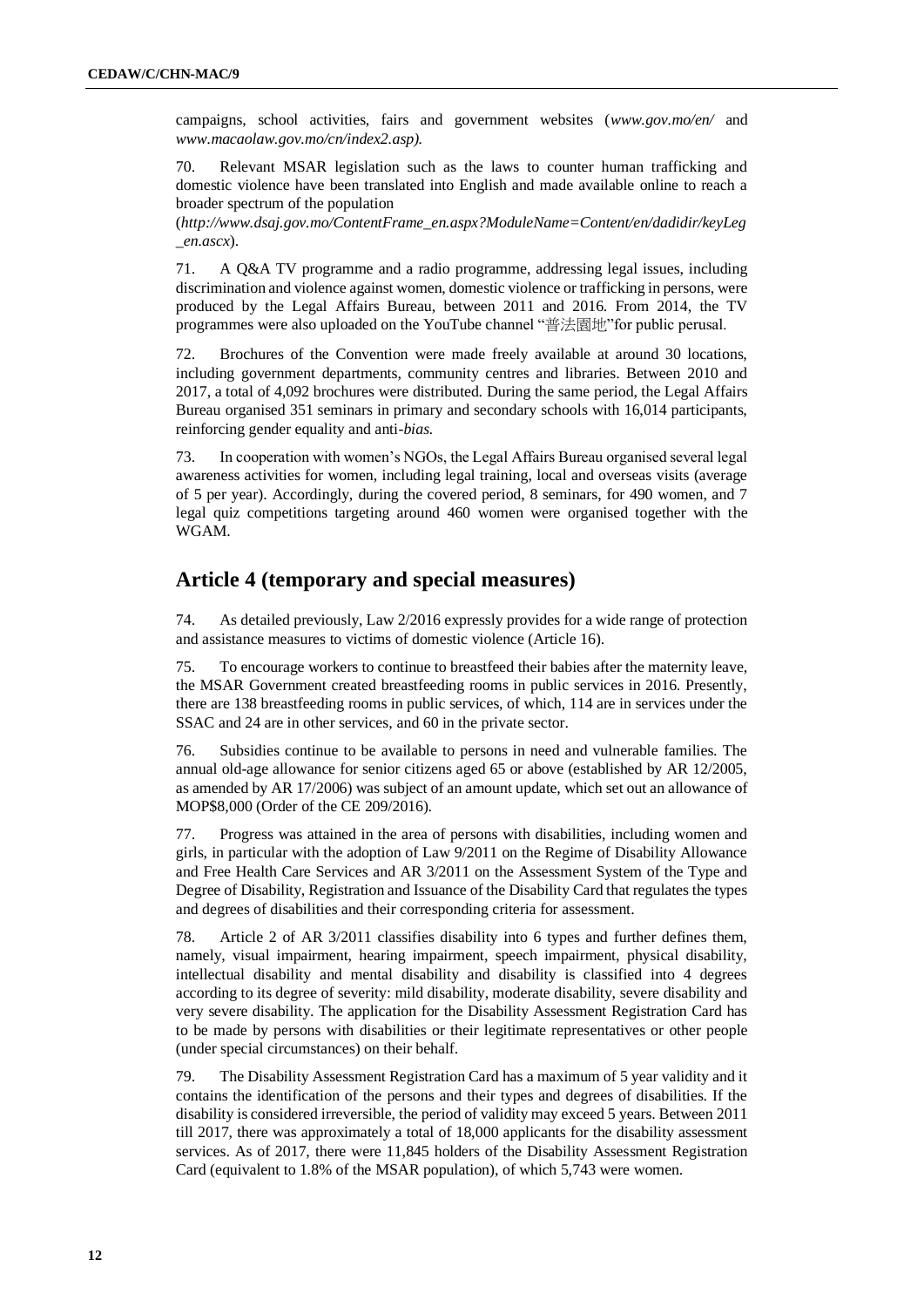80. The Ten-Year Rehabilitation Programme Plan (2016-2025) (Ten-Year Plan) was introduced, covering 13 service areas: disability prevention and diagnosis, medical rehabilitation, pre-school training and nurseries, education, employment and vocational rehabilitation, residential care, community support, social security, the development of selfhelp organisations for persons with disabilities, accessible construction (passages, facilities and transportation, information and the application of communication technology), recreational and cultural activities and public education.

81. As already mentioned, a proposal to review Law 7/2008, on labour relations in the private sector, was subject to a public consultation, to increase the period of maternity and paternity leaves.

# **Article 6 (Eradication of trafficking in women and forced prostitution)**

82. Following the information provided in the last report, Law 6/2008 establishes a comprehensive and integrated legal, institutional and assistance framework to prevent and combat trafficking in persons (TIP) and support its victims. The Human Trafficking Deterrent Measures Concern Committee continues to be deeply and actively involved in most of the actions undertaken to prevent and suppress TIP, in cooperation with other government departments and NGOs.

83. To enhance public awareness, considerable efforts have been undertaken to disseminate information on combating and reporting TIP in schools and the community through videos, posters, calendars, booklets, newspapers, radio programmes, TV commercials (including at border checkpoints) and seminars.

84. Several seminars on TIP have been organised by the Legal Affairs Bureau. Between 2015 and 2017, 17 seminars were offered to 1,030 secondary students. From 2013 to 2015, 7 seminars for 670 participants were jointly carried out with the LAB. In 2014, 2016 and 2017, 3 seminars, with the Macao Caritas, were offered to 430 non-resident workers. 3 seminars with 350 participants were held in 2014 and 2016 with the Philippine Consulate. In 2017, 1 seminar was carried out for a casino's management team (70 workers).

85. Furthermore, TV and radio commercials on the fight against TIP (in Chinese and Portuguese) were produced. TVs and radio stations (Chinese and Portuguese channels) were broadcasting those commercials from 2010 to 2017.

86. Newspapers columns, TV and radio programmes were uploaded on the website of the Legal Affairs Bureau and the Macao Law Portal. TV commercials, in Cantonese, Putonghua, Portuguese, English, Korean, Thai, Filipino, Indonesian, Burmese, Vietnamese and Mongolia, and TV programmes from 2014 were also uploaded on the mentioned YouTube channel.

87. Between 2010 and 2017, around 129,600 leaflets on TIP in Traditional Chinese, Simplified Chinese, Portuguese, English, Japanese, Korean, Thai, Filipino, Indonesian, Burmese, Vietnamese and Mongolian were available at around 40 public services, as well as were distributed in relevant seminars and mailed to different social services institutions. Equally, around 500 posters on TIP have been posted at the external service points of services such as the PSPF and the LAB, as well as at associations such as the WGAM during the same time.

88. In 2010, the SWB held a seminar on "Experiences and Challenges in Combating Human Trafficking" and an outdoor promotional activity, and in 2012, held a prize quiz game on "How much you know about combating human trafficking" in the newspapers.

89. The MSAR law enforcement agencies (Unitary Police Service (UPS), Customs Services, JP and PSPF) continue to prevent and suppress TIP. Regular raids and targeted operations against TIP for sexual exploitation are carried out in potential black spots, such as saunas, massage establishments, night clubs and illegal guesthouses.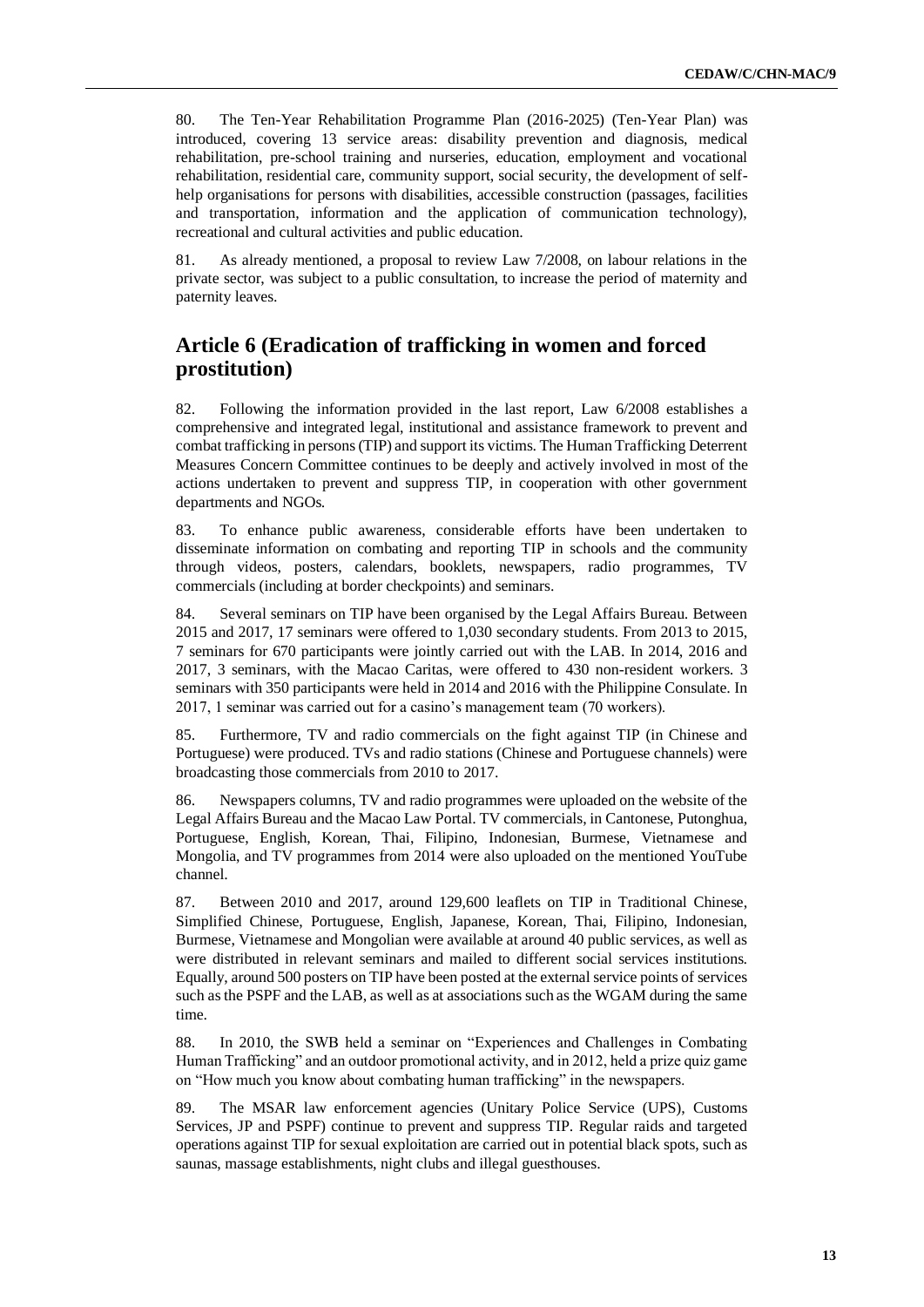90. In the 33 operations carried out by the PSPF between 2010 and 2017, 281 suspects of prostitution were detected. In the same period, in the 23 large-scale raid inspections were conducted, with 5 nightclubs, 73 massage/spa parlours and 30 sauna parlours being checked.

91. Enhanced preventive measures were adopted, stricter control at the border checkpoints, in particular concerning visitors/non-resident workers from high-risk countries, as well as random checks and questionnaire surveys targeting arriving visitors (females aged between 18 and 35) was imposed by the Migration Services of the PSPF.

92. For young female illegal immigrants and workers engaged in prostitution, the PSPF scrutinizes whether they are TIP victims and/or labour exploitation victims. In the affirmative case, prompt rescue operations and protective measures will be provided in cooperation with relevant government departments.

93. Law enforcement agencies have also tackled exploitation of prostitution by blocking certain mobile apps and prohibiting the distribution of pornographic leaflets. Hence, information on sex services is much less available to tourists and residents.

94. Cooperation with neighbouring jurisdictions has been strengthened; intelligence sharing and collection system(s) has been established and large-scale tripartite anti-crime joint operations have been organised with the Mainland Chinese and Hong Kong police authorities yearly. The Macao Sub-bureau of the National Central Bureau of China of INTERPOL plays a significant role in strengthening communication with countries/regions to counter TIP. Within this context, 2 cooperation agreements in respect of assisting victims to return to their places of origin were signed: the Agreement between the Governments of the MSAR and Mongolia on the Cooperation to Combat TIP (2010) and the Agreement on the Risk Assessment and Escort Service for Victims of TIP between the Hong Kong Office of the International Organisation for Migration (IOM) and the SWB (2011).

|      | TIP cases investigated by police |                                                                 |       |                                                     |                    |                             |           |                           |                      |
|------|----------------------------------|-----------------------------------------------------------------|-------|-----------------------------------------------------|--------------------|-----------------------------|-----------|---------------------------|----------------------|
| Year | No. of cases                     |                                                                 |       | No. of cases No. of cases No. of cases No. of cases |                    | No. of                      |           | Judgment (No. of persons) |                      |
|      |                                  | investigated qualified by the<br>Procuratorate as<br><b>TIP</b> | filed |                                                     | pending prosecuted | persons<br>prosecuted       | Acquittal | Convicted<br>as TIP       | Other<br>Convictions |
| 2010 | 14                               | 17                                                              | 12    | $\Omega$                                            | 5                  | 8                           |           | 3                         | 4                    |
| 2011 | 13                               | 11                                                              | 10    | 0                                                   |                    |                             | $\Omega$  |                           | 3                    |
| 2012 | 19                               | 14                                                              | 9     | $\Omega$                                            | 5                  | 17                          |           |                           | 9                    |
| 2013 | 34                               | 31                                                              | 30    | 0                                                   |                    | $\mathcal{D}_{\mathcal{L}}$ | $\Omega$  |                           | 2.                   |
| 2014 | 5                                | 4                                                               | 4     | $\Omega$                                            | $\Omega$           | $\Omega$                    | $\Omega$  |                           | $\theta$             |
| 2015 |                                  | $\mathfrak{D}_{\mathfrak{p}}$                                   |       | 0                                                   |                    |                             |           |                           | $\Omega$             |
| 2016 |                                  | 2                                                               |       | 0                                                   |                    |                             | 0         |                           | $\Omega$             |
| 2017 |                                  | 2                                                               |       |                                                     | 0                  | $\Omega$                    | 0         |                           | $\theta$             |

95. As to factual information, disaggregated data on TIP is shown in the following tables.

*Source*: OSS.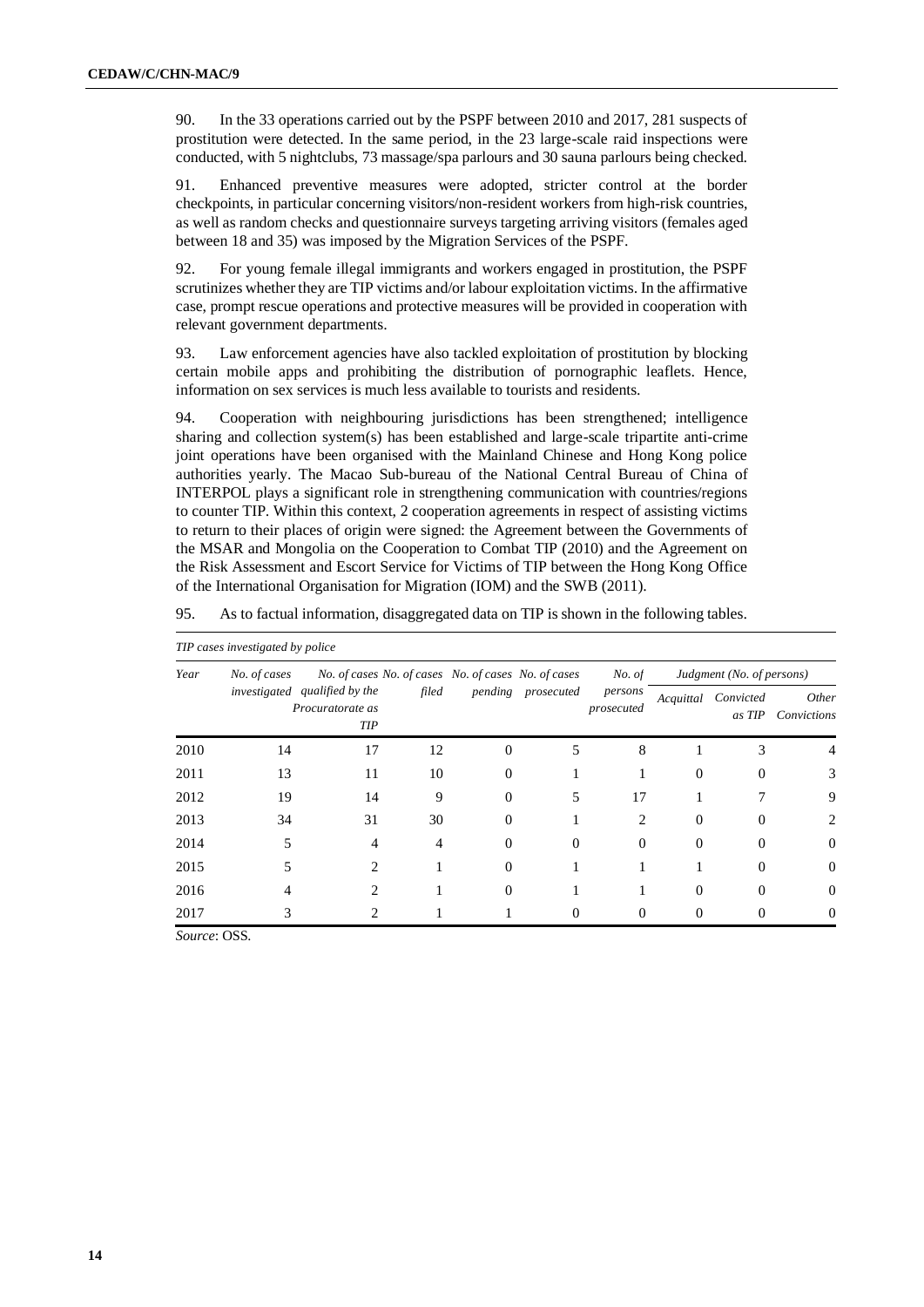|      | Cases qualified by the Procuratorate as TIP |                             |              |                |              |                |                |  |  |  |  |  |  |
|------|---------------------------------------------|-----------------------------|--------------|----------------|--------------|----------------|----------------|--|--|--|--|--|--|
| Year | No. of cases                                | No. of victims              | Gender       | Age            |              | Nationality    |                |  |  |  |  |  |  |
|      |                                             |                             |              | $\geq$ 18      | $\langle$ 18 | Mainland China | Others         |  |  |  |  |  |  |
| 2010 | 17                                          | 31                          | F            | 21             | 10           | 31             | $\theta$       |  |  |  |  |  |  |
| 2011 | 11                                          | 11                          | F            | 6              | 5            | 11             | $\overline{0}$ |  |  |  |  |  |  |
| 2012 | 14                                          | 25                          | F            | 13             | 12           | 25             | $\mathbf{0}$   |  |  |  |  |  |  |
| 2013 | 31                                          | 34                          | $\mathbf{F}$ | 14             | 20           | 32             | 2              |  |  |  |  |  |  |
| 2014 | 4                                           | 4                           | F            |                | 3            | 4              | $\theta$       |  |  |  |  |  |  |
| 2015 | $\mathfrak{D}$                              | 2                           | F            | $\overline{c}$ | $\theta$     |                |                |  |  |  |  |  |  |
| 2016 | 2                                           | $\mathcal{D}_{\mathcal{L}}$ | F            |                |              | っ              | $\theta$       |  |  |  |  |  |  |
| 2017 | ∍                                           | ∍                           | F            |                |              | っ              | $\theta$       |  |  |  |  |  |  |

*Source:* OSS.

96. As regards data on cases that were qualified and tried as TIP (Article 153-A of the MCC), the available information is as follows: in the 4 cases tried in 2010, 1 defendant was accused and convicted of TIP and was sentenced to 3 years imprisonment in 1 case; in another TIP case, 1 defendant was found not guilty; 2 defendants of a TIP case were found guilty of procuring and abetting illegal migration (the crimes were converted) and both were sentenced to 5 years imprisonments; and, in another TIP case, 1 defendant was found guilty of procuring (the crimes were converted) and was sentenced to 1 year and 6 months imprisonment. In 2011, there was 1 case tried in which 3 defendants of 1 case that was merged from another case in 2012 were found not guilty of TIP, however, they were found guilty of other crimes and were sentenced to 2 years to 4 years and 6 months imprisonments. One of them was given 2 year probation. In March 2013, 10 male suspects (7 from Mainland China and 3 from Macao) were accused of TIP for sexual exploitation. Of the 10 suspects, 9 were found guilty: 1st defendant: sentenced to 13 years and 3 months for TIP and procurement; 2nd defendant: 13 years for TIP, procurement, illegal immigration and illegal sheltering; 3rd defendant: 13 years and 1 month for TIP, procurement and false declarations; 4th to 7th defendants: 12 years and 9 months for TIP and procurement; 8th defendant: 5 years for procurement and illegal employment; and 9th defendant: 4 years and 6 months for procurement and illegal employment. There was another case in April 2013, where 2 male suspects from Mainland China were accused and convicted not for TIP but for procurement (imprisonment of 1 year and 6 months and 1 year and 3 months, respectively). Both cases were from 2012. In one TIP case of 2013, the defendant was found guilty of aggravated procuring, criminal syndicate and possession of illegal weapon (the crimes were converted) and was sentenced to 5 years imprisonment. In one case of 2014, 1 defendant of a TIP case was found not guilty. In 2016, 1 case of 2010 was tried and 1 defendant was sentenced to a total of 16 years imprisonment for the crime of TIP together with exploitation of prostitution and forgery crimes. In 2017, 1 case of 2010 was tried and 1 defendant was sentenced to a total of 9 years imprisonment for the crime of TIP together with illegal shelter.

97. It should be stressed that prosecuting and sentencing individuals for the crime of TIP is a challenge considering the difficulty to gather strong *indicia* and the difficulty to persuade victims to testify as they are often afraid to collaborate. Most TIP cases are converted during court proceedings (lack of evidence) to crimes of procurement, illegal lodging, assisting illegal immigration or organised crime.

98. Victims of trafficking whose lives are in danger are entitled to receive physical protection (be placed under police protection), as well as to access to an interpreter, legal counselling and aid and compensation.

99. The SWB is the main provider of assistance to TIP victims, such as financial assistance (including living expenses, transportation expenses of the return trip, fees for certificates, etc.), drug treatment services, shelter, medical referral and legal counselling.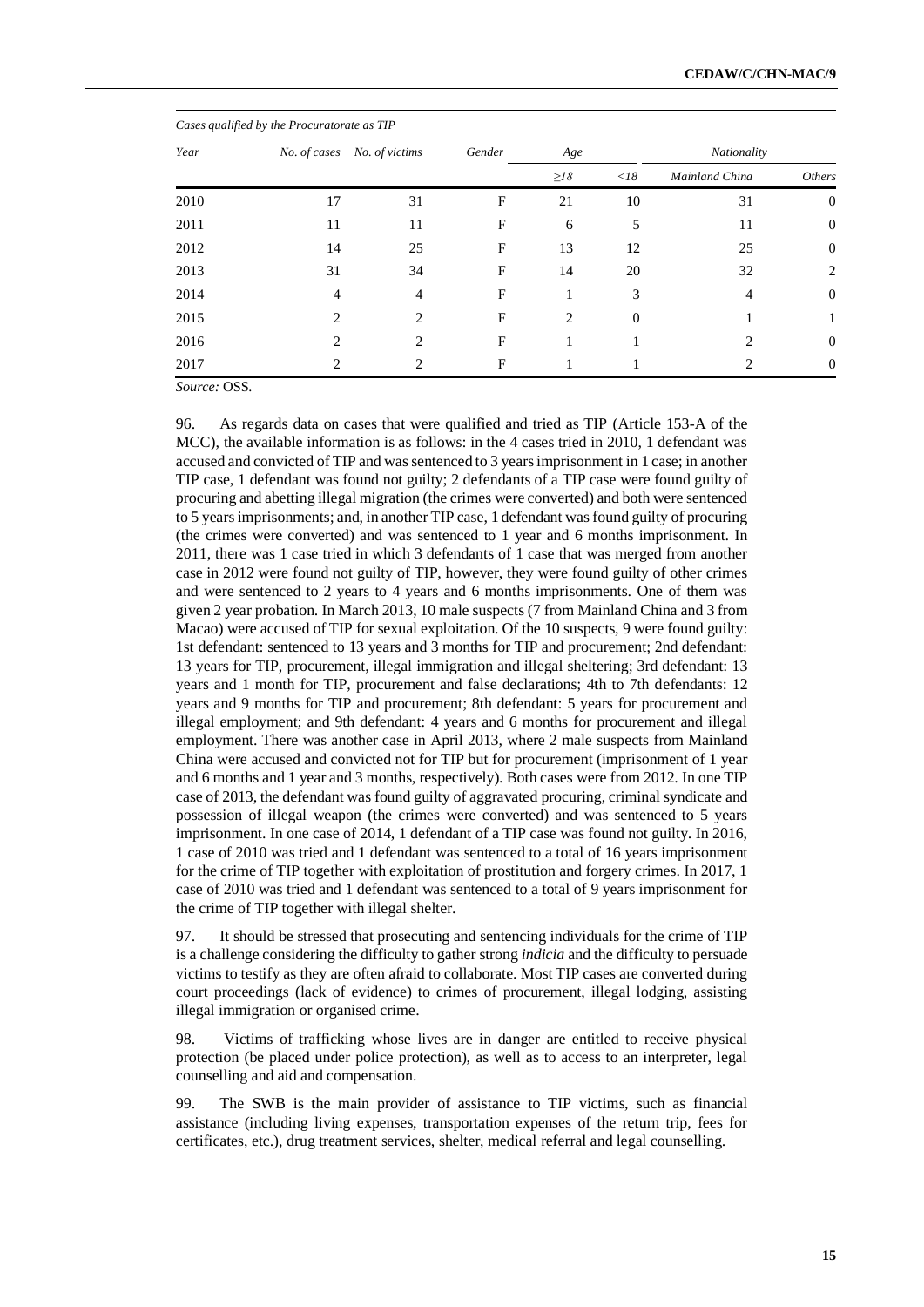| 100.   | The SWB's data as regards services provided to TIP victims is displayed in the table |  |  |
|--------|--------------------------------------------------------------------------------------|--|--|
| below. |                                                                                      |  |  |

| Services to TIP victims and potential victims |             |      |      |                               |                             |                               |      |               |  |  |
|-----------------------------------------------|-------------|------|------|-------------------------------|-----------------------------|-------------------------------|------|---------------|--|--|
| Service / Year                                | 2010        | 2011 | 2012 | 2013                          | 2014                        | 2015                          | 2016 | 2017          |  |  |
| Shelter for adults $(1)$ (No. of persons)     | 10          | 8    | 14   | 13                            | 2                           | $\mathfrak{D}_{\mathfrak{p}}$ |      |               |  |  |
| Shelter for minors (No. of persons)           |             | 3    | 9    | 19                            | 4                           | 4                             | 3    | $\mathcal{L}$ |  |  |
| No. of counselling $&$ follow up              | $122^{(2)}$ | 62   | 119  | 133                           | 55                          | 20                            | 12   | 5             |  |  |
| No. of medical and health care referrals      | 16          | 10   | 25   | 49                            | 8                           |                               | 4    | $\mathcal{L}$ |  |  |
| No. of skills trainings                       |             |      |      |                               | $\mathcal{D}_{\mathcal{L}}$ |                               |      |               |  |  |
| Repatriation Service IOM (No. of<br>persons)  |             |      |      | $\mathfrak{D}_{\mathfrak{p}}$ | 1                           | 1                             |      |               |  |  |

*Source:* SWB.

*Note*<sup>: (1)</sup> From 2010 to 2012, this shelter for adults also received minor victims between 16 and 17 years old. From 2010 to 2013, some victims did not stay in the shelter; <sup>(2)</sup> Of the 122 counselling sessions in 2010, 108 were provided by social workers and 14 were clinical counselling.

|      | Assistance to victims and potential victims |              |                |                   |                   |               |  |  |  |  |  |  |
|------|---------------------------------------------|--------------|----------------|-------------------|-------------------|---------------|--|--|--|--|--|--|
| Year | No. of victims                              | Gender       | Age            |                   | Country of origin |               |  |  |  |  |  |  |
|      |                                             |              | $\geq$ 18 Year | $\langle$ 18 Year | Mainland China    | <b>Others</b> |  |  |  |  |  |  |
| 2010 | 13                                          | F            | 6              |                   | 13                |               |  |  |  |  |  |  |
| 2011 | 13                                          | F            | 7              | 6                 | 12                | $\mathbf{I}$  |  |  |  |  |  |  |
| 2012 | 29                                          | F            | 17             | 12                | 29                |               |  |  |  |  |  |  |
| 2013 | 33                                          | F            | 13             | 20                | 31                | 2             |  |  |  |  |  |  |
| 2014 | 6                                           | F            | $\overline{c}$ | $\overline{4}$    | 5                 | 1             |  |  |  |  |  |  |
| 2015 | 6                                           | F            | $\mathfrak{D}$ | 4                 | 5                 | 1             |  |  |  |  |  |  |
| 2016 | 4                                           | $\mathbf{F}$ |                | 3                 | 4                 |               |  |  |  |  |  |  |
| 2017 | 2                                           | F            |                | 2                 | 2                 |               |  |  |  |  |  |  |
|      |                                             |              |                |                   |                   |               |  |  |  |  |  |  |

101. Details of victims receiving assistance from the SWB are shown in the following table.

*Source:* SWB.

*Note*: From 2010 to 2013, some of the victims did not stay in temporary shelters; however, they had received financial assistance or other services.

102. HR and TIP were among the subjects addressed in the training courses for law enforcement authorities/agencies, including training for prison guards and customs officers, held between 2011 and 2017.

103. Between 2010 and 2017, a total of 294 PSPF officers (49 female and 245 male trainees) participated in training activities on preventing and combating TIP and protecting victims, such as visits to other countries and regions and seminars/workshops. In the same period, 15 training activities, including lectures, meetings, conferences on strategies and tools to combat TIP with around 593 trainees/participants from the JP, were held.

104. From 2010 to 2017, training activities in relation to identification of TIP victims and respective assistance were conducted by the IOM to public departments and NGO personnel.

105. In reply to the Committee's recommendation in paragraph 73 (d), the adoption of Law 8/2017, which amended the MCC as regards crimes against sexual freedom and against sexual self-determination, broadening the scope of these crimes should be underlined. The protection of physical and psychological integrity of persons, particularly minors, was thus reinforced.

106. Law 8/2017 amends Articles 157 (Rape), 158 (Sexual coercion), 159 (Sexual abuse of a person incapable to resist), 161 (Sexual fraud), 166 (Sexual abuse of children), 167 (Sexual abuse of pupils and dependents), 168 (Statutory rape), 169 (Sexual act with minors), 171 (Aggravation), 172 (Complaints) and 173 (Inhibition of parental powers) of the MCC.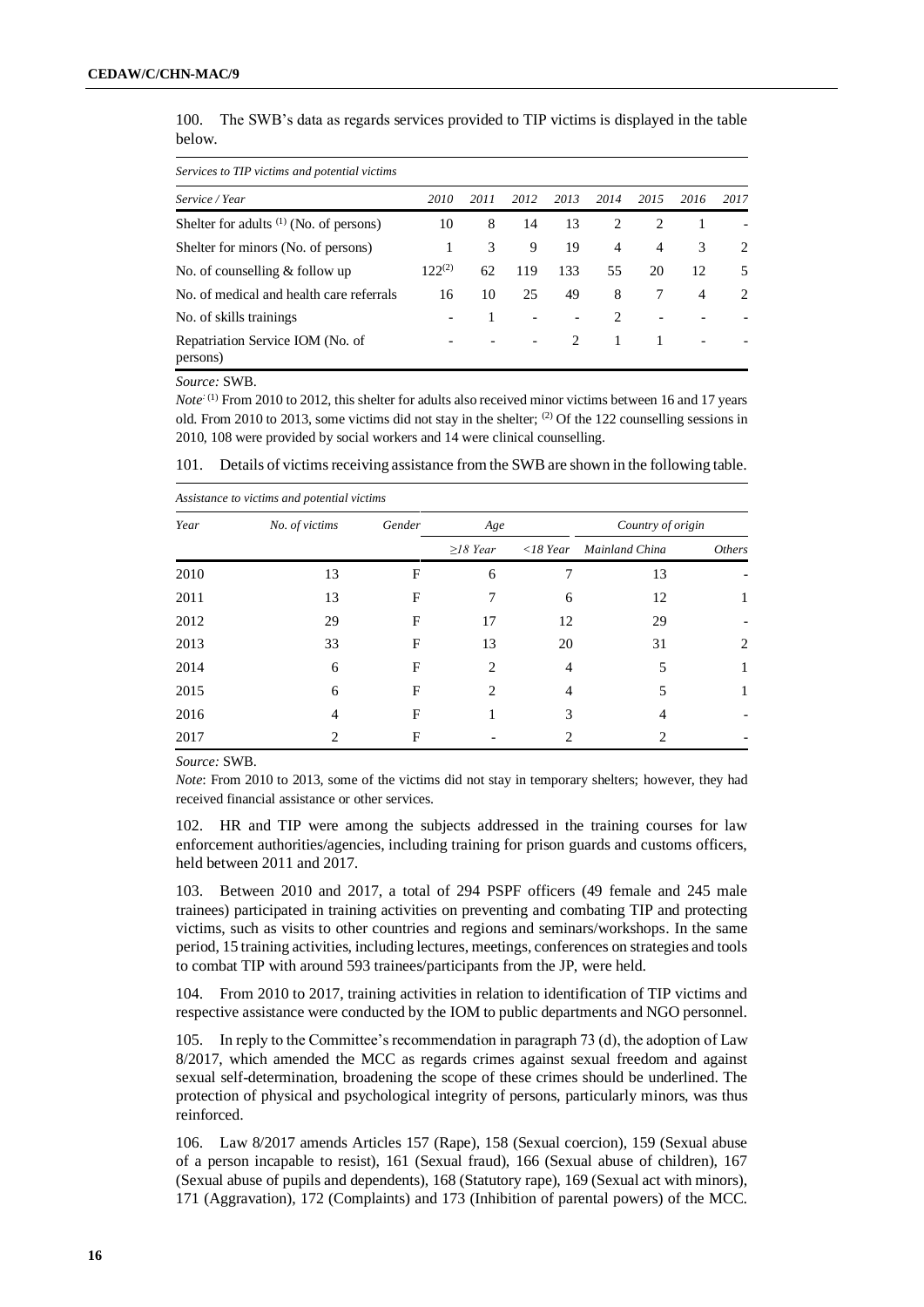The main changes relate to the withdrawal of the reference to the gender of the offenders in the criminal provisions; to the express reference to anal intercourse and oral sex; to the inclusion of compelling the victim to endure or to perform a relevant sexual act upon himself/herself; to the inclusion of the introduction of any parts of the body or objects into the vagina or anus.

107. Additionally, Articles 158 and 159 have been qualified as public nature crimes. For the crimes against sexual freedom and against sexual self-determination that are of semipublic nature, the Procuratorate may initiate *ex oficio* criminal proceedings against the offender when the victim is a minor under the age of 16 (Article 172).

108. Three conducts were autonomously typified with Law 8/2017, giving rise to 3 new criminal provisions of the MCC - Articles 164-A (Sexual harassment), 169-A (Recourse to the procurement of a minor) and 170-A (Pornography of minor).

109. Amended paragraphs 1 and 3 of Article 166 broaden the scope of the conduct to whoever performs a relevant sexual act with or upon a minor under the age of 14, or induces the minor to perform such act with him/her, a third person or upon the minor himself/herself (previously, it only covered whoever performs a relevant sexual act with a minor under the age of 14, or entices him to perform such act with another person). Likewise, paragraph 3 was broadened to include whoever practises vaginal or anal intercourse or oral sex with a minor under the age of 14, or induces the minor to perform such act with him/her or with a third person, or subjects the minor to the introduction of any parts of the body or objects into the vagina or anus. Penalties shall be imprisonment from 3 to 10 years.

110. Article 170-A of the MCC provides for the crime of pornography of minor. Under paragraph 1, regardless of the age of the minor, whoever: a) uses a minor in a pornographic performance or induces him/her for that purpose; b) uses a minor in a pornographic photo, film or recording, regardless of its medium, or induces him/her for that purpose; c) produces, distributes, sells, imports, exports or disseminates in any name or by any means or acquires or detains for those purposes the above materials, shall be punished with imprisonment from 1 to 5 years. Under paragraph 2, whoever transmits, exhibits or provides in any name or by any means, or acquires or detains for those purposes the above materials, shall be punished with imprisonment of up to 3 years. Paragraph 3 of Article 170-A envisages that whoever performs the acts described in paragraph 1 and paragraph 2 as a means of living or for profit shall be punished with imprisonment from 2 to 8 years and 1 to 5 years, respectively.

111. Article 170 of the MCC (Procurement of a minor) was reinforced with Article 169-A which establishes that whoever performs a relevant sexual act with a minor between the age of 14 and 18, by providing or promising to provide remuneration or any other form of return by himself/herself or by a third person to the minor or to a third person, shall be punished with imprisonment of up to 3 years. If, by the means provided for in the previous paragraph, the relevant sexual act consists of vaginal or anal intercourse or oral sex, or of the introduction of any parts of the body or objects into the vagina or anus, the perpetrator shall be punished with imprisonment of up to 4 years.

112. Apart from other aggravated circumstances provided for in Article 171 of the MCC, in any of the given situations (Articles 166(4), 169-A, 170 and 170-A), penalties shall increase by one third in its minimum and maximum limits if the victim is an ascendant, descendent, adopter or adoptee or a relative or has kinship with the offender up to the second degree, or if the victim is under his guardianship or curatorship (Article 171(1)).

113. Additionally, according to Article 173 (Inhibition of parental powers), whoever is convicted of the crime provided for in Articles 157 to 170-A may, considering the concrete seriousness of the fact and its connection with the function performed by the perpetrator, be inhibited from the exercise of parental power, guardianship, or curatorship for a period of 2 to 5 years.

114. With the adoption of Law 8/2017, the crime of "Pornography of minor" was equally added to Law 6/97/M, against organised crime, where secret associations or societies are now punished for exploitation of prostitution, procurement and pornography of a minor.

115. It is worth mentioning that regarding the recommendation in paragraph 73 (b) of the Committee's concluding observations, the MSAR Government has been improving the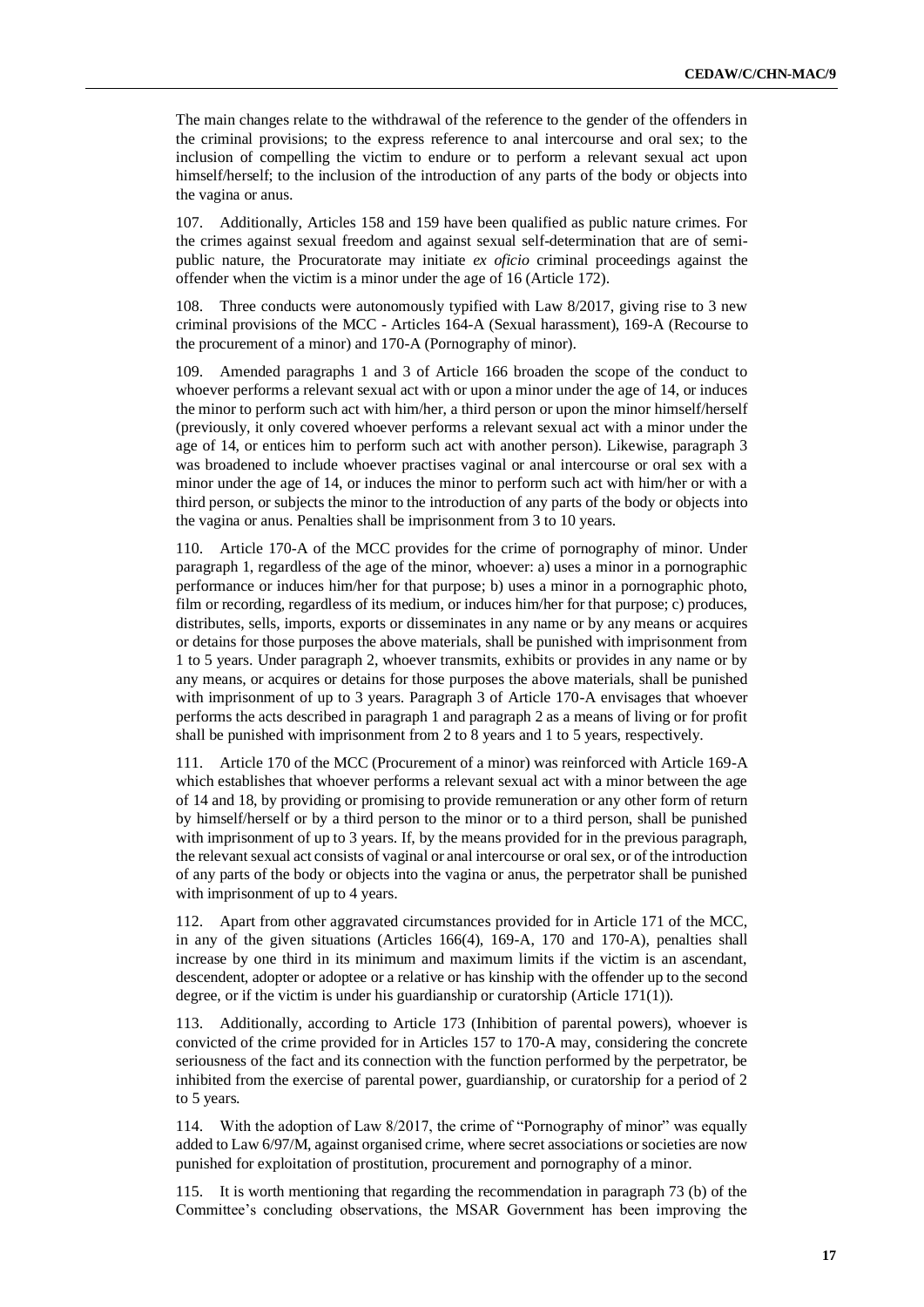system of data collection as regards crimes against sexual freedom and against sexual selfdetermination.

|                    | Cases of the crime of rape registered by the police |                |          |                |          |          |          |          |          |  |  |  |  |  |
|--------------------|-----------------------------------------------------|----------------|----------|----------------|----------|----------|----------|----------|----------|--|--|--|--|--|
| Cases / victims    |                                                     | 2010           | 2011     | 2012           | 2013     | 2014     | 2015     | 2016     | 2017     |  |  |  |  |  |
| No. of cases       |                                                     | 19             | 21       | 27             | 24       | 33       | 30       | 29       | 35       |  |  |  |  |  |
| No. of victims     | M                                                   | $\overline{0}$ | $\Omega$ | $\overline{0}$ | $\Omega$ | $\Omega$ | $\Omega$ | $\Omega$ | $\Omega$ |  |  |  |  |  |
|                    | F                                                   | 19             | 23       | 27             | 24       | 35       | 30       | 29       | 35       |  |  |  |  |  |
| Age $\leq$ 15      | M                                                   | $\theta$       | $\Omega$ | $\Omega$       | $\Omega$ | $\Omega$ | $\Omega$ | $\Omega$ | $\Omega$ |  |  |  |  |  |
|                    | F                                                   | $\theta$       | 1        | 2              | 2        | 2        | 2        | 1        |          |  |  |  |  |  |
| Age $\geq$ 16 < 18 | M                                                   | $\theta$       | $\theta$ | $\theta$       | $\Omega$ | $\Omega$ | $\Omega$ | $\Omega$ | $\Omega$ |  |  |  |  |  |
|                    | F                                                   | 1              | 3        | 1              | 1        | $\Omega$ | $\Omega$ | 5        | $\theta$ |  |  |  |  |  |
| Age 18-24          | М                                                   | $\theta$       | $\theta$ | $\overline{0}$ | $\Omega$ | $\Omega$ | $\Omega$ | $\Omega$ | $\Omega$ |  |  |  |  |  |
|                    | F                                                   | 6              | 6        | 7              | 10       | 12       | 10       | 6        | 7        |  |  |  |  |  |
| Age $\geq$ 25      | М                                                   | $\Omega$       | $\theta$ | $\Omega$       | $\theta$ | $\theta$ | $\Omega$ | $\theta$ | $\Omega$ |  |  |  |  |  |
|                    | F                                                   | 12             | 13       | 17             | 11       | 21       | 18       | 17       | 27       |  |  |  |  |  |

116. The table below shows data on the crime of rape (Article 157 of the MCC).

*Source:* OSS.

117. According to the OPCFA, between 2010 and 2017, there were 45 cases of rape (Article 157 of the MCC) reaching the courts (4, 6, 5, 5, 5, 6, 9 and 5 respectively) which involved 49 female victims of which 10 were minors. During the same covered period, there were 31 cases of rape tried that resulted in 23 convictions and 19 acquittals. As regards compensation to victims of rape, an amount of MOP\$1,200,000, MOP\$100,000, MOP\$205,088, MOP\$120,000, MOP\$50,000 and 500,000, related with cases that reached the Court between 2012 and 2017, respectively, have been granted to victims.

118. Available data regarding the crime of sexual abuse of children (Article 166 of the MCC) is as follows.

|                  | Cases of sexual abuse of children registered by the police |      |          |      |          |      |      |      |      |  |  |  |  |
|------------------|------------------------------------------------------------|------|----------|------|----------|------|------|------|------|--|--|--|--|
| Cases / Victims  |                                                            | 2010 | 2011     | 2012 | 2013     | 2014 | 2015 | 2016 | 2017 |  |  |  |  |
| No. of cases     |                                                            |      |          |      |          |      |      |      | 11   |  |  |  |  |
| No. of victims M |                                                            |      | $\theta$ |      | $\theta$ |      | 6    |      | 3    |  |  |  |  |
| Age $<$ 14       | F                                                          | 14   |          | 8    |          | 31   |      |      | 9    |  |  |  |  |

*Source:* OSS.

119. The table below displays data related to the crimes of statutory rape and sexual act with minors (Articles 168 and 169 of the MCC).

|  |  |  | Cases of statutory rape and sexual act with minors registered by the police |  |
|--|--|--|-----------------------------------------------------------------------------|--|
|  |  |  |                                                                             |  |

| Cases / Victims     | 2010 | 2011 | 2012 | 2013     | 2014         | 2015 | 2016 | 2017 |
|---------------------|------|------|------|----------|--------------|------|------|------|
| No. of cases        |      | 10   |      | 12       | <sub>0</sub> |      |      |      |
| No. of victims M    |      |      |      | $\theta$ | $\theta$     |      |      |      |
| $Age \ge 14 < 16$ F |      | 10   |      | 12       | <sub>6</sub> |      |      |      |

*Source*: OSS.

120. According to the OPCFA, between 2010 and 2017, there were 14 cases regarding the crime of statutory rape (Article 168 of the MCC) reaching the courts (the 14 victims were girls). During the same covered period, there were 12 cases of rape of minor tried that led to 5 convictions. In one of the cases, tried in 2017, there was 1 defendant convicted and a compensation of MOP\$50,000 granted to the victim.

121. As regards crimes of procurement and procurement of minor (Articles 163 and 170 of the MCC), please refer to the following table.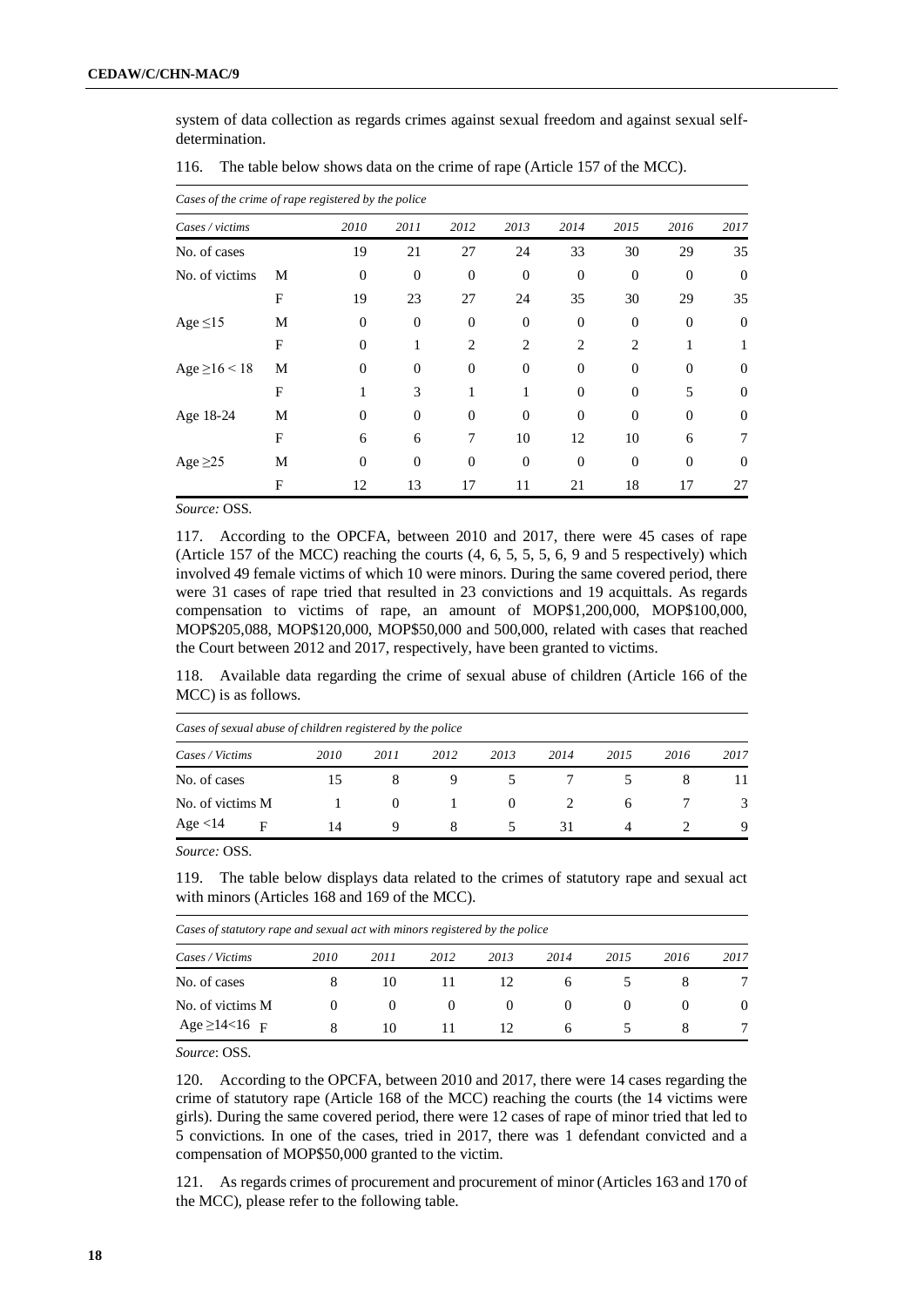| Cases of procurement/procurement of minor registered by the police |   |                |                  |              |          |                |          |                |          |
|--------------------------------------------------------------------|---|----------------|------------------|--------------|----------|----------------|----------|----------------|----------|
| Cases / Victims                                                    |   | 2010           | 2011             | 2012         | 2013     | 2014           | 2015     | 2016           | 2017     |
| No. of cases                                                       |   | 40             | 36               | 39           | 62       | 45             | 36       | 34             | 22       |
| No. of victims                                                     | M | $\theta$       | $\boldsymbol{0}$ | $\mathbf{0}$ | $\Omega$ | $\overline{0}$ | $\theta$ | $\overline{0}$ | $\theta$ |
|                                                                    | F | 104            | 161              | 149          | 220      | 138            | 254      | 38             | 44       |
| Age $<$ 15                                                         | М | $\overline{0}$ | $\boldsymbol{0}$ | $\mathbf{0}$ | $\theta$ | 0              | $\theta$ | $\overline{0}$ | $\theta$ |
|                                                                    | F | $\overline{c}$ | 1                | $\Omega$     | $\Omega$ | 3              | $\Omega$ | $\Omega$       | $\theta$ |
| Age $\geq$ 16 <18                                                  | M | $\Omega$       | $\theta$         | $\Omega$     | $\Omega$ | $\Omega$       | $\Omega$ | $\Omega$       | $\Omega$ |
|                                                                    | F | 9              | 1                | 5            | 1        | $\overline{2}$ | 5        | $\Omega$       | 1        |
| Age 18-24                                                          | M | $\Omega$       | $\Omega$         | $\Omega$     | $\Omega$ | $\Omega$       | $\Omega$ | $\theta$       | $\Omega$ |
|                                                                    | F | 73             | 79               | 71           | 103      | 63             | 101      | 10             | 10       |
| Age $\geq$ 25                                                      | М | $\Omega$       | $\theta$         | $\Omega$     | $\Omega$ | $\overline{0}$ | $\theta$ | $\overline{0}$ | $\theta$ |
|                                                                    | F | 20             | 80               | 73           | 116      | 70             | 148      | 28             | 33       |

*Source*: OSS.

122. According to the OPCFA, between 2010 and 2017, there were 7 cases regarding the crime of procurement, involving 18 female victims. Seven cases were tried during that period, resulting in 14 convictions and 5 acquittals.

123. As regards cases of procurement of minor between 2010 and 2017, the Procuratorate filed 1 case in 2010, while in 2015, it qualified 1 case that was prosecuted. In 2016, there was 1 case in which 2 persons were prosecuted. During the same period, according to OPCFA's data on the crime of procurement of minor, there were 3 cases that reached the courts, involving 3 female victims, and there were 2 cases tried, 1 case in 2012 that led to 1 acquittal and 1 case, in 2016, which led to 1 conviction.

124. The table below shows data regarding the crime of sexual coercion (Article 158 of the MCC).

| Cases and victims of sexual coercion registered by the police |              |          |                   |          |                   |          |                             |          |          |
|---------------------------------------------------------------|--------------|----------|-------------------|----------|-------------------|----------|-----------------------------|----------|----------|
| Cases / Victims                                               |              | 2010     | 2011              | 2012     | 2013              | 2014     | 2015                        | 2016     | 2017     |
| No. of cases                                                  |              | 2        |                   | 2        | 10                | 9        | 17                          | 8        | 12       |
| No. of victims                                                | M            | $\Omega$ | 0                 | $\Omega$ | $\overline{c}$    | $\Omega$ | 5                           | $\Omega$ | $\Omega$ |
|                                                               | F            | 2        |                   | 2        | 8                 | 11       | 12                          | 8        | 12       |
| Age $\leq$ 15                                                 | M            | $_{0}$   | $\mathbf{\Omega}$ | 0        |                   | $\Omega$ |                             | 0        | $\theta$ |
|                                                               | F            | 0        | 0                 | 0        |                   | 2        | 2                           |          |          |
| Age $\geq$ 16 <18                                             | М            |          |                   |          |                   |          | 0                           |          | 0        |
|                                                               | $\mathbf{F}$ | 0        | $\Omega$          | $\Omega$ | $\mathbf{\Omega}$ | っ        | 0                           |          |          |
| Age 18-24                                                     | М            | 0        | $\Omega$          | $\Omega$ | $\Omega$          | $\Omega$ | $\mathfrak{D}$              | 0        | $\Omega$ |
|                                                               | F            | 0        | 4                 | $\Omega$ | 2                 |          | 5                           | 3        | 4        |
| Age $\geq$ 25                                                 | М            | 0        | 0                 | 0        | $\Omega$          | 0        | $\mathcal{D}_{\mathcal{L}}$ | 0        | $\Omega$ |
|                                                               | F            |          | 3                 |          | 6                 | 3        |                             |          | 6        |

*Source*: OSS.

125. During the covered period, 28 cases regarding the crime of sexual coercion reached the courts, involving 28 female victims, according to the data provided by the OPCFA. In the same period, there were 25 cases of sexual coercion tried that led to 11 convictions and 10 acquittals. In 3 of the cases, there was a compensation of MOP\$30,000 regarding 1 case tried in 2013 and a compensation of MOP\$40,000 related to 1 of the 4 cases tried in 2016.

126. As for the crime of sexual harassment (Article 164-A of the MCC), available data is displayed in the following table.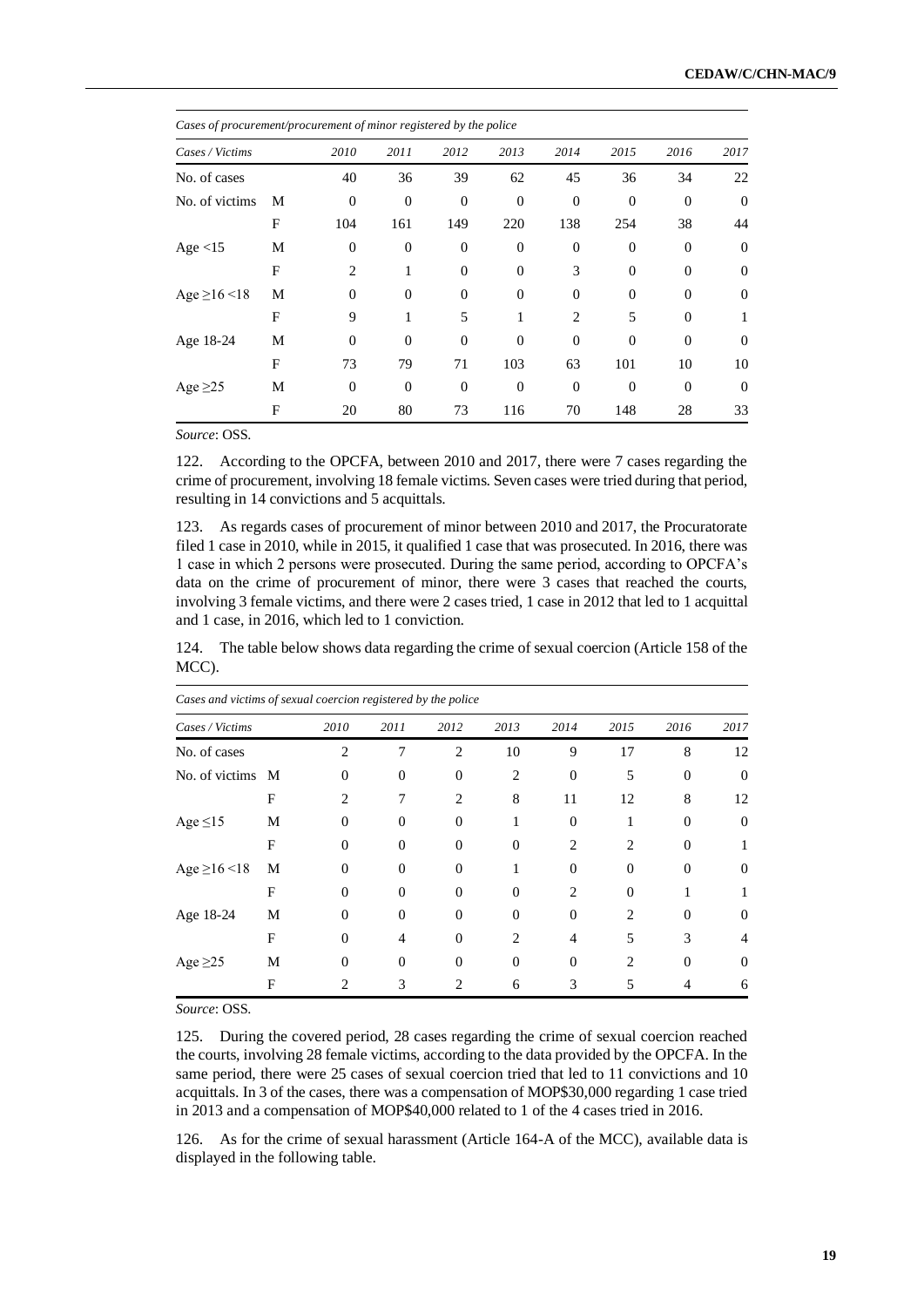| Cases of sexual harassment registered by the police |     |                |          |              |              |          |                  |                  |                  |                               |
|-----------------------------------------------------|-----|----------------|----------|--------------|--------------|----------|------------------|------------------|------------------|-------------------------------|
| Cases / Victims                                     |     | 2010           | 2011     | 2012         | 2013         | 2014     | 2015             | 2016             | 2017*            | 2017*                         |
|                                                     |     |                |          |              |              |          |                  |                  | Aug 25)          | $(Jan - (Aug 26 -$<br>Dec 31) |
| No. of cases                                        |     | 24             | 28       | 29           | 28           | 45       | 36               | 30               | 20               | 22                            |
| No. of victims M                                    |     | $\theta$       | 5        | 1            | 1            | $\theta$ | $\theta$         | $\theta$         | 1                | 1                             |
|                                                     | F   | 25             | 31       | 30           | 29           | 46       | 41               | 34               | 19               | 21                            |
|                                                     | M/F | 25             | 36       | 31           | 30           | 46       | 41               | 34               | 20               | 22                            |
| Age $\leq$ 15                                       | M   | $\mathbf{0}$   | 5        | $\mathbf{0}$ | $\mathbf{0}$ | $\theta$ | $\boldsymbol{0}$ | $\boldsymbol{0}$ | $\mathbf{0}$     | 1                             |
|                                                     | F   | 3              | 7        | $\mathbf{1}$ | 1            | 4        | 8                | 1                | 1                | 1                             |
|                                                     | M/F | 3              | 12       | 1            | 1            | 4        | 8                | 1                | 1                | $\overline{c}$                |
| Age $\geq$ 16 < 18                                  | M   | $\overline{0}$ | $\theta$ | $\theta$     | $\theta$     | $\theta$ | $\overline{0}$   | $\theta$         | $\theta$         | $\overline{0}$                |
|                                                     | F   | 2              | 3        | 3            | 1            | 1        | 3                | 1                | $\overline{0}$   | $\overline{0}$                |
|                                                     | M/F | $\overline{c}$ | 3        | 3            | 1            | 1        | 3                | 1                | $\overline{0}$   | $\theta$                      |
| Age 18-24                                           | M   | $\overline{0}$ | $\theta$ | $\theta$     | $\theta$     | $\theta$ | $\theta$         | $\theta$         | $\boldsymbol{0}$ | $\mathbf{0}$                  |
|                                                     | F   | 8              | 13       | 10           | 7            | 15       | 14               | 6                | 5                | 8                             |
|                                                     | M/F | 8              | 13       | 10           | 7            | 15       | 14               | 6                | 5                | 8                             |
| Age $\geq$ 25                                       | M   | $\overline{0}$ | $\theta$ | 1            | 1            | $\theta$ | $\theta$         | $\theta$         | 1                | $\overline{0}$                |
|                                                     | F   | 12             | 8        | 16           | 20           | 26       | 17               | 26               | 13               | 12                            |
|                                                     | M/F | 12             | 8        | 17           | 21           | 26       | 17               | 26               | 14               | 12                            |

*Source:* OSS.

\* According to Article 175 of the MCC, before 25 August, 2017, these crimes were of indecent assault in crimes of insulting. The amendment to Article 164-A of the MCC in accordance with Law 8/2017 was a crime of sexual harassment since 26 August, 2017.

127. According to the data provided by the OPCFA, there was only 1 case of sexual harassment reaching the court in 2017, which is still pending trial.

128. Relevant data on cases of crimes against sexual freedom and sexual self-determination (Articles 157 to 170 of the MCC) is as follows.

| Cases of crimes against sexual freedom and sexual self-determination |                  |                   |                  |            |           |        |  |  |  |  |  |
|----------------------------------------------------------------------|------------------|-------------------|------------------|------------|-----------|--------|--|--|--|--|--|
| Year                                                                 | Number of cases* | Number of victims | Gender           |            | Age       |        |  |  |  |  |  |
|                                                                      |                  |                   | $\boldsymbol{M}$ | F          | $\geq$ 18 | $<$ 18 |  |  |  |  |  |
| 2010                                                                 | 91               | 155               | 3                | 152        | 119       | 36     |  |  |  |  |  |
| 2011                                                                 | 91               | 216               | 1                | 215        | 190       | 26     |  |  |  |  |  |
| 2012                                                                 | 94               | 201               | 1                | <b>200</b> | 173       | 28     |  |  |  |  |  |
| 2013                                                                 | 116              | 274               | 2                | 272        | 252       | 22     |  |  |  |  |  |
| 2014                                                                 | 101              | 193               | 2                | 191        | 174       | 19     |  |  |  |  |  |
| 2015                                                                 | 97               | 322               | 11               | 311        | 297       | 25     |  |  |  |  |  |
| 2016                                                                 | 97               | 104               | 2                | 102        | 76        | 28     |  |  |  |  |  |
| 2017                                                                 | 111              | 140               | 6                | 134        | 115       | 25     |  |  |  |  |  |

*Source:* OSS.

\* Number of cases investigated by the police.

# **Article 7 (Participation of women in public and political life)**

129. As described in the previous report, women have the same civil and political rights and duties as men, in particular, the rights to vote and to be elected, to hold any public office and to perform any function at any level.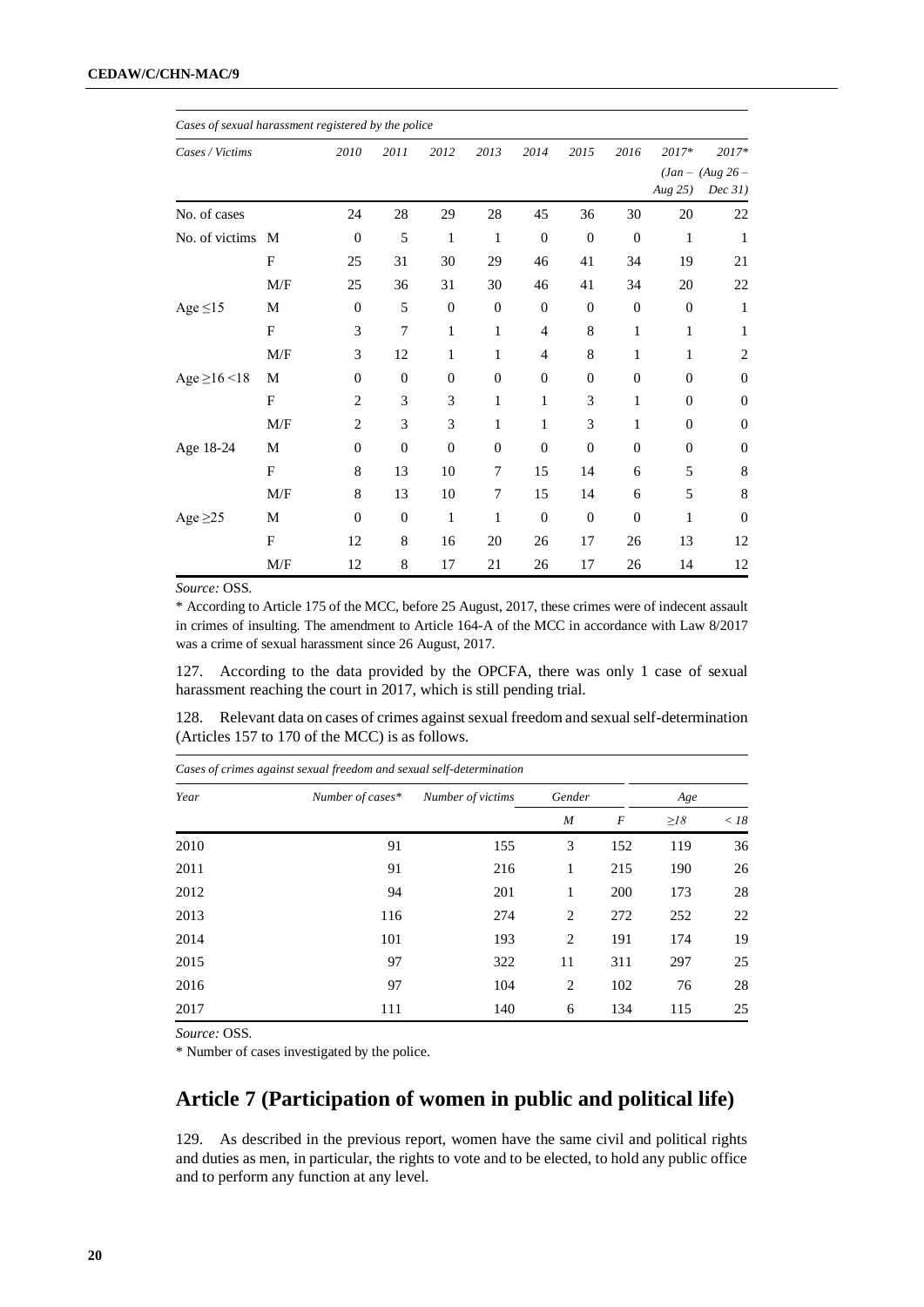130. As of December 2017, of a total of 309,518 registered electors, 161,456 were women, which corresponded to 52.2% of all registered electors. Since the last report, there was a significant increase in the number of registered female electors, as illustrated in the table below.

|             | Registered electors by gender |      |      |                                                 |      |      |         |         |  |  |  |  |  |  |
|-------------|-------------------------------|------|------|-------------------------------------------------|------|------|---------|---------|--|--|--|--|--|--|
| Gender/Year | 2010                          | 2011 | 2012 | 2013                                            | 2014 | 2015 | 2016    | 2017    |  |  |  |  |  |  |
| Male        | 122.108                       |      |      | 122,428 133,577 135,790 136,181 137,499 147,170 |      |      |         | 148,062 |  |  |  |  |  |  |
| Female      | 128.347                       |      |      | 129,114 143,576 145,410 146,407 148,500         |      |      | 159,850 | 161,456 |  |  |  |  |  |  |
| Total       |                               |      |      | 250,455 251,542 277,153 281,200 282,588 285,999 |      |      | 307.020 | 309.518 |  |  |  |  |  |  |

*Source:* Public Administration and Civil Service Bureau (PACSB).

131. As stated, access to and participation in public life by women, including the access to and the exercise of public office and positions within the MSAR political system and public administration, are guaranteed.

132. The table below shows a trend over the years regarding the number of men and women working in the MSAR public administration. It can be observed that between 2010 and 2017, the number of women increased.

| 2010   | 2011   | 2012   | 2013                                      | 2014   | 2015   | 2016   | 2017   |
|--------|--------|--------|-------------------------------------------|--------|--------|--------|--------|
| 14,692 | 15.248 | 15,624 | 15,990                                    | 16,536 | 17.041 | 17,507 | 17,719 |
| 59.0%  | 58.7%  | 58.0%  | 58.2%                                     | 57.6%  | 56.8%  | 56.8%  | 56.5%  |
| 10.203 | 10.746 | 11.319 | 11.507                                    | 12.165 | 12.935 | 13.324 | 13,635 |
| 41.0%  | 41.3%  | 42.0%  | 41.8%                                     | 42.4%  | 43.2%  | 43.2%  | 43.5%  |
| 24,895 | 25,994 | 26,943 | 27,497                                    | 28.701 | 29,976 | 30,831 | 31,354 |
|        |        |        | Public Administration personnel by gender |        |        |        |        |

*Source:* PACSB.

133. As of December 2017, the percentage of women working in the MSAR public administration was the following: 43.3% in the Government, 57.5% in the Legislative Assembly and 48.2% in the Judiciary.

| Professional Group                    |                |       | Government                |             |       | Legislative Assembly |          |          |          |                | Judiciary |           |          |           |                |
|---------------------------------------|----------------|-------|---------------------------|-------------|-------|----------------------|----------|----------|----------|----------------|-----------|-----------|----------|-----------|----------------|
|                                       | $\overline{M}$ | M%    | F                         | F%          | MF    | M                    | $M\%$    | F        | F%       | MF             | M         | M%        | F        | F%        | MF             |
| Directors and<br><b>Head Officers</b> | 436            | 58.0% |                           | 316 42.0%   | 752   |                      | 2 33.3%  |          | 4 66.7%  | 6              |           | 28 53.8%  |          | 24 46.2%  | 52             |
| Magistrates                           |                |       |                           |             |       |                      |          |          |          |                |           | 45 50.6%  |          | 44 49.4%  | 89             |
| Senior<br>technicians                 | 3.377          | 42.0% |                           | 4,671 58.0% | 8.048 |                      | 23 41.1% |          | 33 58.9% | 56             |           | 58 41.1%  |          | 83 58.9%  | 141            |
| Teachers                              | 150            | 24.4% |                           | 466 75.6%   | 616   |                      |          |          |          |                |           |           |          |           |                |
| Judicial clerks                       |                |       |                           |             |       |                      |          |          |          | $\overline{a}$ |           | 143 52.6% |          | 129 47.4% | 272            |
| Clerical staff                        | 3,713          | 46.5% |                           | 4,266 53.5% | 79.79 |                      | 9 40.9%  |          | 13 59.1% | 22             |           | 35 27.8%  |          | 91 72.2%  | 126            |
| Security                              | 6,747          | 82.2% |                           | 1,461 17.8% | 8,208 | $\overline{0}$       | $0.0\%$  | $\Omega$ | $0.0\%$  | $\Omega$       | $\Omega$  | $0.0\%$   | $\Omega$ | $0.0\%$   | $\overline{0}$ |
| Manual worker                         | 2,701          | 59.0% |                           | 1,879 41.0% | 4,580 |                      | 10 50.0% |          | 10 50.0% | 20             |           | 126 79.2% |          | 33 20.8%  | 159            |
| Others                                | 114            | 50.9% |                           | 110 49.1%   | 224   |                      | 1 50.0%  |          | 1 50.0%  | 2              |           | 1 50.0%   |          | 1 50.0%   | 2              |
| <b>Total</b>                          | 17.238         |       | 56.7% 13,169 43.3% 30,407 |             |       |                      | 45 42.5% |          | 61 57.5% | 106            |           | 436 51.8% |          | 405 48.2% | 841            |

*MSAR civil servants by professional group and gender*

*Source*: PACSB.

134. As data illustrates, women accounted 42% of all the high-ranking or leading positions in the Public Administration as of December 2017. It should be highlighted that the second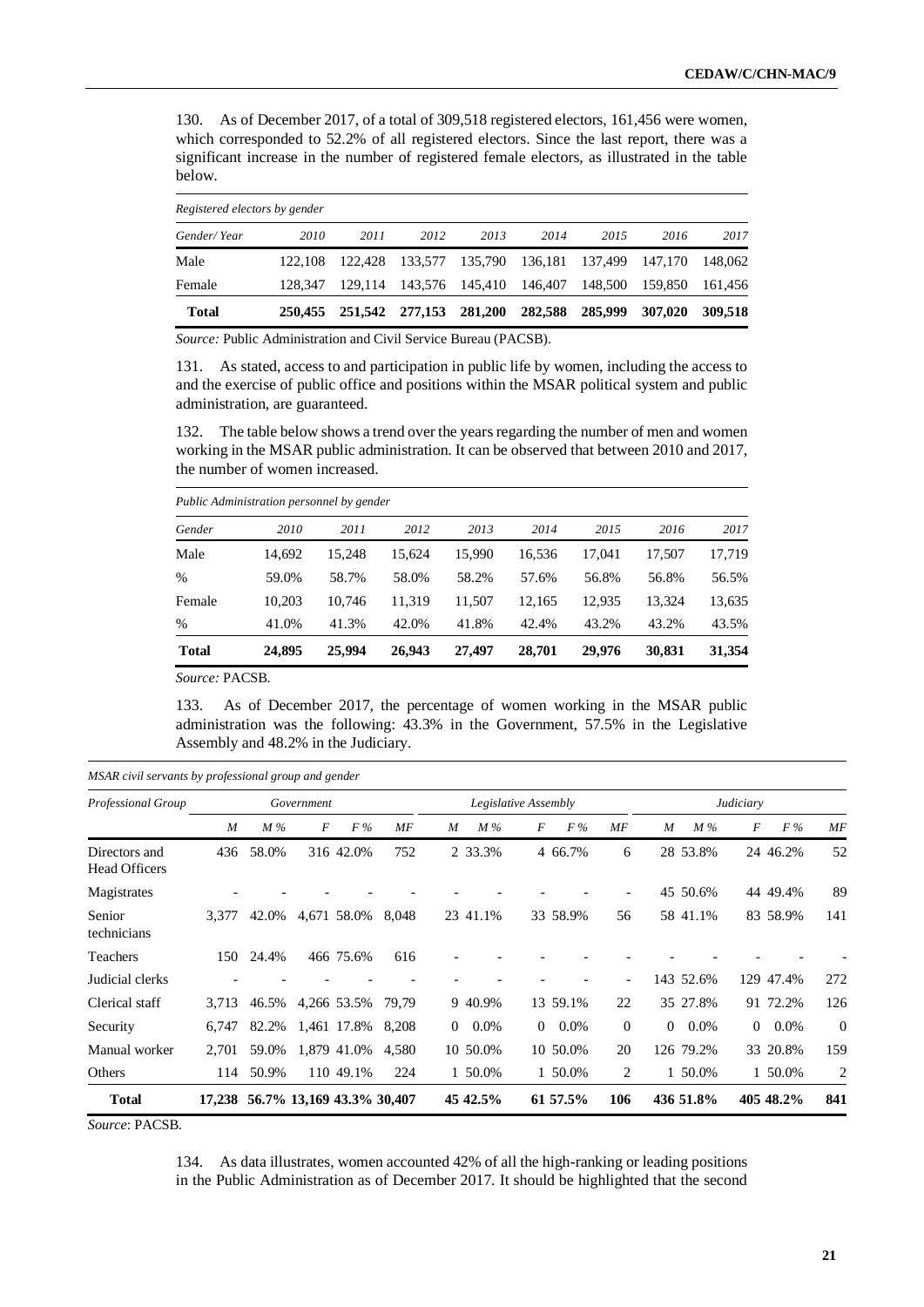most important member of the MSAR Government, the Secretary for Administration and Justice, and one of the deputies of the Commissioner against Corruption are women.

135. More specifically, the percentage of women in the professional group of directors and head officers was 42.5%; however, still in this group, the percentage of female civil servants in the Legislative Assembly was 66.7%. As regards the Judiciary, the percentage of female in the professional group of senior technicians was 58.9% while the percentage of female judges was 49.4%. In the professional group of clerical staff in the Government, Legislative Assembly and Judiciary, the percentage of women was higher, corresponding to 53.5%, 59.1% and 72.2%, respectively. In the group of teachers, the percentage of women was definitely higher, corresponding to 75.6%.

136. As for the Legislative Assembly, data is as follows: 4 women, of the 29 members (2010 - Oct 2013), 7 women, of 33 members (Nov 2013 - Oct 2017), and 6 women, of the 33 members since November 2017.

137. As of December 2017, there were 92 magistrates (judges and procurators), of which 23 judges and 21 procurators were female. The tables below show a significant increase in the number of female magistrates during the covered time.

| No. of judges      |      |      |      |      |      |      |      |      |
|--------------------|------|------|------|------|------|------|------|------|
| Gender             | 2010 | 2011 | 2012 | 2013 | 2014 | 2015 | 2016 | 2017 |
| Male               | 22   | 23   | 22   | 25   | 24   | 24   | 22   | 25   |
| Female             | 16   | 17   | 18   | 21   | 21   | 21   | 21   | 23   |
| <b>Total</b>       | 38   | 40   | 40   | 46   | 45   | 45   | 43   | 48   |
| Source: OPCFA.     |      |      |      |      |      |      |      |      |
| No. of procurators |      |      |      |      |      |      |      |      |
| Gender             | 2010 | 2011 | 2012 | 2013 | 2014 | 2015 | 2016 | 2017 |
| Male               | 18   | 20   | 20   | 23   | 24   | 22   | 22   | 23   |
| Female             | 12   | 15   | 14   | 17   | 17   | 17   | 17   | 21   |
| <b>Total</b>       | 30   | 35   | 34   | 40   | 41   | 39   | 39   | 44   |

*Source:* Procuratorate.

138. As happened in the 1st and 2nd training courses (2002-2009), figures show that in the 3rd, 4th and 5th training courses for the magistrates, held between 2009 and 2017, the number of female trainee magistrates, and consequently the number of magistrates appointed, has been higher than that of male as shown in the table below.

*Training courses for the judicial and Procuratorate magistracies*

| Dates on which the courses               |                | No. of trainees |    | No. of magistrates appointed |   | J/PP                              |   |       |
|------------------------------------------|----------------|-----------------|----|------------------------------|---|-----------------------------------|---|-------|
| were held                                |                |                 |    | Judges $(J)$                 |   | <b>Public Prosecutors</b><br>(PP) |   |       |
|                                          | M              | F               | МF | M                            | F | M                                 | F | MF    |
| Course III<br>$29/6/2009 \sim 28/6/2011$ | $\overline{4}$ | 5               | 9  | 2                            | 2 | 2                                 | 3 | 9     |
| Course IV<br>$18/7/2011 \sim 17/7/2013$  | 6              | 6               | 12 | 3                            | 3 | 3                                 | 3 | 12    |
| Course V<br>$7/9/2015 \sim 6/9/2017$     | 6              | 8               | 14 | $\overline{4}$               | 4 | 1                                 | 4 | $13*$ |

*Source:* LJTC.

\* 1 trainee was not appointed.

139. Data related to the number of women in the advocacy is provided in relation to Article 11 of the Convention.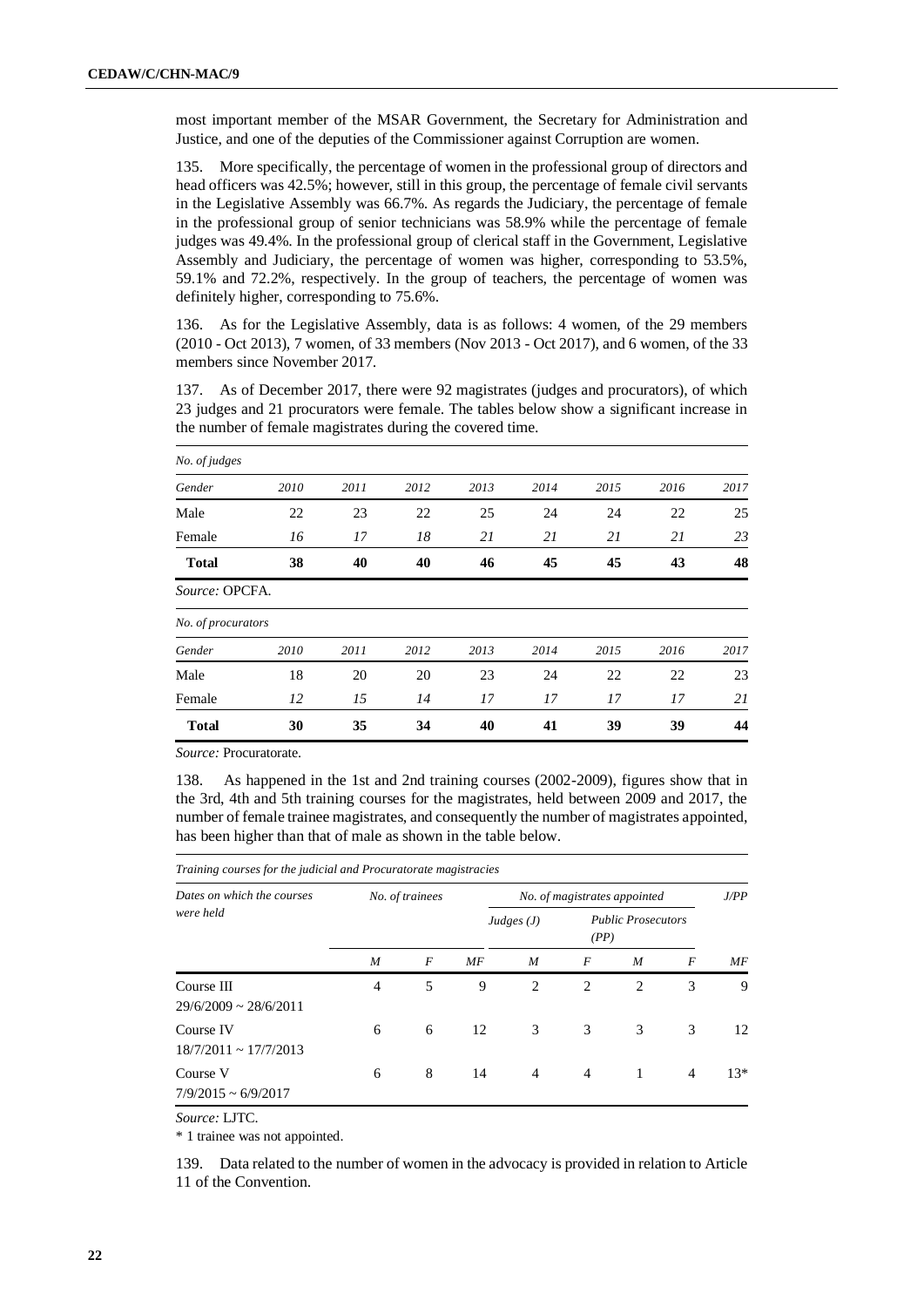#### **Article 8 (Participation of women in international affairs)**

140. In respect of the participation of women in international affairs, the information provided in the previous report remains valid.

#### **Article 9 (Equality of rights to nationality)**

141. The information provided in relation to this subject matter in the previous reports remains unchanged.

# **Article 10 (Equality of rights between men and women in education)**

142. A new law for tertiary education has been adopted – Law 10/2017 – which complements the overall legal framework on education with Law 9/2006 that sets up the nontertiary education system legal framework, imposing as general principles of the education system the right to education without discrimination and the obligation of the Government to develop appropriate mechanisms to promote effective equal opportunities in education.

143. A Ten-Year Non-Tertiary Education Development Plan (2011-2020) has been implemented aiming at improving the quality of education in a comprehensive, and inclusive manner covering from kindergarten to secondary education, from special education and recurrent education to professional education adjusted to the new demands of the contemporary world, focusing on the healthy development of the student at physical, psychological and social levels.

144. At the time of the By Census 2016, the literacy rate of the population aged 15 or above was 96.5%. By gender, male literacy rate (98.2%) was higher than that of females (95%). However, growth in female literacy rate exceeded that of male compared to five years ago, with the gap narrowing from 4.1 % to 3.2 %.

145. From the academic years 2009/2010 to 2017/2018, the net enrolment rate of female students in pre-primary, primary and secondary education was generally higher than that of male students, as shown in the following table.

| Net Enrolment<br>Rate | Gender       | 2009/2010 | 2010/2011 | 2011/2012 | 2012/2013 | 2013/2014 | 2014/2015 | 2015/2016 | 2016/2017 |
|-----------------------|--------------|-----------|-----------|-----------|-----------|-----------|-----------|-----------|-----------|
| Pre-Primary M         |              | 87.5      | 87.4      | 90.5      | 93.3      | 97.8      | 99.4      | 94.4      | 89.4      |
| Education             | $\mathbf{F}$ | 91.7      | 90.0      | 89.6      | 95.6      | 100.0     | 100.0     | 96.8      | 92.3      |
|                       | <b>MF</b>    | 89.5      | 88.7      | 90.1      | 94.4      | 98.9      | 100.0     | 95.5      | 90.8      |
| Primary               | М            | 88.2      | 90.1      | 88.3      | 89.6      | 91.8      | 91.9      | 94.9      | 98.0      |
| Education             | $\mathbf{F}$ | 89.8      | 92.2      | 91.4      | 92.6      | 96.1      | 97.3      | 98.3      | 100.0     |
|                       | MF           | 89.0      | 91.1      | 89.8      | 91.1      | 93.8      | 94.5      | 96.5      | 100.0     |
| Secondary             | M            | 72.9      | 75.2      | 78.2      | 79.3      | 81.5      | 80.2      | 78.4      | 79.7      |
| Education             | $\mathbf{F}$ | 75.9      | 78.4      | 81.0      | 81.6      | 84.7      | 86.1      | 87.1      | 84.9      |
|                       | МF           | 74.4      | 76.7      | 79.6      | 80.4      | 83.0      | 83.0      | 82.5      | 82.2      |

*Source:* EYAB.

146. The following table displays the drop-out rate of male and female students of formal education, from the academic years 2009/2010 to 2017/2018. As shown, the female drop-out rate was generally lower than that of male students.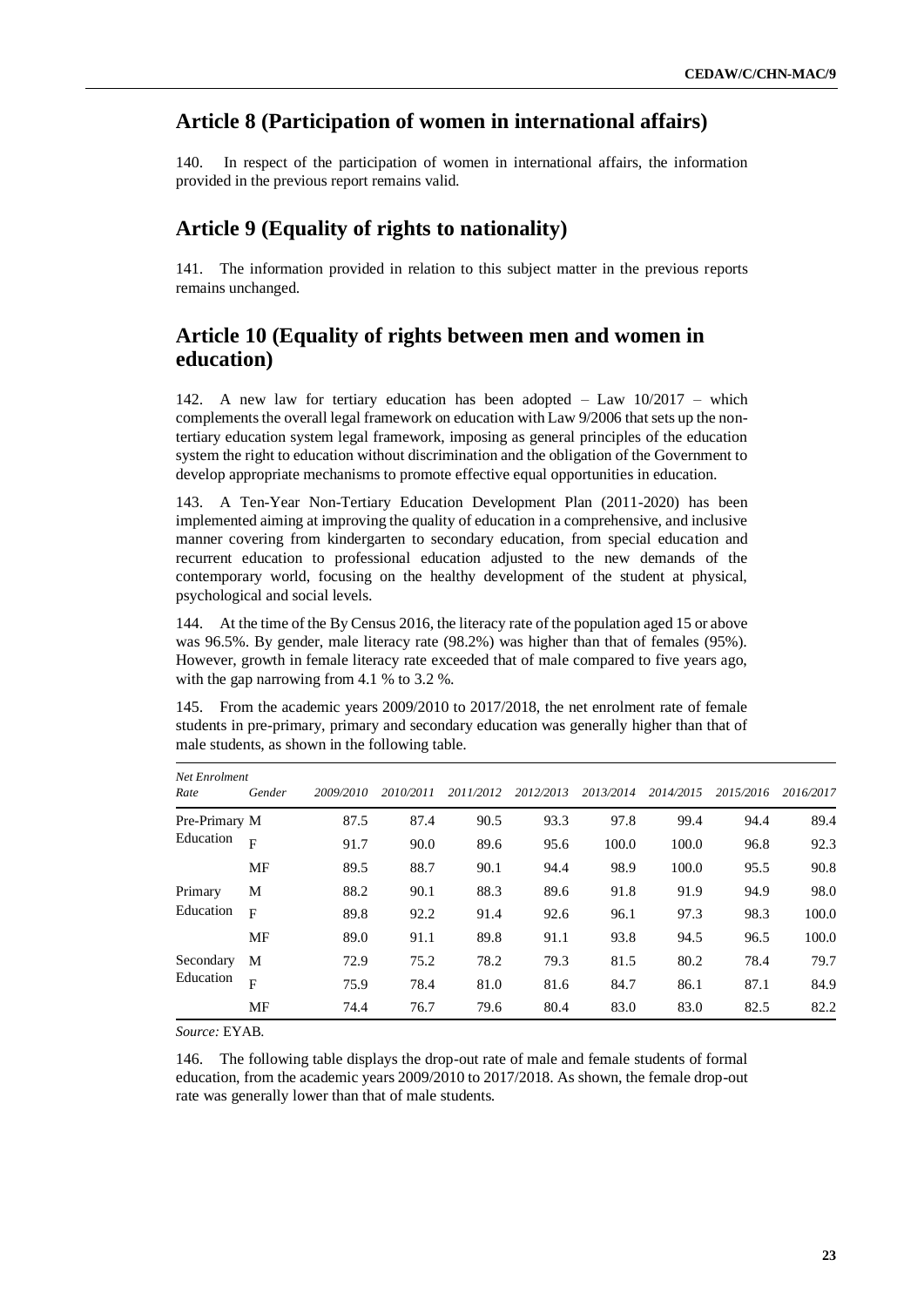| Drop-out      |                |           |           |           |           |           |           |           |           |
|---------------|----------------|-----------|-----------|-----------|-----------|-----------|-----------|-----------|-----------|
| Rate          | Gender         | 2009/2010 | 2010/2011 | 2011/2012 | 2012/2013 | 2013/2014 | 2014/2015 | 2015/2016 | 2016/2017 |
| Pre-Primary M |                | 2.1       | 1.6       | 1.4       | 1.1       | 1.2       | 1.4       | 1.5       | 1.1       |
| Education     | $\overline{F}$ | 2.2       | 1.3       | 1.2       | 1.2       | 1.1       | 1.3       | 1.5       | 1.0       |
|               | <b>MF</b>      | 2.1       | 1.5       | 1.3       | 1.2       | 1.2       | 1.3       | 1.5       | 1.0       |
| Primary       | M              | 2.2       | 2.1       | 2.1       | 1.4       | 1.5       | 1.5       | 1.3       | 1.3       |
| Education     | $\mathbf{F}$   | 1.5       | 1.5       | 1.5       | 1.3       | 1.3       | 1.2       | 1.4       | 0.8       |
|               | <b>MF</b>      | 1.9       | 1.8       | 1.8       | 1.3       | 1.4       | 1.4       | 1.3       | 1.1       |
| Secondary     | M              | 5.8       | 4.8       | 4.9       | 4.1       | 4.7       | 4.2       | 3.7       | 3.8       |
| Education     | $\overline{F}$ | 4.7       | 4.0       | 3.8       | 3.3       | 3.2       | 3.1       | 2.7       | 2.3       |
|               | <b>MF</b>      | 5.2       | 4.4       | 4.3       | 3.7       | 3.9       | 3.6       | 3.2       | 3.1       |

*Source:* EYAB.

147. Tuition subsidies, meal and school supplies allowances continue to be granted by the MSAR Government to students with financial difficulties. The number of male and female students that were granted allowances, as well as the amount paid, from academic years 2010/2011 to 2017/2018 are as follows: 340 males and 347 females were granted tuition subsidies, totalling MOP\$1,443,100 and MOP\$1,421,330, respectively; 12,992 males and 13,495 females were granted school supplies allowances, totalling MOP\$27,564,000 and MOP\$28,844,600, respectively; and, 11,849 males and 12,459 females were granted meal allowances, totalling MOP\$31,816,000 and MOP\$33,040,600, respectively.

148. Equally, "free education subsidies" were granted by the MSAR Government to private schools that are within the "free education network", in order to exempt students from paying tuition fees, as well as other related fees, including registration, enrollment and certification. From the academic years 2010/2011 to 2017/2018, 246,340 males and 220,918 females were granted free education subsidies, totalling MOP\$13,448,615,689.

149. Yet, in order to lower the financial burden of families of students in the "non-free education system", between the academic years  $2010/2011$  to  $2017/2018$ , tuition subsidies were granted to 41,087 male and 45,407 female students, totalling MOP\$665,531,870 and MOP\$739,337,305, respectively.

150. The following table shows, over the same period, the number of male and female students receiving formal education that were granted textbook/stationery allowances.

|               | Female          |                 | Male            |                 | <b>Total</b>    |                 |  |
|---------------|-----------------|-----------------|-----------------|-----------------|-----------------|-----------------|--|
| Academic year | No. of students | Amount<br>(MOP) | No. of students | Amount<br>(MOP) | No. of students | Amount<br>(MOP) |  |
| 2010/2011     | 34,854          | 52,281,000      | 37,681          | 56,521,500      | 72,535          | 108,802,500     |  |
| 2011/2012     | 34,021          | 56,697,300      | 36,922          | 61,544,200      | 70.943          | 118,241,500     |  |
| 2012/2013     | 33,384          | 60,993,200      | 36,293          | 66,337,900      | 69.677          | 127,331,100     |  |
| 2013/2014     | 32,903          | 76,416,400      | 35,839          | 83,246,400      | 68.742          | 159,662,800     |  |
| 2014/2015     | 33,502          | 83,480,400      | 36,417          | 90,785,200      | 69.919          | 174,265,600     |  |
| 2015/2016     | 34,770          | 91,216,600      | 37,744          | 98,962,600      | 72,514          | 190,179,200     |  |
| 2016/2017     | 35,480          | 92,539,600      | 38,452          | 100,177,200     | 73,932          | 192,716,800     |  |
| 2017/2018     | 36,194          | 93,912,400      | 39,302          | 101,901,200     | 75,496          | 195,813,600     |  |

*Source:* EYAB.

*Note:* Data of 2017/2018 updated till 31st December 2017.

151. The MSAR Government has been financially supporting the "*Continuous Education Plan*". For this purpose, during the covered period, 3 subsidy plans were implemented: 62,300 males and 83,081 females receiving MOP\$523,133,563 (2011-2013), 69,515 males and 98,287 females receiving MOP\$747,390,618 (2014-2016) and 36,103 males and 60,816 females receiving MOP\$368,773,723 (2017-2019).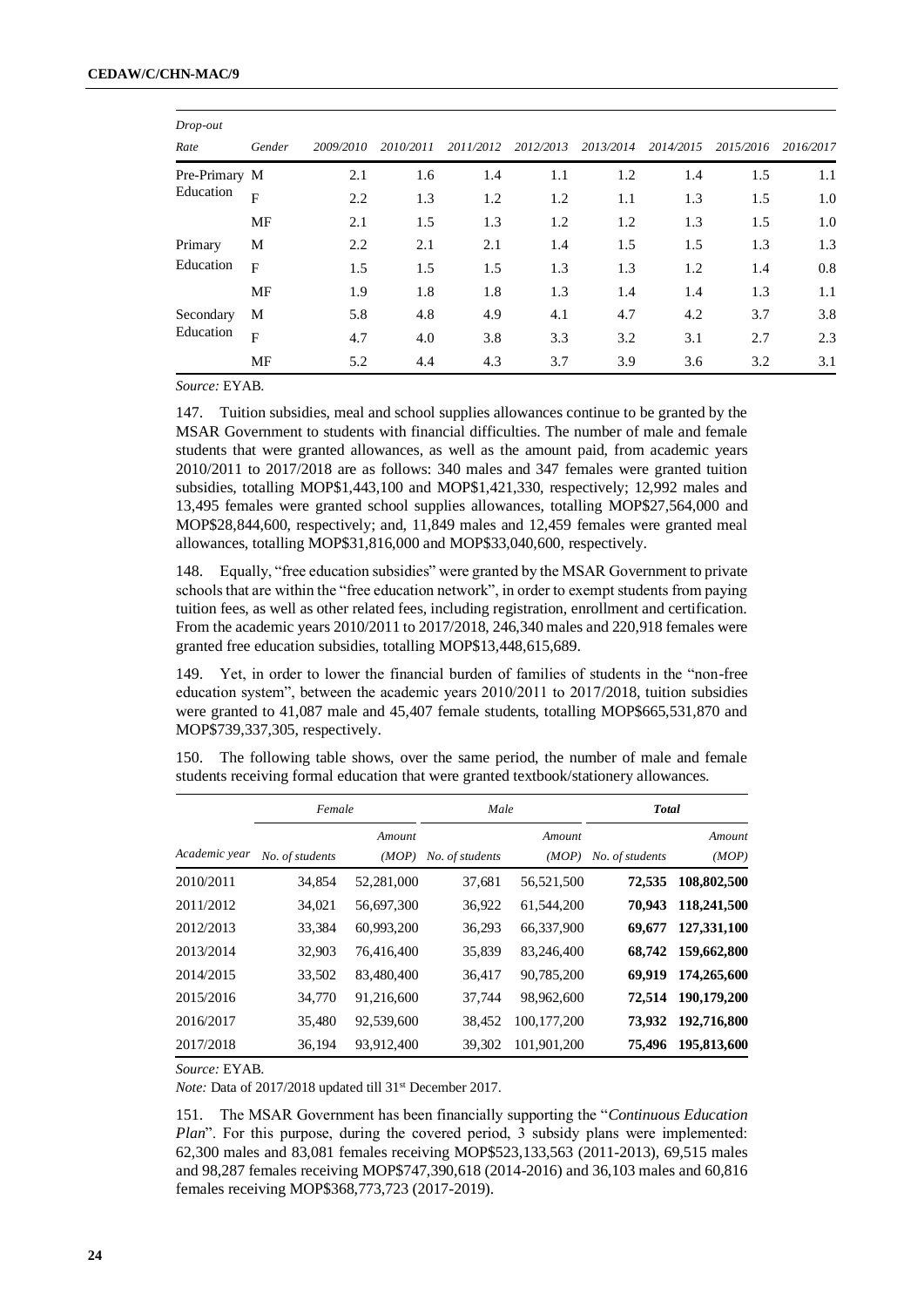152. Also, to effectively support recurrent education, it has been providing subsidies. Between the academic years 2010/2011 to 2017/2018, subsidies to recurrent education amounted MOP\$308,030,000 (12,278 male and 8,352 female students were granted allowances).

|           | Academic Year |           |           |           |           |           |           |           |           |  |  |  |  |
|-----------|---------------|-----------|-----------|-----------|-----------|-----------|-----------|-----------|-----------|--|--|--|--|
|           | Gender        | 2010/2011 | 2011/2012 | 2012/2013 | 2013/2014 | 2014/2015 | 2015/2016 | 2016/2017 | 2017/2018 |  |  |  |  |
| Primary   | М             | 151       | 142       | 127       | 68        | 80        | 57        | 47        | 37        |  |  |  |  |
| Education | F             | 76        | 74        | 61        | 53        | 48        | 30        | 36        | 33        |  |  |  |  |
|           | MF            | 227       | 216       | 188       | 121       | 128       | 87        | 83        | 70        |  |  |  |  |
| Secondary | М             | 1,742     | 1,498     | 1,325     | 1,196     | 1,107     | 1,099     | 932       | 998       |  |  |  |  |
| Education | $\mathbf{F}$  | 1,192     | 992       | 899       | 808       | 770       | 751       | 781       | 625       |  |  |  |  |
|           | MF            | 2.934     | 2,490     | 2.224     | 2.004     | 1,877     | 1,850     | 1,713     | 1,623     |  |  |  |  |

| The table below shows data on recurrent education.<br>153. |  |
|------------------------------------------------------------|--|
|------------------------------------------------------------|--|

*Source:* EYAB.

154. Furthermore, the MSAR Government also provides the necessary conditions and resources in order to ensure access to education by women or girls that are temporarily or permanently prevented from their right to education namely due to pregnancy, maternity, illness, disability or being in prison or in other institutions.

155. Thus, the EYAB assigns teachers to the prison to provide relevant education to prisoners interested in enrolling in recurrent education. Between the academic years 2011/2012 and 2017/2018, the number of female prisoners attending primary recurrent education was 26, 28, 16, 26, 24, 25, and 24, respectively.

156. About measures aimed at promoting the principle of gender equality in schools, the MSAR Government, through the EYAB, provides guidelines to strengthen moral and cultural development. Further, guidelines for protecting students from sexual violence were also drawn up (e.g. awareness-raising work through school-based counsellors to enhance students' knowledge on preventing sexual violence, on seeking help, on reporting and handling related cases, etc.).

|                                       | Academic Year $(No. / %)$ |               |           |           |           |           |           |           |           |           |           |  |  |
|---------------------------------------|---------------------------|---------------|-----------|-----------|-----------|-----------|-----------|-----------|-----------|-----------|-----------|--|--|
| Net <sub></sub><br>Enrollment<br>Rate | Gender No.                | $\%$          | 2009/2010 | 2010/2011 | 2011/2012 | 2012/2013 | 2013/2014 | 2014/2015 | 2015/2016 | 2016/2017 | 2017/2018 |  |  |
| Tertiary<br>Education                 | M                         | No.           | 7,371     | 7,575     | 7,116     | 7,281     | 7,647     | 8,021     | 8,384     | 8,604     | 8,598     |  |  |
|                                       |                           | $\%$          | 31.37     | 33.97     | 30.41     | 32.65     | 35.90     | 38.94     | 41.50     | 42.81     | 42.35     |  |  |
|                                       | F                         | No.           | 9.911     | 10,361    | 10.086    | 10,441    | 11,077    | 11,461    | 11,816    | 11,905    | 12,111    |  |  |
|                                       |                           | $\frac{0}{0}$ | 43.28     | 49.10     | 41.17     | 46.20     | 52.00     | 57.88     | 59.68     | 58.94     | 58.51     |  |  |
|                                       | MF                        | No.           | 17,282    | 17,936    | 17,202    | 17,722    | 18,724    | 19,482    | 20,200    | 20,509    | 20,709    |  |  |
|                                       |                           | $\frac{0}{0}$ | 37.09     | 41.23     | 35.91     | 39.47     | 43.95     | 48.22     | 50.50     | 50.89     | 50.51     |  |  |

157. Data on tertiary education is provided below.

*Source:* Tertiary Education Services Office.

158. The EYAB continues to carry out the Tertiary Education Scholarship Scheme, comprising student loans, scholarships, accommodation subsidies, travelling subsidies, etc. through the Student Welfare Fund, to support students from families with economic difficulties and encourage outstanding students to continue tertiary education.

159. Between the academic years 2010/2011 and 2016/2017, 19,664 males and 27,942 females were granted allowances, totalling MOP\$719,485,215 and MOP\$1,031,207,355, respectively. More specifically, over the same period, under the Interest Subsidy Loan Scheme, 3,881 male and 3,911 female students were granted allowances to support their bank loans, totalling MOP\$14,699,350 and MOP\$15,230,526, respectively, while, under the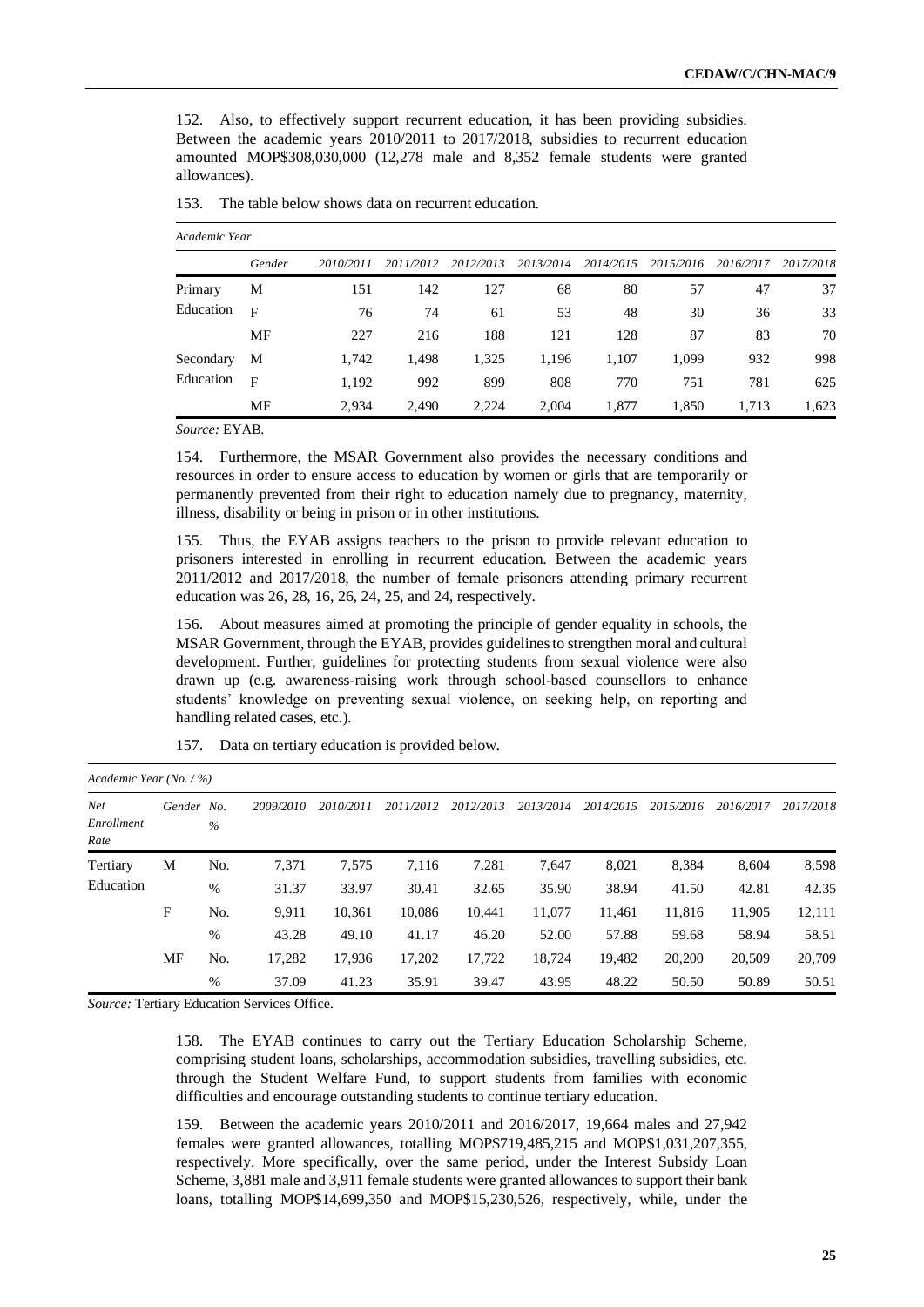Subsidy Scheme for Outstanding Students to Study Education Programmes purport to increase the number of MSAR's teachers, 164 male and 799 female students were granted allowances totalling MOP\$11,580,000 and MOP\$56,835,500, respectively.

160. According to the data provided by the Tertiary Education Services Office, allowances and scholarships were granted to students by numerous MSAR tertiary institutions, between academic years 2009/2010 and 2017/2018. Of the 12,115 students who were granted allowances and scholarships, 5,060 were males and 7,055 were females.

161. According to the same source, the number of teaching staff (male and female) in tertiary education institutions, between the academic years 2009/2010 and 2017/2018, was 2,052, 1,840, 1,840, 1,916, 1,941, 1,993, 2,015, 2,265 and 2,303, respectively, of which 649, 638, 662, 720, 717, 734, 744, 820 and 861 were females.

162. In 2015, the Tertiary Institution Gender Equality Promotion Board was established, comprising 10 tertiary education institutions, aiming at improving the campus mechanisms/policies on gender equality and on the prevention of sexual harassment. The Policy Framework of the Macao Tertiary Education Institutions for the Promotion of Gender Equality and the Prevention of Sexual Harassment (2015) and the Procedural Framework of the Macao Tertiary Education Institutions for the Handling of Sexual Harassment Incidents (2016) were drawn up.

163. Distinguished foreign experts/professors introduced the concept of sexual harassment and mechanisms to prevent and to handle it, as well as the ways to promote gender equality and to prevent sexual discrimination in the context of tertiary education to the Board members and staff from tertiary education institutions in 2 seminars: "Combating Sexual Harassment: Concept, Policies and Practices" (2015) and "International Training Workshop On Promoting Gender Equality and Combating Sexual Harassment" (2016). In 2017, the Board members participated in a meeting with the Gender Research Centre of the Hong Kong Institute of Asia-Pacific Studies and Committee against Sexual Harassment, held in the Chinese University of Hong Kong.

164. Between 2010 and 2017, several activities/workshops promoting gender equality and anti-discrimination were organised by the University of Macau. Among them, it is worth mentioning the "Sex Education Workshop", which takes place 4 times per year, with around 30 participants each time (2010 to 2018), "Say "No" to Sexual Harassment", with around 30 participants (2015), "First Step to UM", with around 1,600 participants each time (2015, 2016 and 2017), "Feminism", with around 950 participants, staff and students (2016) and "Introduction to Campus Life", with around 800 participants each time (2016 and 2017).

165. Still, according to the data provided by the University of Macau, activities/workshops were organised for its staff and students, as part of education promoting gender equality and anti-discrimination. In 2015, "How to Handle and Investigate Sexual Harassment Complaints" and "Campus Sexual Harassment Investigation Training" were organized with 24 and 27 participants, respectively. From 2015 to 2017, "Welcome Reception and Orientation for New Academic Staff" was held with 305 participants.

166. It is worth mentioning that several tertiary education institutions have taken measures to actively promote gender equality and to prevent and combat sexual violence in the respective university campus. For instance, in 2015, the University of Macau established the "Committee on Gender Equity" to provide support and counselling, as well as training of staff and students relating to gender equality; the Institute for Tourism has also adopted some measures such as lactation rooms; procedures to handle possible complaints on gender inequality and sexual violence; and "Gender equality" video production competition. In 2015, the University of Saint Joseph also introduced an Anti-Discrimination and Anti-Harassment Policy which states that gender based discrimination and harassment, including sexual harassment, bullying and stalking, are strictly prohibited.

167. As to the dissemination of the principles and rights enshrined in the Convention, youth centres under the EYAB organise activities regularly, such as programmes, courses, workshops and seminars, on equal opportunities, sexual education and prevention of violence, targeted at educators, school counsellors, school medical staff, students and parents.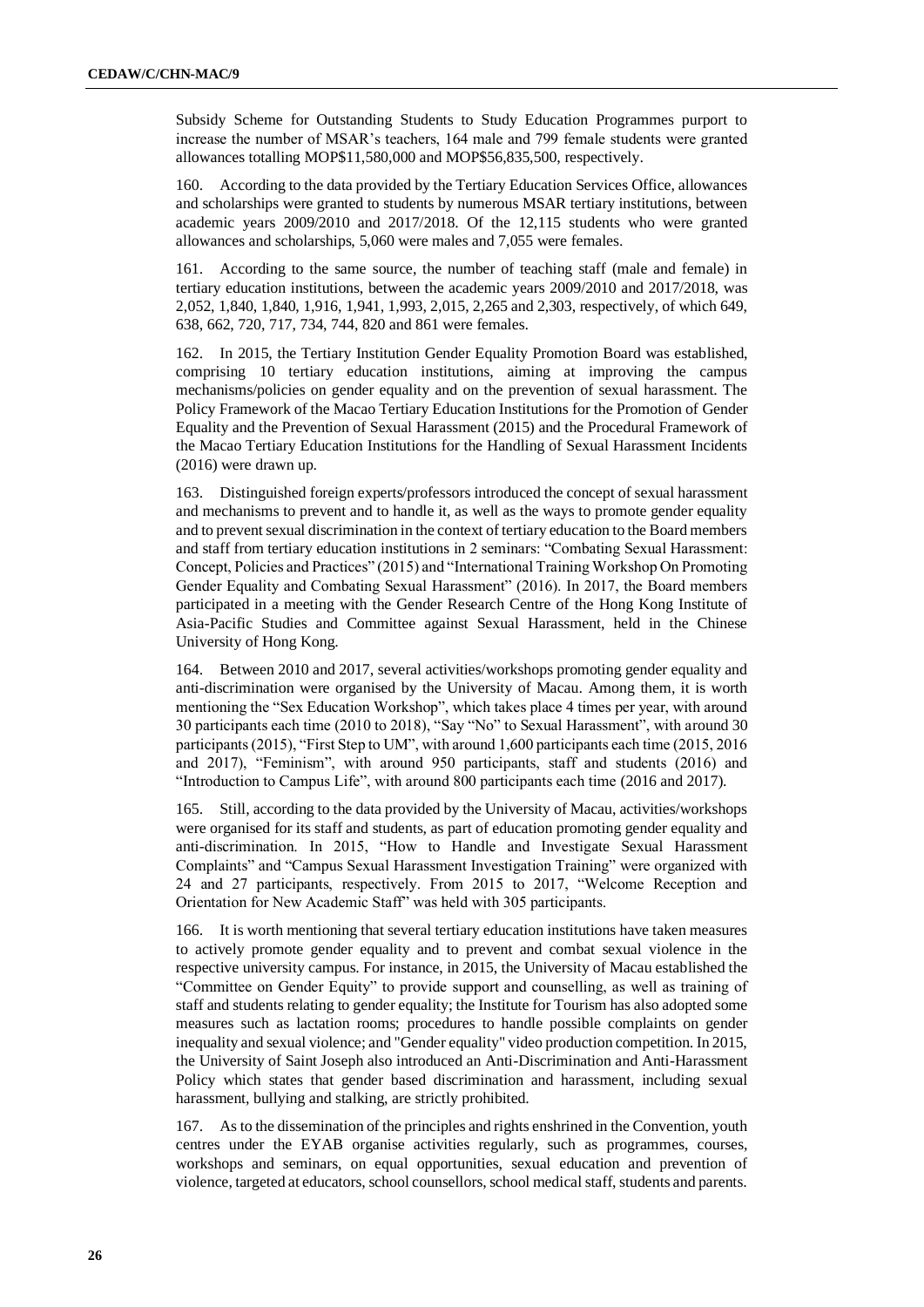# **Article 11 (Equality of rights between men and women in work)**

168. The legal framework related to labour relations remains basically unchanged (Law 7/2008, on Labour Relations (as amended by Law 2/2015), Law 21/2009, on the Employment of Non-resident Workers (as amended by Law 4/2010 and Law 4/2013), Law 4/98/M, the Framework Law on Employment Policy and Worker's Rights and Decree-law 52/95/M on Equal Opportunities and Equal Treatment).

169. Positive changes should be underpinned, such as the improvement of the legal system for compensation of damages arising from work accidents and occupational diseases (Decree-law 40/95/M as amended by Law 6/2015) and a Labour Creditor's Rights Protection System (Law 10/2015), available to all workers without any type of discrimination.

170. Revision of Decree-law 32/94/M that establishes the licensing regime of employment agencies is currently undergoing and a proposal for revision of Law 7/2008, in respect of maternity and paternity leaves, has already been mentioned in relation to Article 4 of the Convention.

| Employment, unemployment and underemployment rates |      |      |      |      |      |      |      |      |  |  |
|----------------------------------------------------|------|------|------|------|------|------|------|------|--|--|
| Rate $(\frac{9}{6})$ /                             | 2010 | 2011 | 2012 | 2013 | 2014 | 2015 | 2016 | 2017 |  |  |
| Gender / Year                                      |      |      |      |      |      |      |      |      |  |  |
| Employment                                         | 7.2  | 72.5 | 72.4 | 72.7 | 73.8 | 73.7 | 72.3 | 70.8 |  |  |
| Male                                               | 7.8  | 78.1 | 78.6 | 78.4 | 79.9 | 79.6 | 77.8 | 76   |  |  |
| Female                                             | 66.6 | 67.5 | 66.8 | 67.5 | 68.1 | 68.0 | 67.2 | 66.3 |  |  |
| Unemployment                                       | 2.8  | 2.6  | 2.0  | 1.8  | 1.7  | 1.8  | 1.9  | 2    |  |  |
| Male                                               | 3.5  | 3.0  | 2.3  | 2.2  | 1.9  | 2.0  | 2.3  | 2.4  |  |  |
| Female                                             | 2.1  | 2.1  | 1.7  | 1.4  | 1.4  | 1.6  | 1.5  | 1.6  |  |  |
| Underemployment                                    | 1.7  | 1.1  | 0.8  | 0.6  | 0.4  | 0.4  | 0.5  | 0.4  |  |  |
| Male                                               | 2.8  | 1.8  | 1.3  | 0.9  | 0.6  | 0.6  | 0.9  | 0.8  |  |  |
| Female                                             | 0.6  | 0.4  | 0.2  | 0.2  | 0.1  | 0.1  | 0.2  | 0.1  |  |  |

*Source:* Statistic and Census Bureau (SCB).

172. In respect of gender discrimination at work, from 2010 to 2017, the LAB received one complaint (2010) that was found unsubstantiated.

173. As previously mentioned, labour laws expressly determine the principle of equal remuneration for work of equal value (Article 9 of Decree-Law 52/95/M, Article 6 of Law 7/2008 and Article 10 (3) of Law 14/2009, respectively). However, as data shows, in practice, there are still gaps between male and female earnings in the private sector.

174. The table below shows that the wage gap between men and women dropped from MOP\$2,500, in 2010, to MOP\$1,300, in 2017, demonstrating that there is no widening on the persistent wage gap between men and women but a gradually narrowing trend instead.

| Median monthly employment earnings by gender |        |                                    |        |         |  |  |  |  |  |
|----------------------------------------------|--------|------------------------------------|--------|---------|--|--|--|--|--|
| Year                                         |        | Median monthly employment earnings |        |         |  |  |  |  |  |
|                                              | Global | Male                               | Female |         |  |  |  |  |  |
| 2010                                         | 9,000  | 10,000                             | 7,500  | (2,500) |  |  |  |  |  |
| 2011                                         | 10,000 | 11,000                             | 8,500  | (2,500) |  |  |  |  |  |
| 2012                                         | 11,300 | 12,000                             | 10,000 | (2,000) |  |  |  |  |  |
| 2013                                         | 12,000 | 13,000                             | 11,000 | (2,000) |  |  |  |  |  |
| 2014                                         | 13,300 | 15,000                             | 12,000 | (3,000) |  |  |  |  |  |
| 2015                                         | 15,000 | 15,000                             | 14,000 | (1,000) |  |  |  |  |  |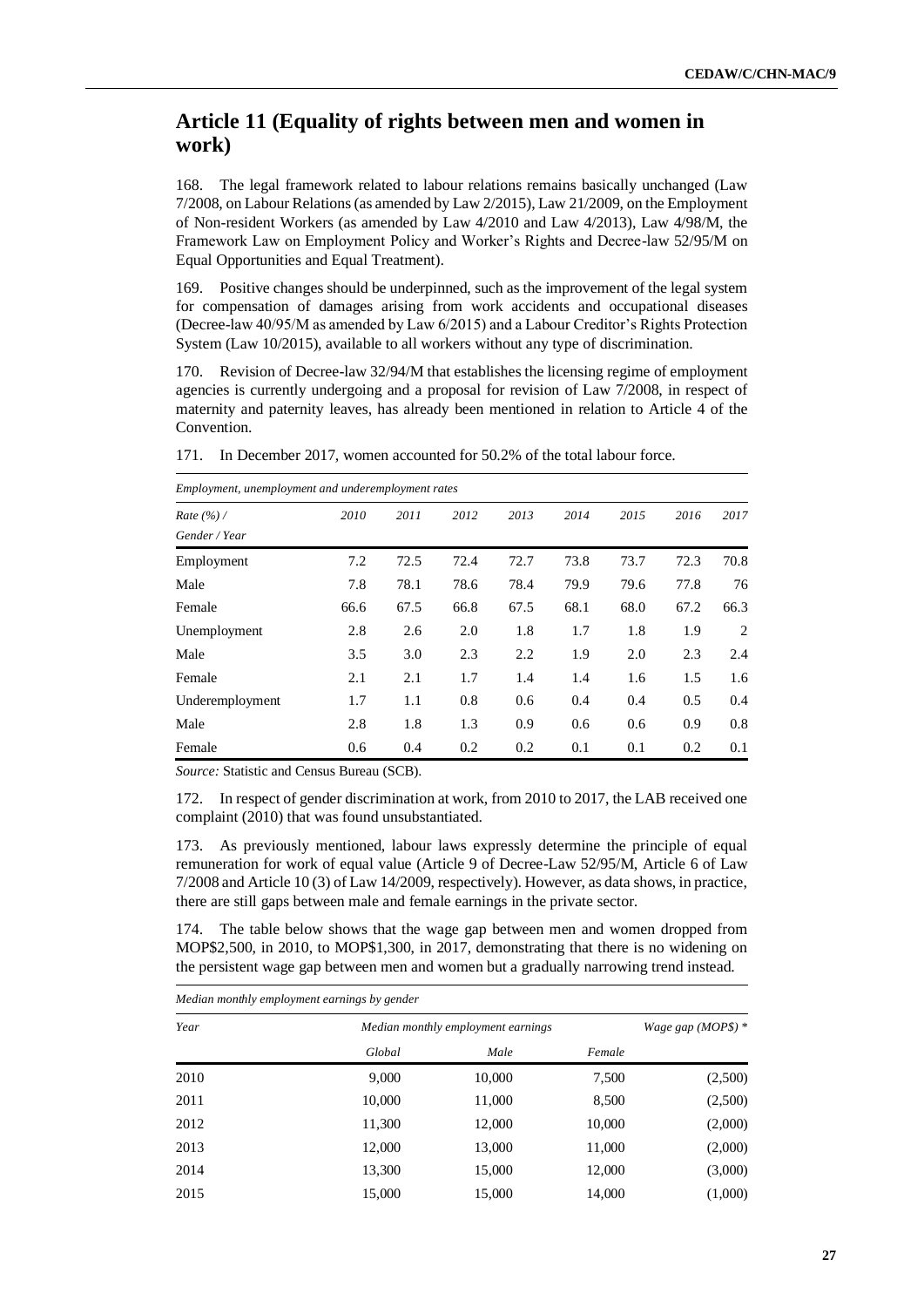| Median monthly employment earnings by gender |        |        |        |         |  |  |  |  |  |
|----------------------------------------------|--------|--------|--------|---------|--|--|--|--|--|
| 2016                                         | 15,000 | 15.700 | 14.000 | (1,700) |  |  |  |  |  |
| 2017                                         | 15,000 | 16.300 | 15,000 | (1,300) |  |  |  |  |  |

*Source:* SCB.

*Note:* The figures are calculated by the LAB on data extracted from the employment surveys of the SCB*.*

175. Specifically, in the gaming sector, it is worthwhile to note that the average earning gap between male and female workers has oscillated, as shown in the table below. In 2010 and from 2012 to 2015 the gap was 0.

|           | Average wage in the gaming sector $(MOP\$ ) |          |          |          |          |          |        |          |  |  |  |  |  |
|-----------|---------------------------------------------|----------|----------|----------|----------|----------|--------|----------|--|--|--|--|--|
| Gender    | 2010                                        | 2011     | 2012     | 2013     | 2014     | 2015     | 2016   | 2017     |  |  |  |  |  |
| М         | 13,000                                      | 14.000   | 15.000   | 16.000   | 17.000   | 19,000   | 19.500 | 20,000   |  |  |  |  |  |
| F         | 13,000                                      | 13,000   | 15,000   | 16.000   | 17.000   | 19,000   | 19,000 | 19,000   |  |  |  |  |  |
| Gap $M/F$ | $\Omega$                                    | $-1.000$ | $\Omega$ | $\theta$ | $\theta$ | $\theta$ | $-500$ | $-1,000$ |  |  |  |  |  |
| $\%$      | 100%                                        | 93%      | 100%     | 100%     | 100%     | 100%     | 97%    | 95%      |  |  |  |  |  |

*Source:* SCB*.*

*Note:* Based on the data published by the SCB.

176. Still, within this context, the new criminal provision of Law 8/2017 should be stressed. Sexual harassment is an autonomous crime under Article 164-A of the MCC. Any person that harasses another person by compelling him/her to suffer or to engage in, with him/her or with a third person, physical contacts of a sexual nature through body parts or objects, shall be punished with imprisonment of up to 1 year or with a fine of up to 120 days, if a heavier penalty is not imposed under another legal provision. The offender may also be subject to disciplinary and civil actions.

177. The LAB received 2 complaints of sexual harassment in the workplace, both in 2013. The cases, involving 2 female victims, were found unsubstantiated after investigation.

178. The LAB has undertaken numerous actions to prevent discriminatory situations at the workplace, in particular, by means of awareness campaigns. Information regarding women workers' rights and interests provided in the law (covering pregnancy, marriage and maternity leaves) was widely disseminated to the public through short videos, mobile app, *WeChat, YouTube*, TV and radio advertising, video advertising on buses and in lobbies of residential and commercial buildings. Infographics and promotional leaflets on labour rights are available in various languages (Chinese, Portuguese, English, Vietnamese and Indonesian).

179. Specifically, between 2014 and 2017, in cooperation with different government departments and associations, the LAB organised a series of talks to employers and workers on women workers' rights, with case analysis and discussion (in different languages). During the period, 96 talks were held, with 5,516 participants.

180. It should also be stressed that the LAB provides counselling on labour legislation, including on women workers' rights and obligations. There is a 24-hour "Interactive Voice Response System", a hotline for labour issues (Cantonese, Putonghua, Portuguese and English) and an email enquiry system. These services are freely available to employers and workers.

181. The LAB remains committed in organising technical and vocational training to create new job-opportunities and re-qualification of workers, regardless of gender. It is worth mentioning that even though there are no training programmes tailored specifically for women, there are courses that are more popular among women, such as the "Vocational Training Programme for Elderly Persons", the "Professionalism Training for Gaming Practitioners", the "Training Programme for Domestic Helpers" and the "Training Plan for Fishermen during Fishing Moratorium".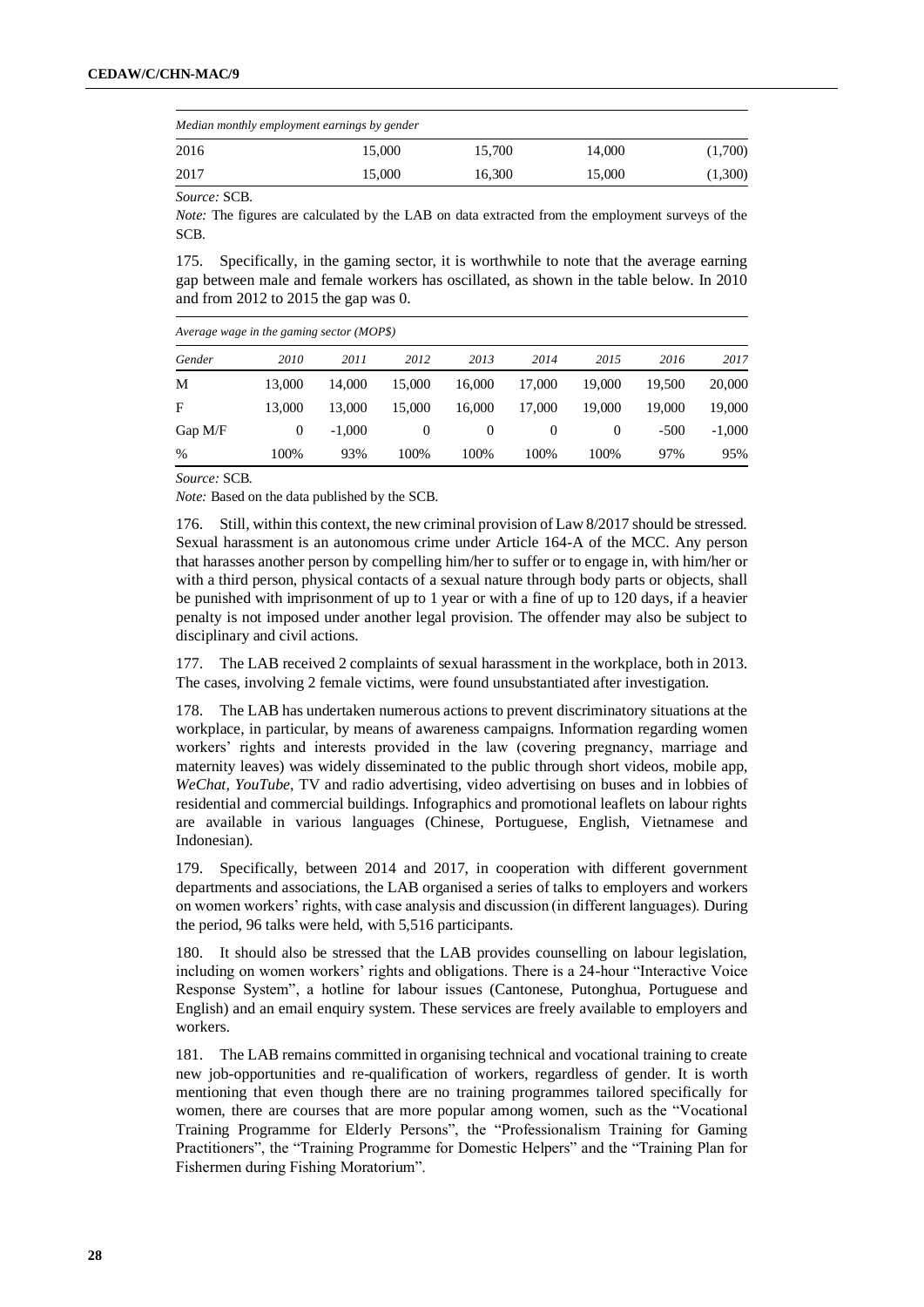182. In order to enhance residents' vocational skills and their employment opportunities, between 2010 and 2017, the LAB organised pre-employment training courses and continual training courses, enabling the trainees of those courses to integrate into the labour market. The data is as follow:

|                        | Training courses / programmes                               | Gender                    |                          |                          |                  | Year             |                  |                   |                          |                   |
|------------------------|-------------------------------------------------------------|---------------------------|--------------------------|--------------------------|------------------|------------------|------------------|-------------------|--------------------------|-------------------|
|                        |                                                             |                           | 2010                     | 2011                     | 2012             | 2013             | 2014             | 2015              | 2016                     | 2017              |
| Pre-                   | <b>Apprenticeship Training</b>                              | M                         | 174                      | 177                      | 151              | 135              | 93               | 95                | 80                       | 85                |
| employment<br>Training |                                                             | ${\bf F}$                 | $\mathbf{0}$             | $\boldsymbol{0}$         | $\mathbf{1}$     | $\mathbf{1}$     | $\mathbf{0}$     | 2                 | $\overline{4}$           | $\,8\,$           |
|                        | Vocational Qualification                                    | $\mathbf M$               | 35                       | $\overline{a}$           | 9                | $-$              | $-$              | $-$               |                          | --                |
|                        | Training                                                    | $\mathbf{F}$              | 45                       | $-$                      | 11               | $-$              | $-$              | $-$               |                          | --                |
|                        | Training Programme for                                      | $\mathbf M$               | $\overline{\phantom{a}}$ | 39                       | 39               | 38               | 30               | 11                |                          |                   |
|                        | <b>Technician Trainees</b>                                  | $\boldsymbol{\mathrm{F}}$ | $-$                      | $\mathbf{1}$             | $\boldsymbol{0}$ | $\boldsymbol{0}$ | $\boldsymbol{0}$ | $\mathbf{0}$      |                          |                   |
| Continual              | <b>Enhancement Training</b>                                 | M                         | 1,832                    | 1,414                    | 1,193            | 2,266            | 1,959            | 2,616             | 2,551                    | 1,515             |
| Training               |                                                             | $_{\rm F}$                | 1,537                    | 563                      | 961              | 1,815            | 615              | 2,046             | 1,720                    | 402               |
|                        | Re-training Programme                                       | M                         | 10                       | $-$                      |                  |                  |                  |                   |                          | $\qquad \qquad -$ |
|                        |                                                             | ${\bf F}$                 | 20                       | $\overline{a}$           |                  | $-$              | $-$              | $-$               |                          | --                |
|                        | <b>Employment Assistance Plan</b>                           | $\mathbf{M}$              | 930                      | 1,189                    | 1,156            | 652              | 347              | --                |                          |                   |
|                        | for Middle-aged Persons                                     | $\rm F$                   | 5,495                    | 6,185                    | 5,173            | 2,691            | 1,507            |                   |                          |                   |
|                        | Secondary Skills Training                                   | M                         | 1,239                    | 723                      | 852              | 750              | 382              | --                |                          |                   |
|                        | Scheme                                                      | ${\bf F}$                 | 525                      | 390                      | 672              | 588              | 271              | $-$               |                          |                   |
|                        | Training Plan for Fishermen                                 | $\mathbf M$               | 169                      | 183                      | 174              | 179              | 167              | 174               | 176                      | 248               |
|                        | during Fishing Moratorium                                   | $\boldsymbol{\mathrm{F}}$ | 192                      | 207                      | 222              | 244              | 239              | 251               | 276                      | 347               |
|                        | Refresher Courses for Skills                                | M                         | 10                       | 786                      | 399              | 414              | 505              | 677               | 988                      | 1,283             |
|                        | Evaluation                                                  | $\mathbf{F}$              | 164                      | 187                      | 269              | 82               | 194              | 98                | 18                       | 22                |
|                        | Temporary Assistance Plan                                   | $\mathbf M$               | 1,494                    | $\overline{\phantom{a}}$ | $-$              | $-\, -$          | $-$              | $\qquad \qquad -$ | $-$                      | --                |
|                        | for Underemployed Workers<br>in the Construction Industry   | F                         | 462                      | $-$                      |                  | $-$              | $-$              | --                |                          | --                |
|                        | Mainland Internship Program                                 | M                         | $\overline{\phantom{m}}$ | 54                       | 39               | 13               | $-$              | $-$               |                          |                   |
|                        | for University Graduates                                    | F                         | $- -$                    | 41                       | 22               | 7                | $-$              | --                |                          | --                |
|                        | Training Programme for                                      | M                         | $-$                      | $\overline{\phantom{a}}$ | $\mathbf{0}$     | $\mathbf{1}$     | $\boldsymbol{0}$ | $\boldsymbol{0}$  | $-$                      | $\mathbf{1}$      |
|                        | Domestic Helpers                                            | $\mathbf{F}$              | --                       | $-\, -$                  | 144              | 90               | 44               | 16                | $-$                      | 23                |
|                        | <b>Facility Maintenance</b>                                 | M                         |                          |                          |                  | $-$              | $-$              | 29                | 371                      | 358               |
|                        | <b>Technical Training</b><br>Programme                      | $\mathbf{F}$              |                          |                          |                  |                  | $-$              | 1                 | 11                       | 7                 |
|                        | Vocational Training for                                     | $\mathbf M$               |                          |                          |                  |                  |                  | 5                 |                          | --                |
|                        | <b>Rehabilitated Persons</b>                                | $\mathbf{F}$              |                          | --                       |                  | --               | $-$              | 11                | $-$                      | --                |
|                        | <b>Vocational Training</b>                                  | $\mathbf M$               |                          |                          |                  |                  |                  | $-$               | $\mathbf{0}$             | $\overline{4}$    |
|                        | Programme for Elderly                                       | $\boldsymbol{\mathrm{F}}$ |                          |                          |                  | --               |                  | --                | 24                       | 60                |
|                        | Persons                                                     |                           |                          |                          |                  |                  |                  |                   |                          |                   |
|                        | Professionalism Training for<br><b>Gaming Practitioners</b> | M                         |                          | $-$                      |                  | $-$              |                  | $-$               | $\qquad \qquad -$        | 605               |
|                        |                                                             | $\mathbf F$               |                          |                          |                  |                  |                  |                   | $-$                      | 934               |
|                        | Training for Job-seekers                                    | M                         |                          |                          |                  |                  |                  |                   | --                       | 21                |
|                        |                                                             | $\boldsymbol{\mathrm{F}}$ |                          |                          |                  |                  |                  |                   |                          | 5                 |
|                        | Intensive Training for Skill<br>Competition                 | M                         |                          |                          |                  |                  |                  |                   |                          | $70\,$            |
|                        |                                                             | ${\bf F}$                 |                          | $-\, -$                  | $-\, -$          | $-$              | --               | --                | $\overline{\phantom{a}}$ | 34                |
| <b>Subtotal</b>        |                                                             | $\mathbf M$               | 4,861                    | 4,565                    | 4,012            | 4,448            | 3,483            | 3,607             | 4,166                    | 4,190             |
|                        |                                                             | $\mathbf F$               | 9,472                    | 7,574                    | 7,475            | 5,518            | 2,870            | 2,425             | 2,053                    | 1,842             |

*No. of trainees of the vocational training courses of the LAB*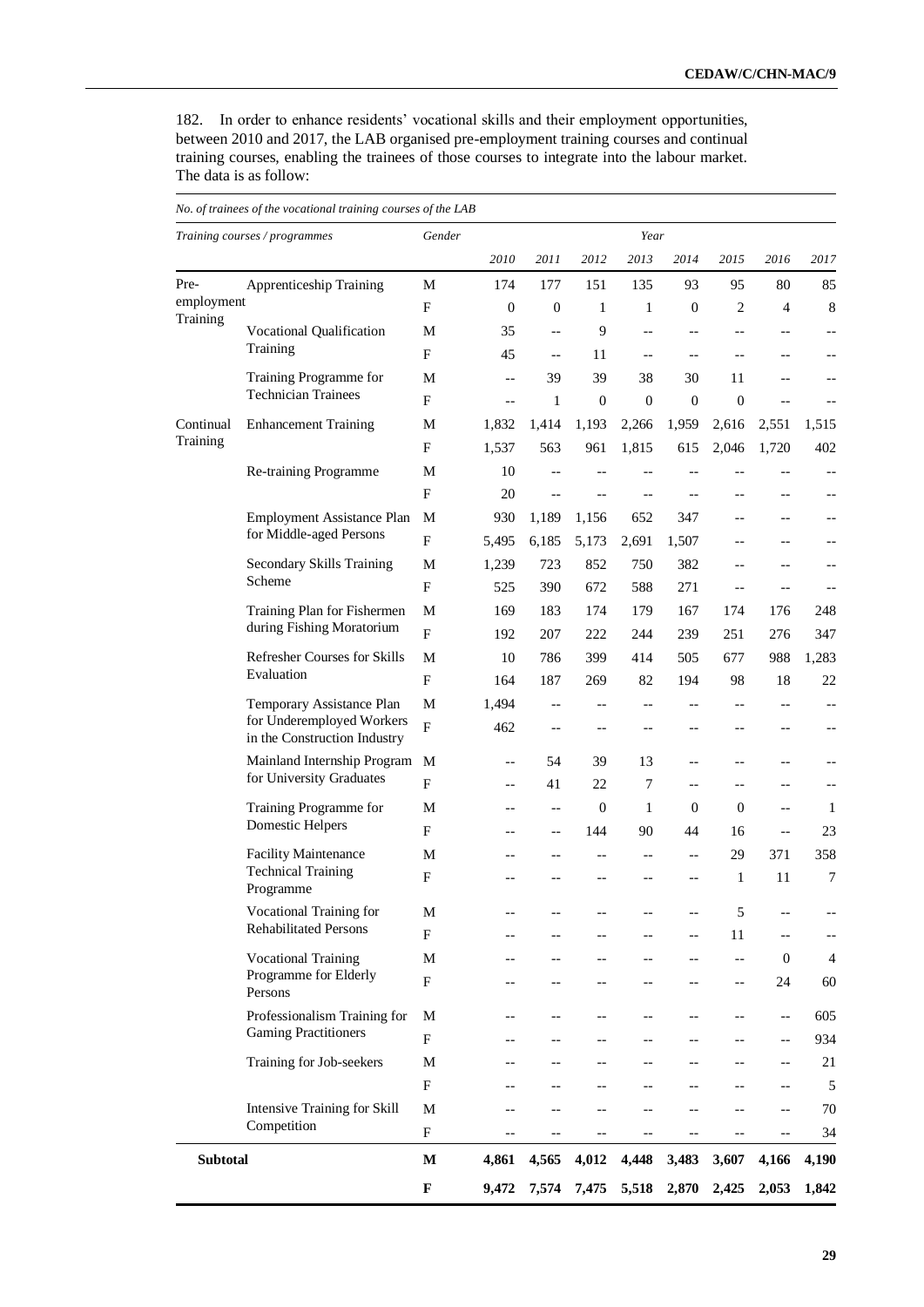| No. of trainees of the vocational training courses of the LAB |        |      |      |                                                    |      |      |      |      |      |  |  |
|---------------------------------------------------------------|--------|------|------|----------------------------------------------------|------|------|------|------|------|--|--|
| <i>Training courses / programmes</i>                          | Gender |      | Year |                                                    |      |      |      |      |      |  |  |
|                                                               |        | 2010 | 2011 | 2012                                               | 2013 | 2014 | 2015 | 2016 | 2017 |  |  |
| Total                                                         |        |      |      | 14,333 12,139 11,487 9,966 6,353 6,032 6,219 6,032 |      |      |      |      |      |  |  |

*Source:* LAB.

*Note*: (1) The above data refers to the number of trainees attending the training courses/programmes each year, and some of the courses/programmes straddled two years; (2) "" means no course was held.

183. Furthermore, in relation to equal access between men and women to the profession, data related to women in the advocacy is provided as follows.

| <b>Total</b>                       |                              | 115  | 106  | 108  | 110  | 115  | 108  | 132  |
|------------------------------------|------------------------------|------|------|------|------|------|------|------|
| F                                  |                              | N/A  | N/A  | N/A  | 42   | 49   | 47   | 53   |
| M                                  | $\overline{\phantom{a}}$     | N/A  | N/A  | N/A  | 68   | 66   | 61   | 79   |
| Gender/Year                        | 2010                         | 2011 | 2012 | 2013 | 2014 | 2015 | 2016 | 2017 |
| No. of trainee lawyers             |                              |      |      |      |      |      |      |      |
| Source: Macao Lawyers Association. |                              |      |      |      |      |      |      |      |
| <b>Total</b>                       |                              | 231  | 245  | 286  | 308  | 350  | 362  | 355  |
| F                                  |                              | 84   | 86   | 101  | 117  | 140  | 146  | 144  |
| M                                  | $\qquad \qquad \blacksquare$ | 147  | 159  | 185  | 191  | 210  | 216  | 211  |
| Gender/Year                        | 2010                         | 2011 | 2012 | 2013 | 2014 | 2015 | 2016 | 2017 |
| No. of lawyers                     |                              |      |      |      |      |      |      |      |

*Source:* Macao Lawyers Association.

# **Article 12 (Equality of rights between men and women in health)**

184. The information provided in the previous report in relation to the legal framework and available health services is still valid. Additionally, specific health services for women continue to be offered by the MSAR Government. Family planning programmes, free primary health care services as well as medication and devices used in family planning are available. The family planning programme comprises routine health checkups, gynaecological consultations, pap smears screening, pre-marital and genetic issues counselling, birth control methods, breastfeeding, treatment of infertility and prevention of genetic and sexually transmitted diseases (STDs). Data on gynaecological consultations is displayed in the table below.

|              | Gynaecological out-patient consultations in health centres |        |        |        |        |        |        |        |
|--------------|------------------------------------------------------------|--------|--------|--------|--------|--------|--------|--------|
| Age group    | 2010                                                       | 2011   | 2012   | 2013   | 2014   | 2015   | 2016   | 2017   |
|              | $(Jul-Dec)$                                                |        |        |        |        |        |        |        |
| < 18         | 70                                                         | 118    | 124    | 86     | 78     | 113    | 109    | 110    |
| $18 - 24$    | 832                                                        | 1,607  | 1,546  | 1,466  | 1,379  | 1,262  | 1,317  | 1,329  |
| $25 - 29$    | 1,710                                                      | 3.442  | 3,937  | 4,156  | 4,126  | 4,271  | 4,566  | 4,319  |
| $30 - 34$    | 1,868                                                      | 3,600  | 3,730  | 4,069  | 3,932  | 4,604  | 5,321  | 6,018  |
| $35 - 39$    | 2,570                                                      | 4.656  | 4.343  | 4.028  | 3,713  | 3,886  | 3,955  | 4,332  |
| > 39         | 13.726                                                     | 26.039 | 25,228 | 25,779 | 25.646 | 26.665 | 28,034 | 29,041 |
| <b>Total</b> | 20,776                                                     | 39,462 | 38,908 | 39,584 | 38,874 | 40,801 | 43,302 | 45,149 |

*Source:* HB.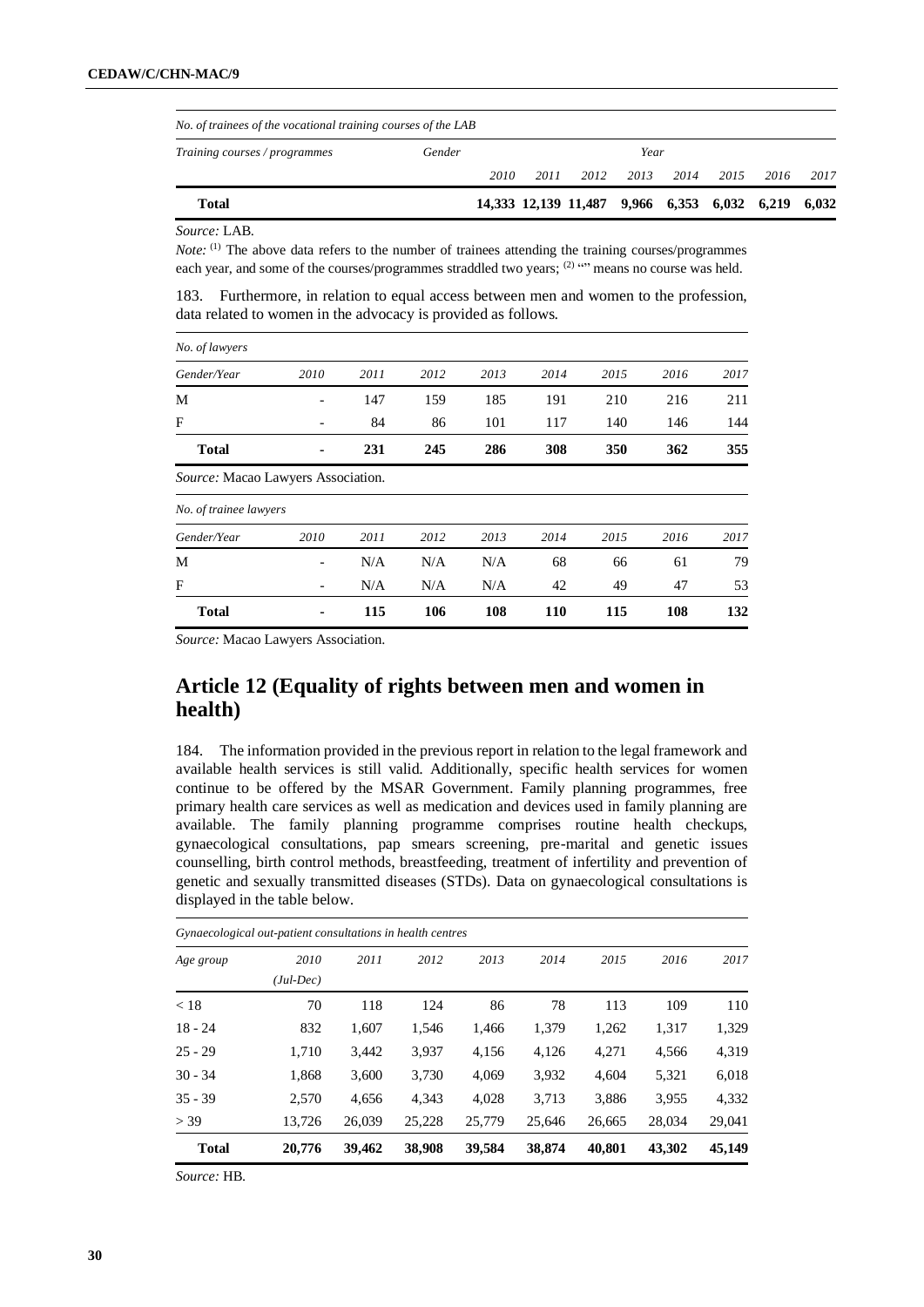185. Free cervical smear screening services are now provided to women by health centres, in cooperation with non-profit health institutions. In addition, from September 2013, HPV vaccine has been included in the MSAR Immunization Programme, which is free for local female residents aged 18 years or below. Data from 2014 to 2017 is shown below.

| Cervical cancer screening and HPV vaccination (%)        |       |       |       |       |  |  |  |  |  |  |  |
|----------------------------------------------------------|-------|-------|-------|-------|--|--|--|--|--|--|--|
| Service                                                  | 2014  | 2015  | 2016  | 2017  |  |  |  |  |  |  |  |
| Participation rate of cervical cancer<br>screening $(1)$ | 94.4% | 96.0% | 93.3% | 85.5% |  |  |  |  |  |  |  |
| 1st dose HPV vaccine coverage <sup>(2)</sup>             |       | 91.5% | 92.0% | 92.2% |  |  |  |  |  |  |  |

*Source:* HB.

*Note:* <sup>(1)</sup> Of women attending women's healthcare consultations in health centres; <sup>(2)</sup> Coverage of 1<sup>st</sup> dose of HPV vaccine of 13-year-old females.

186. According to the data provided by the HB, between 2010 and 2017, out of the 57,338 pregnant women who underwent the HIV test as part of the pre-natal checkup (5,741, 6,944, 7,437, 7,149, 7,526, 7,378, 7,798 and 7,365, respectively), 8 were found infected of HIV (2, 1, 1, 0, 1, 1, 1 and 1 respectively). In these cases, all women were provided with chemical prophylaxis to prevent vertical transmission to safeguard the baby's health, as well as therapy and related services. Consequently, no HIV vertical transmission (mother-to-child) has been reported.

187. Furthermore, the HB has been providing outreach services targeting sex workers based in hotels, guesthouses, private homes and streets, as well as promoting, in cooperation with women's NGOs, the prevention of HIV and other STDs through the distribution of free condoms and lubricants. Between 2010 and 2017, 7,460, 5,415, 8,140, 14,815, 18,441, 17,878, 15,778 and 13,112 persons, respectively, including female sex workers and other sexually active individuals, were contacted during outreach visits, of which 227, 319, 295, 388, 302, 405, 423 and 395 persons received free rapid HIV tests.

188. From 2010 to 2017, a total of 58,225 HIV tests targeting female sex workers and nonresident workers of saunas and nightclubs were provided. Among them, 29 cases were tested HIV positive. Health education on STD prevention, including HIV, were also offered during the tests.

189. With regard to cases of violence against women handled by the HB during the covered period, data is shown in the following table.

| <i>No. of female victims of violence</i> $*$ |      |      |               |      |          |      |          |      |
|----------------------------------------------|------|------|---------------|------|----------|------|----------|------|
|                                              | 2010 | 2011 | 2012          | 2013 | 2014     | 2015 | 2016     | 2017 |
| Children                                     |      |      |               |      |          |      |          | 7    |
| Spouse                                       |      |      | $\mathcal{D}$ |      | $\Omega$ |      |          | 3    |
| Elders                                       |      |      |               |      |          |      | $\theta$ | 2    |

*No. of female victims of violence\** 

*Source:* HB.

*Note:* Women victims of domestic violence, trafficking in persons, sexual abuse, rape, etc.

190. Following assessment, the HB provides assistance according to victims' needs. If necessary, cases are transferred to the SWB, to follow-up with the required social services including temporary shelters or residential homes upon victim's discharge from hospital. In cases related to domestic violence and sexual abuse, the HB has counselling in order to facilitate the work of social workers and the police.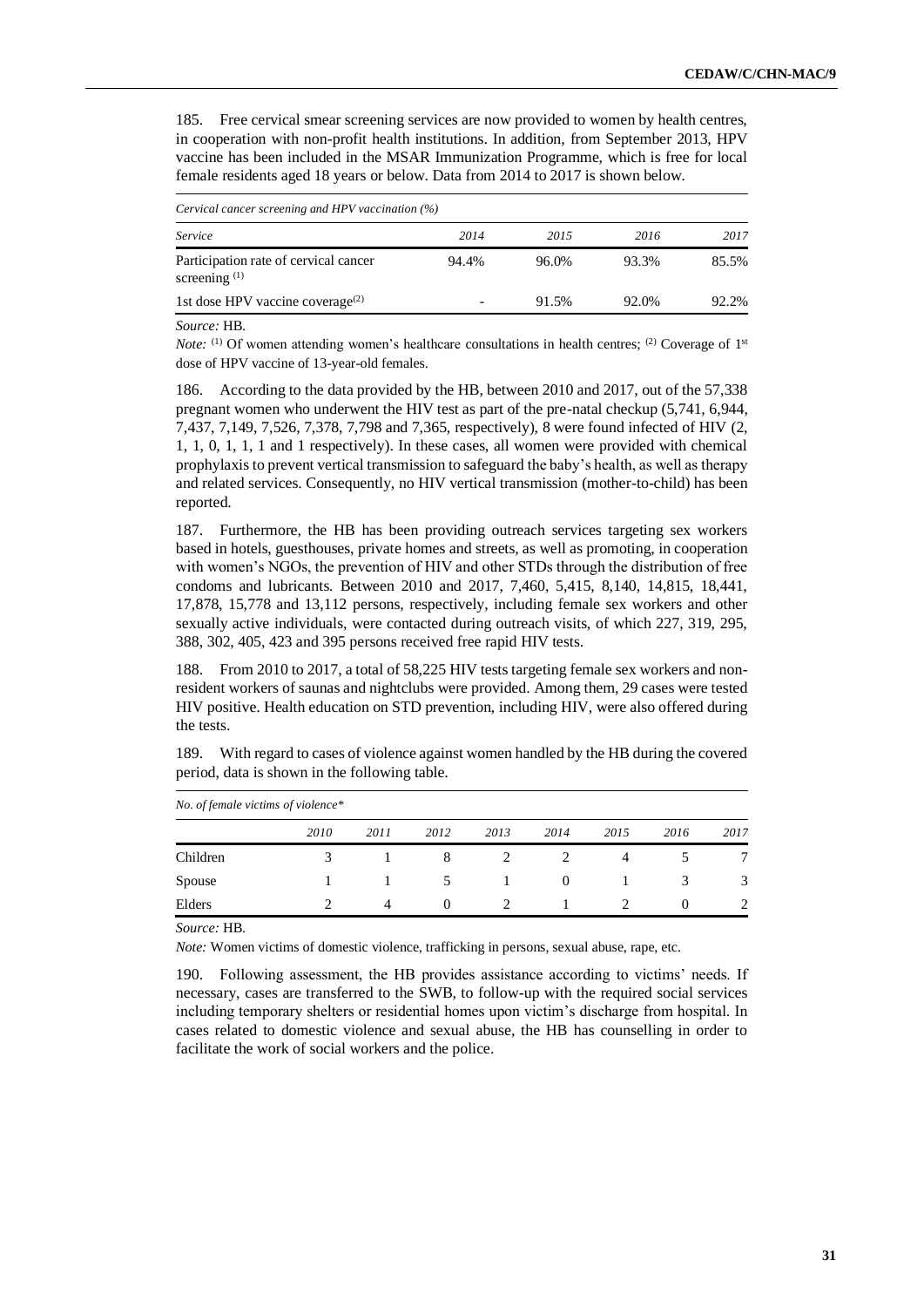|                   | No. of cases and type of violence |                |      |                |          |          |                |      |  |  |  |  |
|-------------------|-----------------------------------|----------------|------|----------------|----------|----------|----------------|------|--|--|--|--|
| Type of violence  | 2010                              | 2011           | 2012 | 2013           | 2014     | 2015     | 2016           | 2017 |  |  |  |  |
| Physical          |                                   |                | 5    | 3              |          |          |                | 3    |  |  |  |  |
| Sexual            |                                   | $\theta$       | 4    |                | 3        |          |                | 3    |  |  |  |  |
| Psychological     | $\Omega$                          | $\theta$       |      | 2              | $\theta$ | $\Omega$ | $\overline{0}$ |      |  |  |  |  |
| Negligence        |                                   | 5              | 3    | 2              | $\Omega$ | $\Omega$ |                | 2    |  |  |  |  |
| Domestic violence | 3                                 | $\overline{4}$ | 9    | $\overline{4}$ |          | 2        | 3              | 10   |  |  |  |  |

*Source:* HB.

*Note*: One single victim may suffer from multiple abusive behaviour.

191. Data in respect of deliveries in the public hospital between 2010 and 2017, is displayed in the table below.

|                   | No. of deliveries in the Conde de São Januário Hospital |          |              |       |          |       |       |       |  |  |  |  |  |
|-------------------|---------------------------------------------------------|----------|--------------|-------|----------|-------|-------|-------|--|--|--|--|--|
| Delivery mode     | 2010                                                    | 2011     | 2012         | 2013  | 2014     | 2015  | 2016  | 2017  |  |  |  |  |  |
| <b>Total</b>      | 2,670                                                   | 2.995    | 3,693        | 3,435 | 3,580    | 3.274 | 3.715 | 3,166 |  |  |  |  |  |
| Natural birth     | 1.717                                                   | 1.965    | 2.425        | 2.208 | 2.363    | 2,139 | 2.548 | 1,973 |  |  |  |  |  |
| Breech delivery   | $\overline{0}$                                          | $\Omega$ | $\mathbf{0}$ | 2     | $\Omega$ |       | 12    | 11    |  |  |  |  |  |
| Vacuum delivery   | 59                                                      | 102      | 115          | 114   | 107      | 86    | 100   | 209   |  |  |  |  |  |
| Caesarean section | 883                                                     | 923      | 1.144        | 1,101 | 1,099    | 1,038 | 1,050 | 970   |  |  |  |  |  |
| Forceps delivery  | 11                                                      | 5        | 9            | 10    | 11       | 10    | 5     | 3     |  |  |  |  |  |

*Source:* HB.

192. To encourage breastfeeding, considerable efforts have been undertaken by the HB. Health education talks/activities are delivered by nurses and volunteers targeting pregnant women, new mothers and their family members, comprising information on breastfeeding and experience sharing. In 2016 and 2017, 3,012 activities on Family Support towards Breastfeeding, Preparation of Breastfeeding and Skills of Breastfeeding, with 33,112 participants, were organised by the HB.

193. Moreover, since 2017, the HB has also been celebrating the annual World Breastfeeding Week launched by the World Alliance for Breastfeeding Action, during which, MSAR's organisations supporting breastfeeding and mothers who have breastfed their children for a continuous duration of at least six months are praised and recognised. Also, the HB provides updated information on breastfeeding to the public via mobile app, including breastfeeding rooms locations, upcoming talks/activities, as well as general information on breastfeeding.

194. Specifically, to support mothers in handling difficulties encountered during breastfeeding, the HB makes postpartum nursing/breastfeeding follow-up phone calls and has established a breastfeeding support hotline. Breastfeeding rates are shown in the table below.

| <i>Breastfeeding</i> $(\%)$       |       |       |       |       |  |  |  |  |  |  |
|-----------------------------------|-------|-------|-------|-------|--|--|--|--|--|--|
| Year of birth                     | 2013  | 2014  | 2015  | 2016  |  |  |  |  |  |  |
| Breastfeeding rate                | 84.1% | 87.3% | 88.4% | 92.5% |  |  |  |  |  |  |
| Breastfeeding rate up to 4 months | 66.6% | 61.6% | 64.6% | 55.0% |  |  |  |  |  |  |

*Source:* HB.

*Note:* The percentage relates only to mothers being followed-up in health centres.

195. In what concern health care for older women, the HB has undertaken measures on prevention, diagnosis and rehabilitation. Among the actions are the establishment of a geriatrics specialty department with outpatient healthcare, a dementia centre, an inpatient ward and a community rehabilitation ward and improvement of the elderly healthcare in Taipa, as well as the creation of a discharge plan in order to give priority to the elderly in check-in and consultations. A comprehensive free medical services for the elderly such as an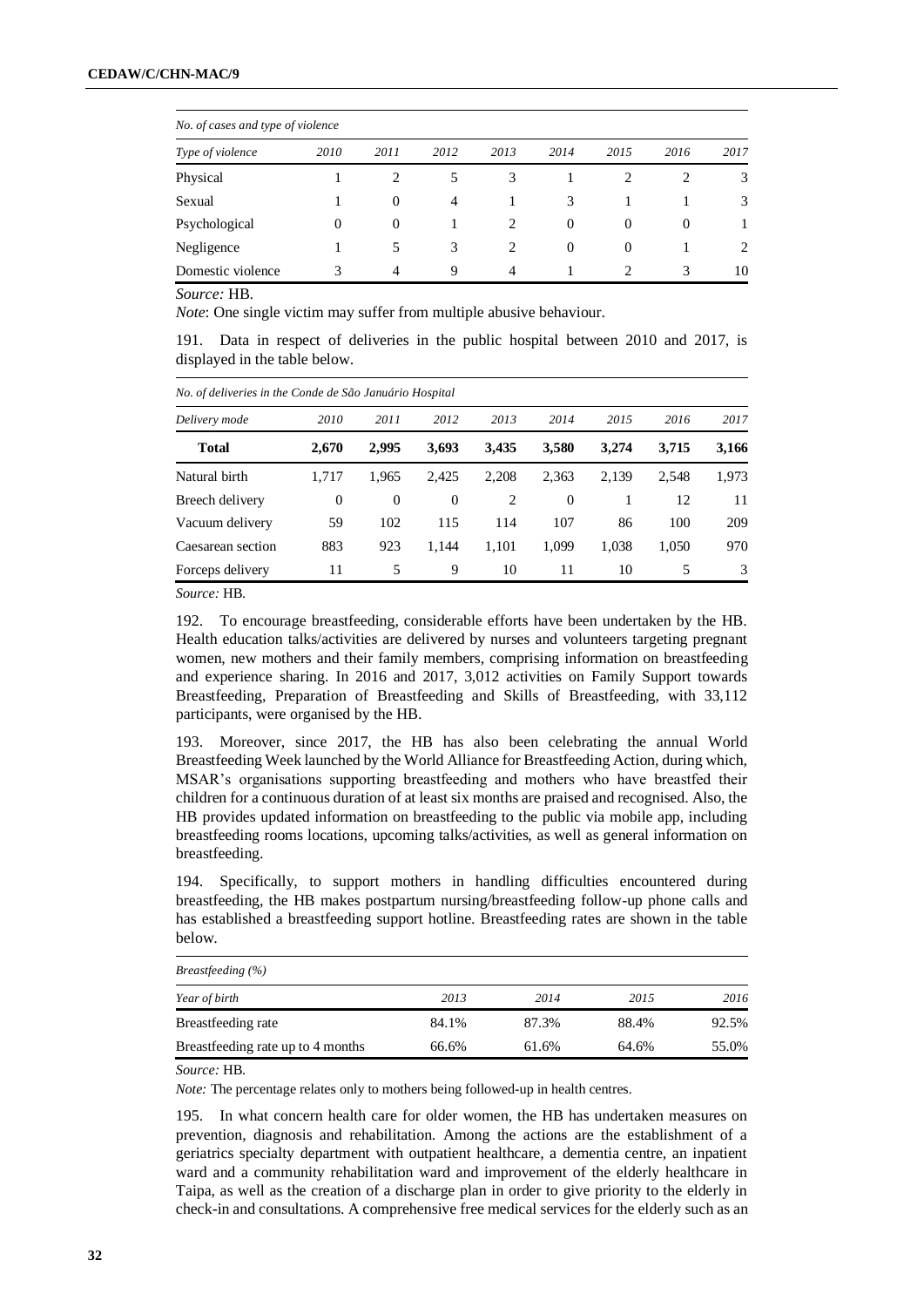elderly health support hotline and counselling service on nursing and drug use were also made available.

196. According to data provided by the HB, the average life expectancy of local females slightly increased in the past years. From 2010 to 2016, the average life expectancy (years old) was 85.3, 85.5, 85.8, 86.0, 86.3, 86.4 and 86.4, respectively.

#### **Article 13 (Equality of rights between men and women in other areas of economic and social life)**

197. In what concern participation of women in cultural life, it is worth mentioning that the MSAR Government continues to be deeply and actively involved in promoting the work of local and foreign female artists to the public, as well as in offering an array of high standard non-profit oriented cultural events and activities to female audiences, including concerts, recitals, classical ballet, contemporary dance, musical, drama, experimental theatre, cinema, seminars, workshops, literary competitions and multi-media shows.

198. Between 2010 and 2017, different cultural auditoriums and churches held 42 concerts and recitals performed by 60 female musicians.

199. During the same period, 13 concerts targeting female students and elderly were offered in schools and in nursing homes. "Art Education Concert" (2014-2016), "Care Promotion Concert", including to celebrate the International Women's Day (2015-2017), and "School Concert" (2017) were some of the concerts held, with an audience of around 2,700 women.

200. From 2010 to 2017, the Macao Museum of Art organised 16 individual exhibitions/displays of female artists and 43 joint exhibitions/displays in which women artists participated, accounting for 33% of the total exhibitions/displays, presenting, from the perspective of women, topics of concern to artists. Among the women artists' works were sculptures, ceramics, installations, paintings, prints, photography and multimedia.

201. In 2017, the Museum launched a research project to explore how the image of women and women artists are presented in the history of art and held the exhibition "Representing Women through MAM Collection – 19th and 20th Century", with more than 70 pieces such as oil paintings, prints, drawings and sculptures, among others, to reveal the evolution of women's image in the history of art.

202. Moreover, the "Women Artists - 1st International Biennial of Macao" will focus on women's status in the contemporary art world, with one hundred women from MSAR's local artists community as well as from Mainland China, Hong Kong Special Administrative Region, Taiwan, Portugal, Spain, Angola, Mozambique, Guinea Bissau, Cape Verde, São Tomé e Principe, Brazil, East Timor, Russia, Georgia, Iran, India, Japan, South Korea, USA, Australia.

203. With regard to financial support to women for cultural and art/creative events during the covered period, 42 female artists received allowances, totalling MOP\$3,453,700 for their events, including exhibitions, performances, fashion shows, documentary and film productions, catalogue publishing, film shooting and promotion, song production and albums release.

204. For cultural and art studies, including for master's degrees and short-term courses, a total of MOP\$2,584,100 were awarded to 16 women, between 2010 and 2017. During the same period, women applying for special grant programmes were also awarded: 25 women were granted a total of MOP\$2,928,584 related to the "Fashion Design on Sample Making", 2 women received MOP\$3,000,000 related to the "Production of Feature Films", an amount of MOP\$610,000 was granted to 3 women for the "Production of Original Song Albums" and the "Production of Original Animation Short Films" had 2 women granted MOP\$413,000.

205. As regards the participation of women in physical culture and sports, it should be reinforced that the MSAR Government continues its anti-discrimination sports policy and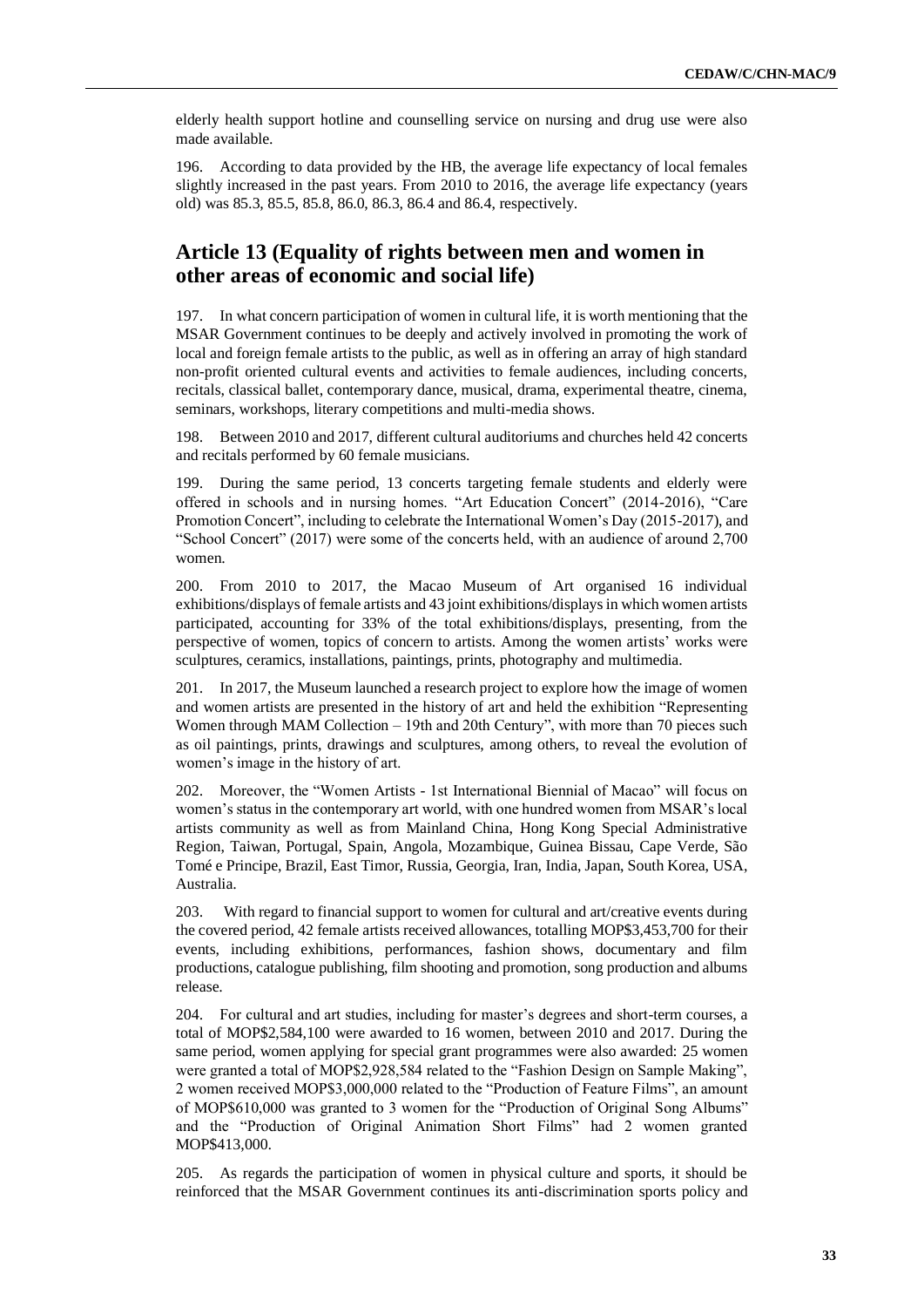encourages professional sport through the strategy "*Sports for All*" carried out by the Sports Bureau of the MSAR (SBM).

206. Further, the SBM, in partnership with the WGAM, holds the *Women's Sports Festival* annually, aimed at encouraging women to engage in recreational and sports events and enjoy teamwork and fun of sports. Between 2010 and 2017, an increasing number of women participated, being 5,654, 5,883, 6,000, 7,740, 8,035, 8,025, 8,530 and 8,730, respectively.

207. Additionally, during the covered period, under the *Sport-for-all Fitness & Recreational Classes* event, 343,556 women participated in 24,585 regular classes, such as yoga, aerobic dance and line dance and 55,056 women took part in summer recreational and sports activities between 2012 and 2017. It should be mentioned that these events provided advantageous conditions for enhancing broad participation of women in sports.

208. The SBM has been supporting athletes to participate in competitions and trainings, financing sports associations, hiring coaches and sending representatives to meetings. Equality between men and women is applied in respect of funding policies.

209. Notwithstanding athletes with high-level of performance in international sports competitions are awarded, on an equal basis, irrespective of gender, by the SBM with bonuses and certificates of merit, it is worth mentioning that out of a total of 3,310 athletes awarded in 316 competitions held between 2010 and 2017, 1,494 were women.

210. In 2017, out of the 36,158 athletes registered in 57 sports associations, 14,573 were female.

#### **Article 14 (Rural women)**

211. The MSAR has no rural area.

# **Article 15 (Equal treatment of men and women as to legal capacity and choice of place of residence and domicile)**

212. The information provided in relation to this Article in the previous reports remains valid.

# **Article 16 (Equality of rights between men and women in all matters related to marriage and family relations)**

213. The MSAR Government, either by itself or in collaboration with NGOs, continues to provide individuals or families who are at risk, in need or vulnerable with a range of social services, including family service centres, day care centres, crisis situation management, marriage counselling, family education, free meals and economic assistance. Prior to the allocation of resources, a review of economic conditions, as well as of family relationships, social adaptation, living environment and physical and mental health must be conducted.

214. According to the SWB, the number of households/families in crisis or instability receiving regular economic assistance between 2010 and 2017 was 3,819, 6,197, 5,930, 5,684, 5,413, 4,637, 4,456 and 4,118, respectively.